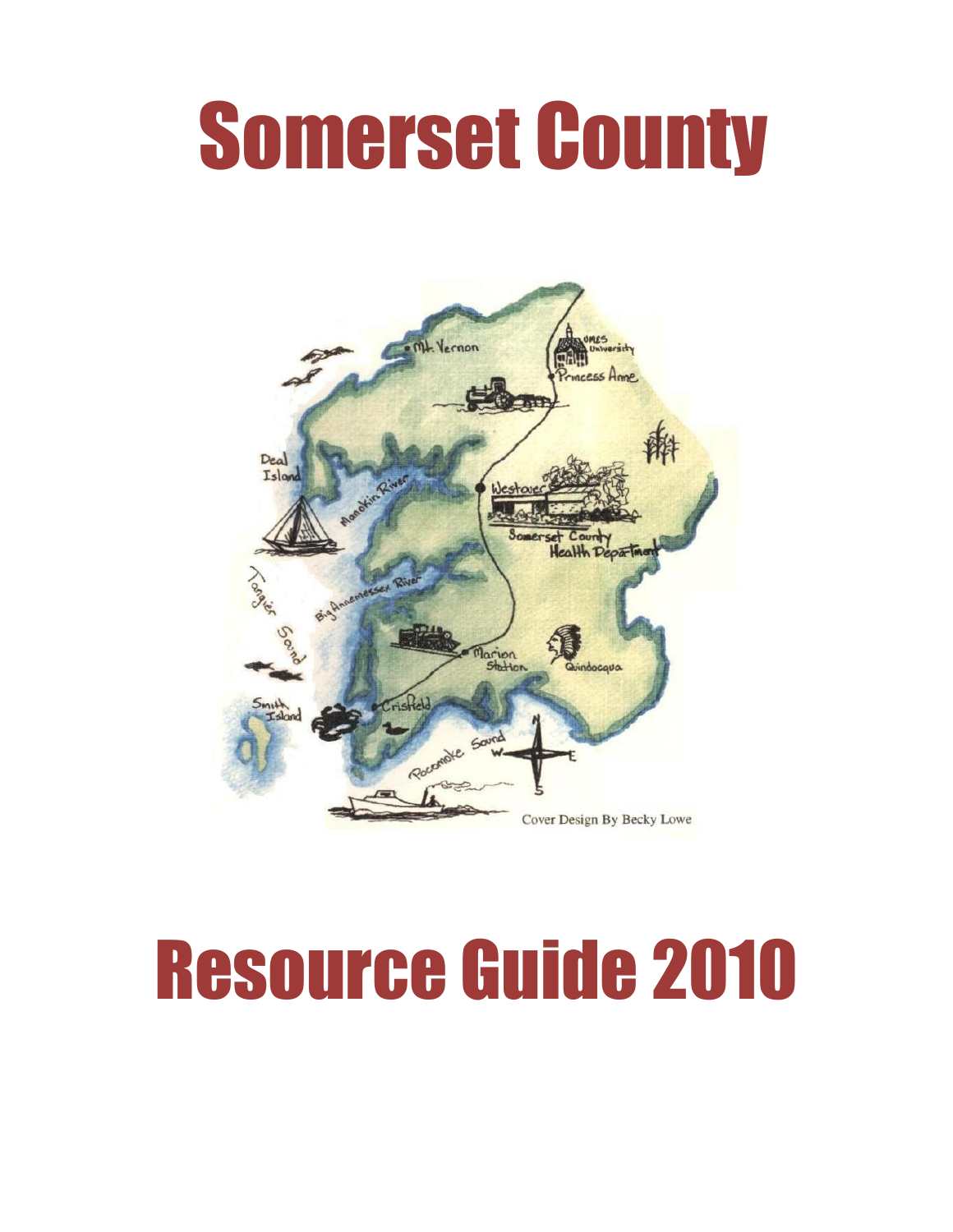## TABLE OF CONTENTS

| <b>Sponsoring Organizations</b>                                                   |   |                |
|-----------------------------------------------------------------------------------|---|----------------|
| Somerset County Local Management Board                                            | 4 |                |
| Somerset County Core Service Agency                                               | 4 |                |
| Family Services Programs for Somerset County Circuit Court                        |   | 5              |
| <b>About the Resource Guide</b>                                                   |   | 3              |
| <b>Somerset County Court System</b>                                               |   |                |
| <b>Bar Association</b>                                                            |   | 6              |
| Court Appointed Attorneys to Represent Children                                   |   | $\overline{7}$ |
| Clerk of the Court                                                                |   | 8              |
| Domestic Violence Resources                                                       |   | 34-35          |
| <b>Domestic Relations Mediation Guidelines</b>                                    |   | 36             |
| <b>Property Mediation Services</b>                                                |   | 36-37          |
| <b>Circuit Court Appointed Mediators</b>                                          |   | 37-38          |
| Information Available from Court Staff                                            |   | 38             |
| Self-Help Legal Assistance Programs                                               |   | 39-40          |
| Supervised Visitation & Monitored Exchange                                        |   | 40-42          |
| Interpreter Services                                                              |   | 29-30          |
| <b>Somerset County Departments</b>                                                |   |                |
| <b>Health Department</b>                                                          | 8 |                |
| Social Services Department                                                        |   | 8              |
| Developmental Disabilities Administration                                         | 8 |                |
| Juvenile Services Department                                                      | 8 |                |
| Recreation and Parks                                                              | 8 |                |
| <b>Local Management Board</b>                                                     | 9 |                |
| <b>Public Libraries</b>                                                           |   | 9              |
| Quick Telephone Reference Directory                                               | 9 |                |
| <b>Community Resources</b>                                                        |   |                |
| Somerset County Safety & Protection Services                                      |   | 10             |
| Somerset County Law Enforcement                                                   |   | $10 - 11$      |
| State and Federal Agencies                                                        |   | 11             |
| Rehabilitation & Employment Services                                              |   | $12 - 15$      |
| <b>Mental Health Providers</b>                                                    |   | $16 - 18$      |
| <b>Consumer Assistance Services</b>                                               |   | 18-19          |
| <b>Transportation Services</b>                                                    |   | 20             |
| <b>Addiction Programs</b>                                                         |   | $21-22$        |
| Anger Management Programs / Mental Health                                         |   | 23             |
| Aging & Elderly Services                                                          |   | 24             |
| <b>Crisis Services</b>                                                            |   | 25             |
| Housing Assistance/Transitional & Emergency Crisis                                |   | 25-27          |
| Hospital & Nursing Home Facilities<br>24 Hour Hot Lines                           |   | 27-28<br>29    |
|                                                                                   |   | 43             |
| Day Care Services and Programs<br><b>Veteran Services</b>                         |   | 44             |
|                                                                                   |   |                |
| <b>Education Programs</b>                                                         |   |                |
| Co-Parenting & Parenting Education Programs - Court<br><b>Prevention Programs</b> |   | 30-32<br>32-33 |
| After-School & Mentoring Programs - BOE / Public Schools                          |   | 33-34          |
|                                                                                   |   |                |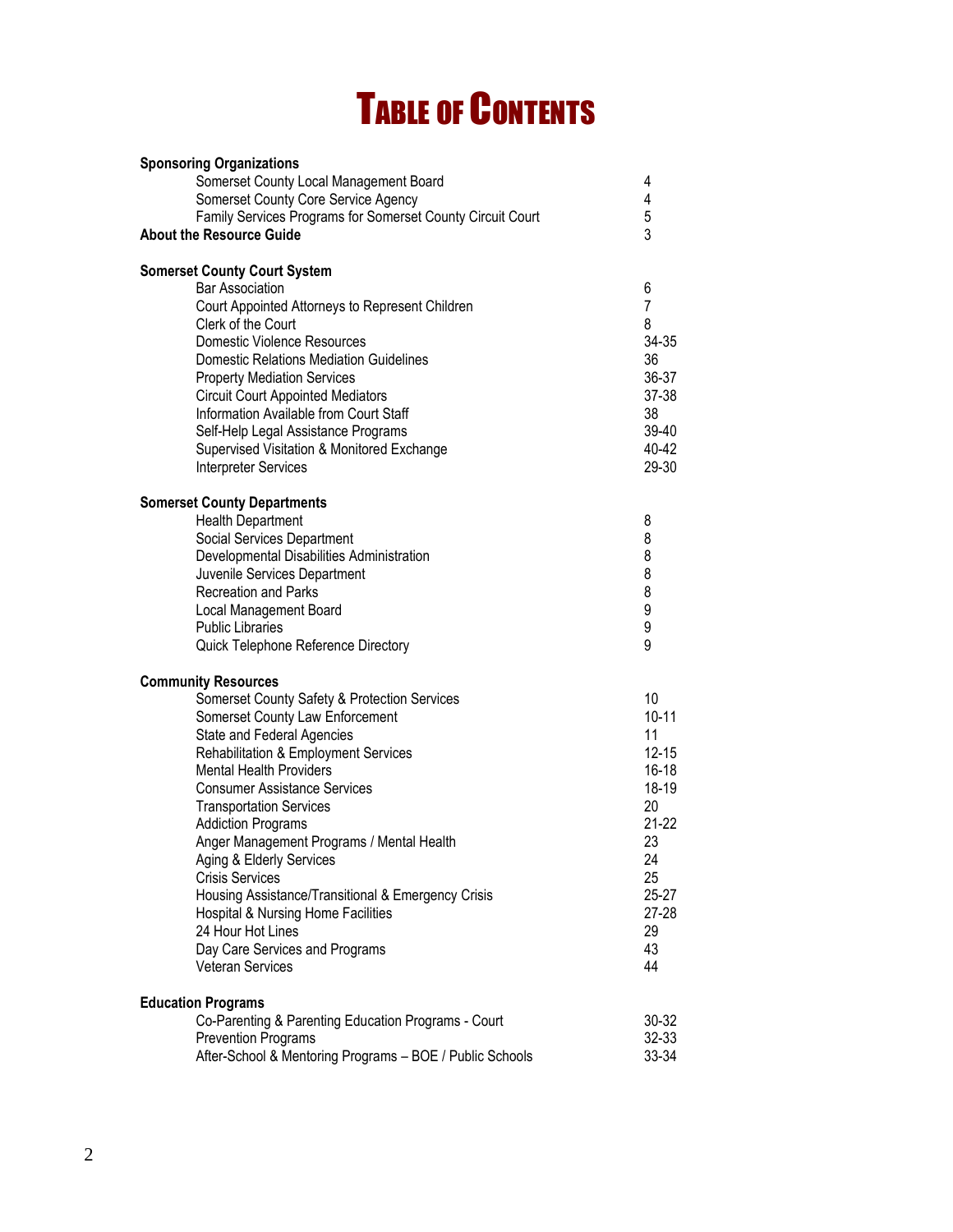## SOMERSET COUNTY RESOURCE GUIDE TABLE OF CONTENTS

| <b>Faith Based &amp; Community Outreach Programs</b>                                                                                                                                                                                    |                                                 |
|-----------------------------------------------------------------------------------------------------------------------------------------------------------------------------------------------------------------------------------------|-------------------------------------------------|
| <b>Somerset County Churches &amp; Faith Centers</b><br>Crisfield, MD<br>Deal Island/Oriole/Dames Quarter, MD<br>Marion, MD<br>Marcumseo/Rehobeth, MD<br>Princess Anne, MD<br>Smith Island, MD<br>Westover, Kingston, Upper Fairmont, MD | 46-47<br>47<br>48<br>48<br>49-50<br>50<br>50-51 |
| <b>Somerset County Public Schools</b>                                                                                                                                                                                                   |                                                 |
| <b>Landlord Listing</b>                                                                                                                                                                                                                 |                                                 |
| <b>Index</b>                                                                                                                                                                                                                            |                                                 |

## About the Resource Guide

The Somerset County Resource Guide of 2010 offers local County information on Family Services Program, Somerset County Circuit Court information and services; local Behavioral & Health programs; Community Services, Consumer Protection, Employment and Training Services, Food/Clothing General Referral Services, Housing Services, Transportation, Utilities/ Weatherization/Mail, and Veterans Services.

The Resource Guide is considered a living document accessible on the Somerset County Local Management Board website at [www.sclmb.org](http://www.sclmb.org/) and we expect changes to occur. If you have changes within your organization or wish to be listed in our next publication, please email us at [pcannon@sclmb.org.](mailto:pcannon@sclmb.org)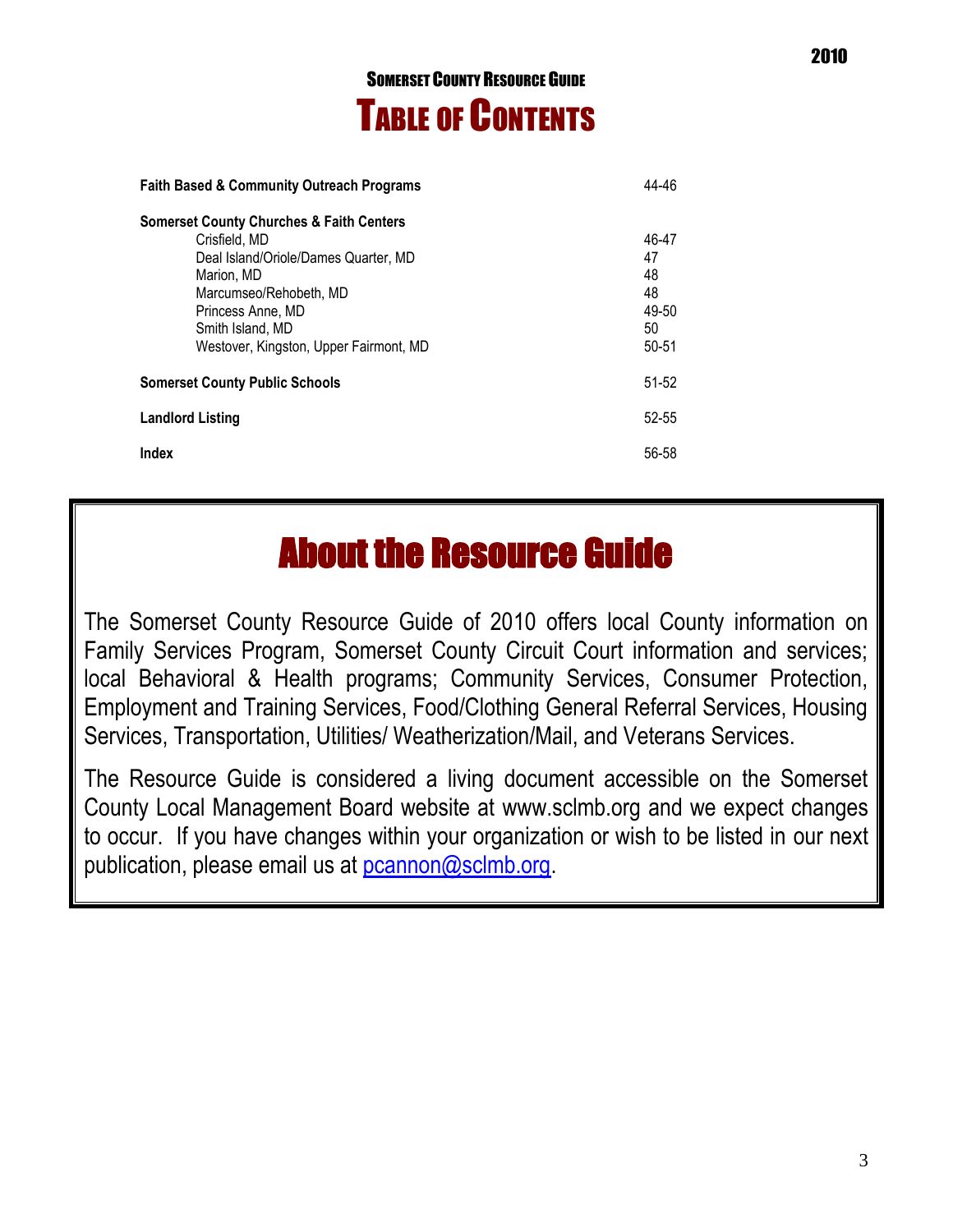## SPONSORING ORGANIZATIONS



## SOMERSET COUNTY LOCAL MANAGEMENT BOARD

 8928 Sign Post Road, Suite 1, Westover, Maryland 21871 Phone: 410.651.2824, Fax: 410.651.2963

With the primary focus of early intervention, the mission of the Somerset County Local Management Board (SCLMB) is to a promote a safe, healthy, and stable environment for all Somerset County children and families by achieving a comprehensive system of education, health, and human services through public and private interagency collaboration. Somerset County is a community in which the entire family feels safe, supported and involved, youth are active and involved, adults excel in the workforce, and people from all socioeconomic levels contribute to the community.

The SCLMB programs highlighted through the Resource Guide include:

- **Somerset Family Navigator**
- **Communities Mobilizing for Change on Alcohol**
- **Voyage to Excellence After-School and Summer Programs**
- **Crisfield Youth Center / Targeted Outreach**
- **Healthy Families**
- **Seasons 4 Success**
- **Princess Anne Youth Center / Targeted Outreach**

## SOMERSET COUNTY CORE SERVICE AGENCY

7920 Crisfield Highway, Westover, Maryland 21871 Phone: 443.523.1810, Fax: 410.651.2572

Core Service Agencies (CSA) are the local mental health authorities responsible for planning, managing, and monitoring public mental health services at the local level. CSA's exist under the authority of the Secretary of the Department of Health and Mental Hygiene (DHMH) and are also agents of the county government that approve their organizational structures. The functions of CSA's are to plan, develop, and manage a full range of treatment and rehabilitation services for persons with serious mental illness in their jurisdiction as stipulated by the Health General Article, 10.10.1201.10.1203, Annotated Code of Maryland.

The mission of the **Somerset County Core Service Agency (SCCSA)** is to continually improve the provision of mental health services through effective collaboration with consumers, family members, providers, and community leaders. SCCSA believes our mental health system should assure quality, cost-effective services that meet the needs of the consumers and empowers individuals, consumers, family members and all persons to develop to their fullest potential. The SCCSA links with other human services agencies to promote comprehensive services for individuals in the Mental Hygiene Administration's priority population who have multiple human needs.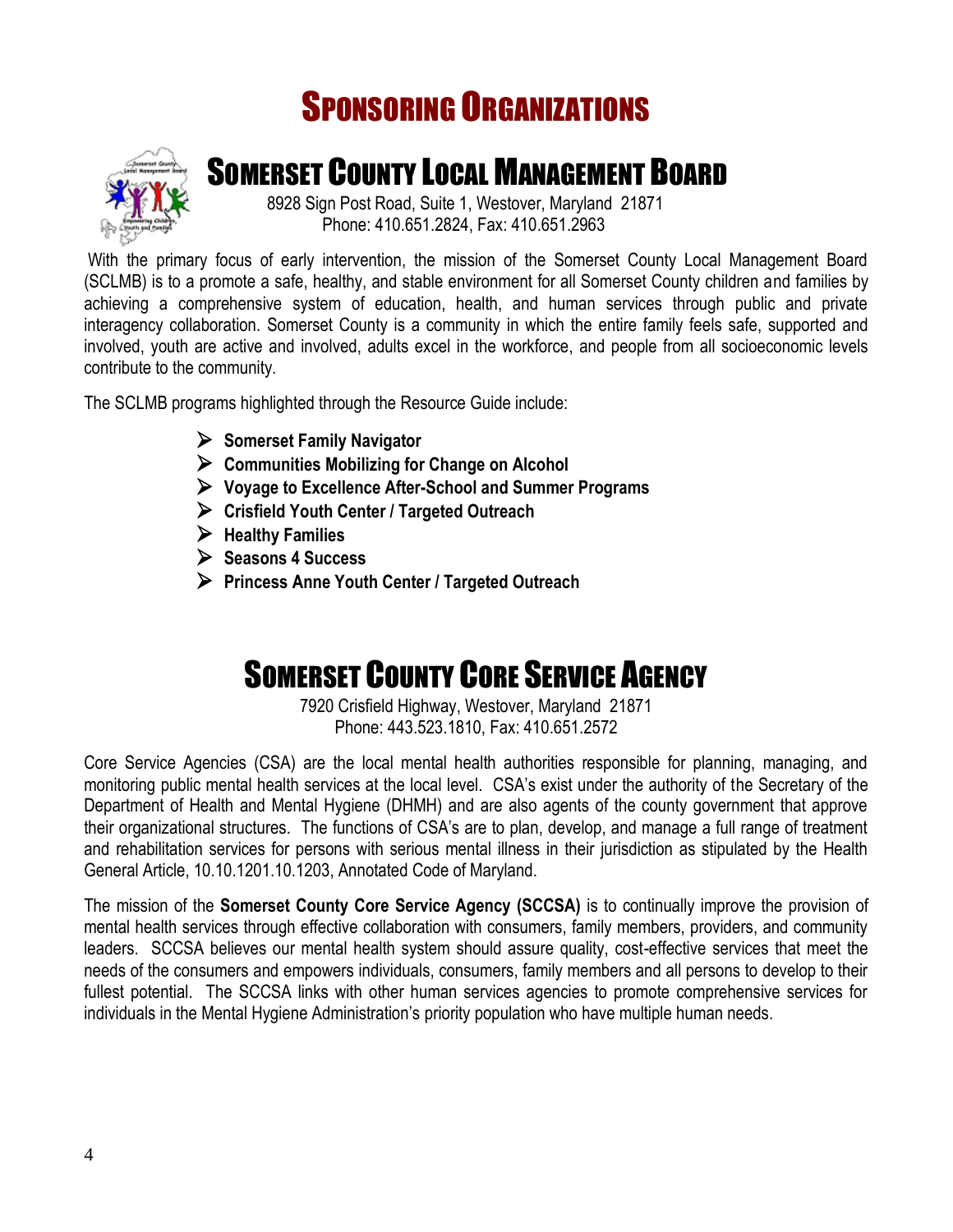### SOMERSET COUNTY RESOURCE GUIDE

The Somerset County Core Service Agency programs highlighted in the Resource Guide include:

- **Project for Assistance in Transition from Homelessness (PATH)**
- **Shelter Plus Care**
- **Consumer Support Assistance including pharmacy/lab; transportation, rent/start-up, community and professional education**
- **Lower Shore Friends, Inc.**
- **Jail Mental Health**
- **Mental Health Case Management**
- **Network of Care – statewide website of available services**

## FAMILY SERVICES PROGRAM FOR SOMERSET COUNTY CIRCUIT COURT

P. O. Box 279, Princess Anne, Maryland 21853 Phone: 410.651.4618, Fax: 410.651.1878

**The Department of Family Administration** is responsible for assisting Maryland's courts in developing a comprehensive family law system. Family Administration has overseen the creation of family divisions in Anne Arundel County, Baltimore City, Baltimore County, Montgomery County and Prince George's County, and family services programs in the remaining 19 counties. Judges, masters, court administrators and family services coordinators work to develop family law policy and to identify and promote best practices in the handling of domestic and juvenile cases.

The following services and programs available through the *Somerset County Circuit Court Family Services Program*:

- **Property/Child Support/Alimony Mediation**
- **Child Custody Investigation/Home Study**
- **Co-Parenting Program**
- **Court Appointed Attorney for Minor Child (Children)**
- **Domestic Violence Consultations**
- **Supervised Visitation/Monitored Exchange – Lower Shore Family Center**
- **Custody/Visitation Mediation**
- **Juvenile Drug Court**
- **KidShare**
- **Child Advocacy Center**
- **Self Help Legal Program**
- **Somerset County Parenting Plus+**
- **Substance Abuse Evaluation**
- **Truancy Reduction Pilot Program**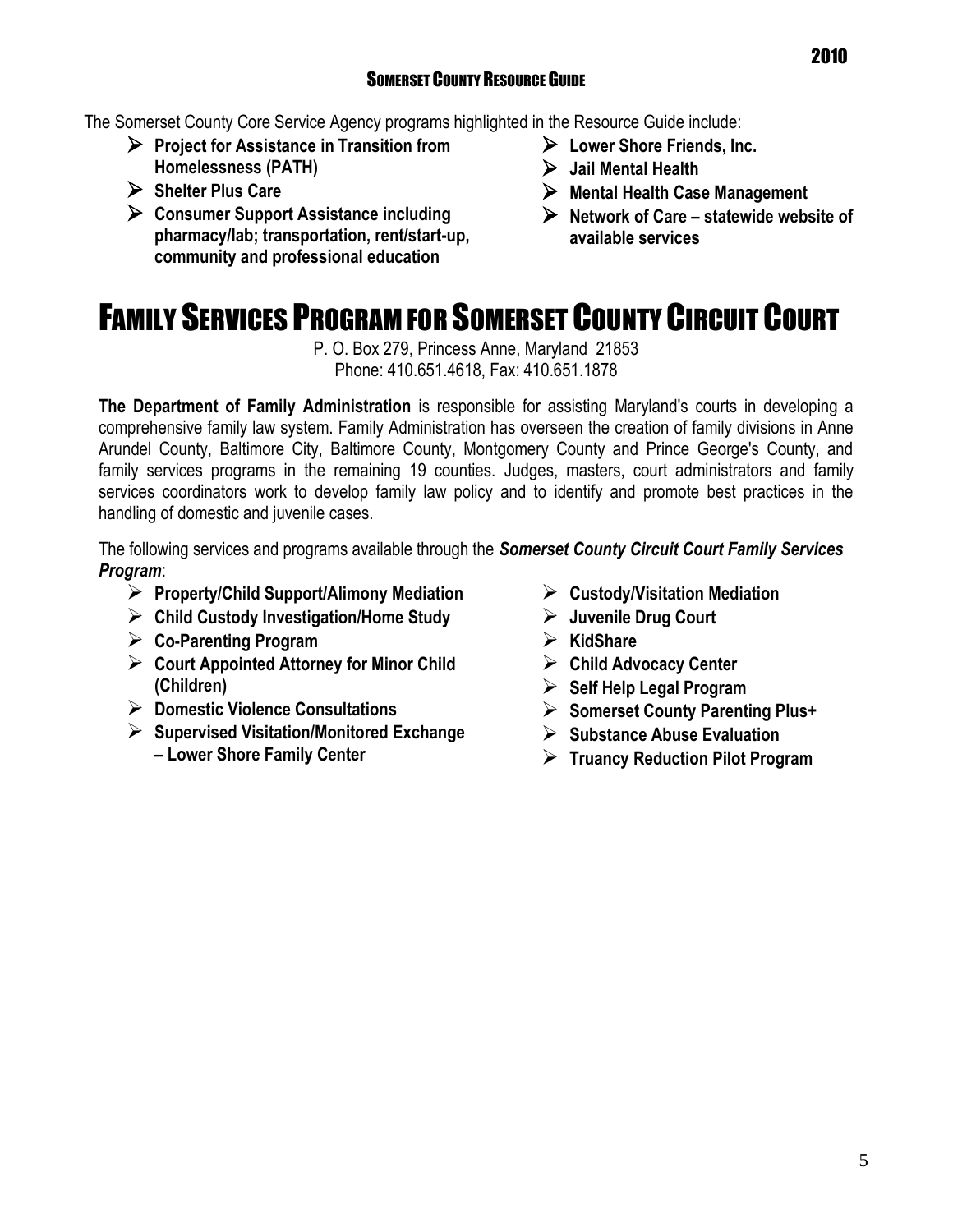## **SOMERSET COUNTY BAR ASSOCIATION MEMBERS**

|                                                                                                                                                                                                                                                       | www.co.somerset.md.us                                                                                                                                                                                                                                                                                                      | * Family Issues                                |                                                                        |  |
|-------------------------------------------------------------------------------------------------------------------------------------------------------------------------------------------------------------------------------------------------------|----------------------------------------------------------------------------------------------------------------------------------------------------------------------------------------------------------------------------------------------------------------------------------------------------------------------------|------------------------------------------------|------------------------------------------------------------------------|--|
| <b>FIRST JUDICIAL CIRCUIT COURT OF MARYLAND</b>                                                                                                                                                                                                       |                                                                                                                                                                                                                                                                                                                            |                                                |                                                                        |  |
| <b>ADMINISTRATIVE JUDGE FOR SOMERSET COUNTY CIRCUIT COURT</b><br>Honorable Daniel M. Long                                                                                                                                                             | P O Box 279, Princess Anne, MD 21853                                                                                                                                                                                                                                                                                       |                                                | 410.651.1630, fax 410.651.1878                                         |  |
| <b>JUDGE FOR SOMERSET COUNTY CIRCUIT COURT</b><br>Honorable Richard R. Bloxom                                                                                                                                                                         |                                                                                                                                                                                                                                                                                                                            |                                                | 1 West Market St., Snow Hill, MD 21863 410.632.1232, fax 410.632.5603  |  |
| The following hear Family Law cases and make recommendations to the Judge:<br>Master Robert E. Laird, Jr.                                                                                                                                             |                                                                                                                                                                                                                                                                                                                            |                                                | P O Box 279, Princess Anne, MD 21853 410.651.4618, fax 410.651.1878    |  |
|                                                                                                                                                                                                                                                       | <b>OFFICE OF THE STATE'S ATTORNEY</b><br>30500 Princess William Street, Princess Anne, MD 21853<br>410.651.3333<br>□ Kristy M. Hickman, State's Attorney<br>$\Box$ Karen M. Dean, Assistant State's Attorney<br>$\Box$ Kendra E. Hayward, Assistant State's Attorney<br>$\Box$ Joseph A. Riley, Assistant State's Attorney |                                                |                                                                        |  |
| <b>CHILD SUPPORT DIVISION</b><br>11791 Somerset Avenue, Princess Anne, MD 21853<br>□*Edmund L. Widdowson, Jr., Asst. State's Attorney                                                                                                                 |                                                                                                                                                                                                                                                                                                                            |                                                | 410.651.3333<br>$\Box$ Philip C. Widdowson, Assistant State's Attorney |  |
| <b>CHILD SUPPORT ENFORCEMENT DIVISION</b><br>11961 Somerset Avenue, Princess Anne, MD 21853<br>$\Box$ Alice Bromley                                                                                                                                   |                                                                                                                                                                                                                                                                                                                            | □ Crissy Parkinson                             | 410.651.3335                                                           |  |
| <b>PUBLIC DEFENDER'S OFFICE FOR SOMERSET COUNTY</b><br>30509 Prince William Street, Princess Anne, MD 21853<br>410.651.3271, fax 410.651.3802<br>$\Box$ James Murray, Public Defender - Regional<br>$\Box$ John P. Rue, II, Assistant Public Defender |                                                                                                                                                                                                                                                                                                                            |                                                |                                                                        |  |
| *John K. Phoebus, P.O. Box 70, 904 W Main St, Crisfield, MD 21817<br>410.968.9200, fax 410.968.9292<br>*Anna Mae Rounds, P.O. Box 898, 11745 Somerset Ave,<br>410.651.4960, fax 410.651.4962<br>Princess Anne, MD 21853                               |                                                                                                                                                                                                                                                                                                                            |                                                |                                                                        |  |
| *Catherine Carroll-Fischer, 65B Richardson Ave, Crisfield, MD 21817<br>*Kirk G. Simpkins                                                                                                                                                              |                                                                                                                                                                                                                                                                                                                            | 410.978.0041, fax 410.968.0042<br>410.651.1400 |                                                                        |  |
| *Dana S. Boston, 30489 Broad Street, Princess Anne, MD 21853<br>*Paula A. Price, 207 West Main St, Salisbury, MD 21801<br>*Melvin J. Caldwell, Jr.                                                                                                    |                                                                                                                                                                                                                                                                                                                            |                                                | 410.860.9798, fax 410.860.9737<br>410.651.4400, fax 410.651.2270       |  |
| *Kathryn Ann Whitehead                                                                                                                                                                                                                                |                                                                                                                                                                                                                                                                                                                            |                                                |                                                                        |  |
| *Andrew A. Whitehead, P.O. Box 42, 11765 Somerset Ave, Princess Anne, MD 21853                                                                                                                                                                        |                                                                                                                                                                                                                                                                                                                            |                                                |                                                                        |  |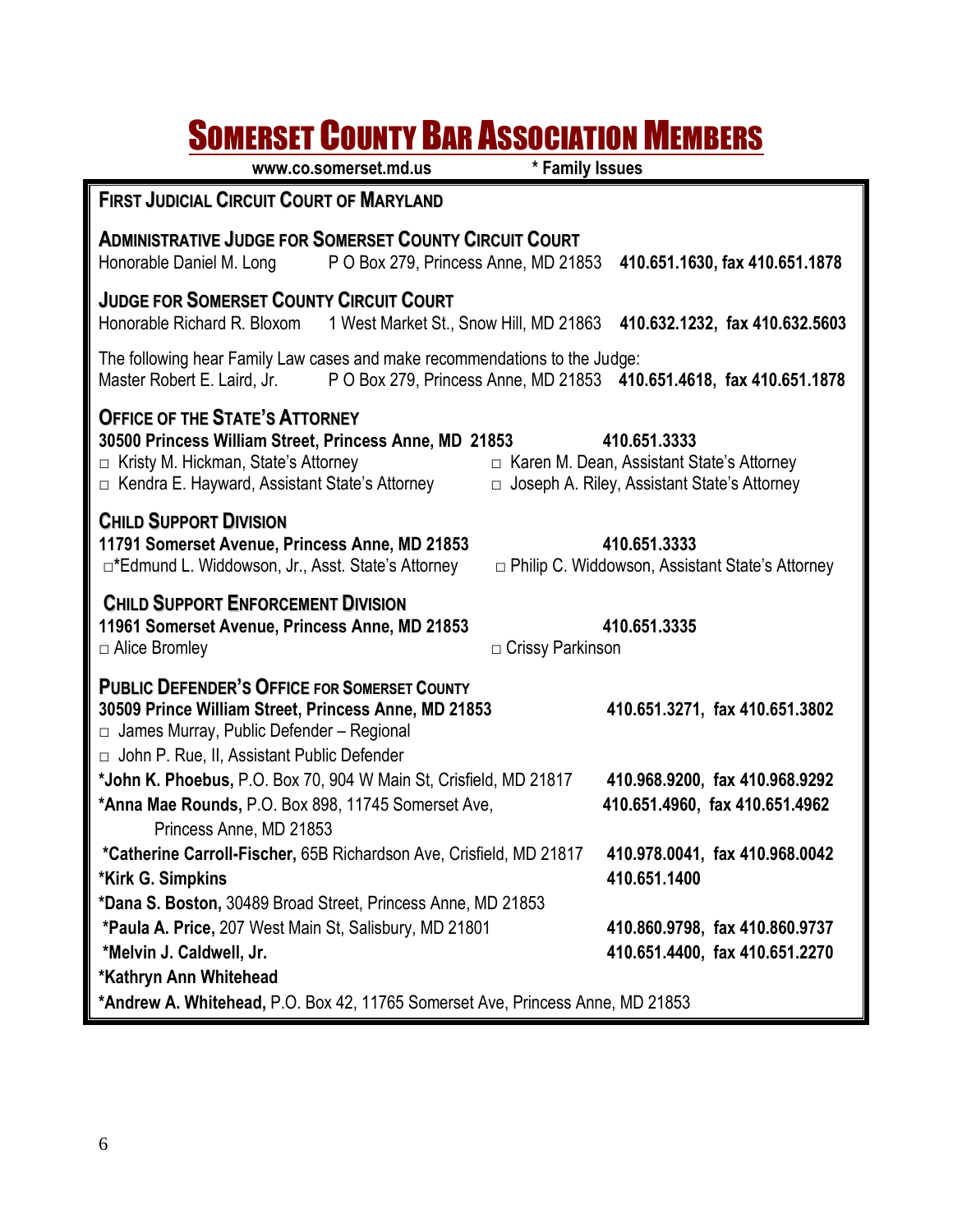## COURT APPOINTED ATTORNEYS TO REPRESENT CHILDREN

| C. Bruce Anderson, Esquire                                                               | 108 W. Main Street, Salisbury, MD                              | 410.742.7100 |  |
|------------------------------------------------------------------------------------------|----------------------------------------------------------------|--------------|--|
| Mark P. Brennan, Esquire                                                                 | 313 Lemmon Hill Lane, Salisbury, MD                            | 410.546.1750 |  |
| <b>Steven Cox, Esquire</b>                                                               | 105 W. Main Street, Salisbury, MD                              | 410.742.6970 |  |
| Angela B. DiPietro, Esquire                                                              | 116-118 W. Main St., Suite 207, Salisbury, MD                  | 410.749.5919 |  |
|                                                                                          | Dianne K. Keauchamp, Esquire 108 W. Main Street, Salisbury, MD | 410.742.7100 |  |
| Heather R. Konyar, Esquire                                                               | 313 Lemmon Hill Lane, Salisbury, MD                            | 410.546.1750 |  |
| Susan J. Land, Esquire                                                                   | 212 W. Main Street, Suite 208, Salisbury, MD                   | 410.749.6118 |  |
| Paula A. Price, Esquire                                                                  | 207 W. Main Street, Salisbury, MD                              | 410.860.9798 |  |
| <b>Anna Mae Rounds, Esquire</b>                                                          | 11745 Somerset Avenue, Princess Anne, MD                       | 410.651.4960 |  |
| Karen F. Silverstrim, Esquire                                                            | 110 West Church Street, Salisbury, MD                          | 443.736.8866 |  |
| Barbara R. Trader, Esquire                                                               | 122 E. Main Street, Salisbury, MD                              | 410.742.0576 |  |
| Edmund L. Widdowson, Jr. Esquire, 11791 Somerset Avenue, Princess Anne, MD, 410.651.3800 |                                                                |              |  |

## CLERK OF THE COURT FOR SOMERSET COUNTY

### **CLERK OF THE COURT FOR SOMERSET COUNTY**

| Hours: Monday-Friday, 8:00 AM - 4:30 PM | Room #1 for all inquires                             |
|-----------------------------------------|------------------------------------------------------|
| <b>I. Theodore Phoebus</b> , Clerk      | 30512 Prince William Street, Princess Anne, MD 21853 |
| 410.845.4840 or 800.341.2206            | (fax) 410.845.4841 or 410.845.4842                   |

### **OFFICE PERSONNEL**

**Liza Abbott,** Child Support **Patricia Bozman**, Lead Civil Action (CA) Worker **Penny Custis**, Supervisor of CA Cases and Paternity **Faith James**, Chief Deputy **Jacque Johnson**, Supervisor of Criminal (CR) cases **Jennifer Mrohs**, CA **Melissa Smith**, Bookkeeper/Fiscal Clerk **Melinda Sterling**, CR, Courtroom Clerk **Amy Todd**, CA **Angela Todd**, Juvenile (JU) & Masters Clerk

*FILING FEES (made payable to examiner)*

Attorney's Entrance Fee  $$ 10.00$  Custody  $$ 90.00$ Sheriff's Fee for Services **6 2000** Sheriff's Fee for Services **6 2000** Bivorce **\$ 105.00** Modification of Cases **6 25.00 5 25.00 6 25.00 1 5 26.00 6 25.00 6 25.00 6 25.00** Taking of Testimony by Standing Examiner  $$50.00 - $75.00$  Dismissal Fee \$ 15.00

### **CIVIL CONTEMPT FOR NON-SUPPORT**

| Petition filed with Court         | \$25.00 |
|-----------------------------------|---------|
| Issue Bench Warrant for "No Show" | \$55.00 |

\$ 25.00 Sheriff's Fee for Service \$ 30.00

*● Fees are applied each time a case is opened.*

When a petition is filed and an agreement is reached before the case goes to Court, fees still apply. The non*support party is billed after the Order if filed. The party is billed one time per month.*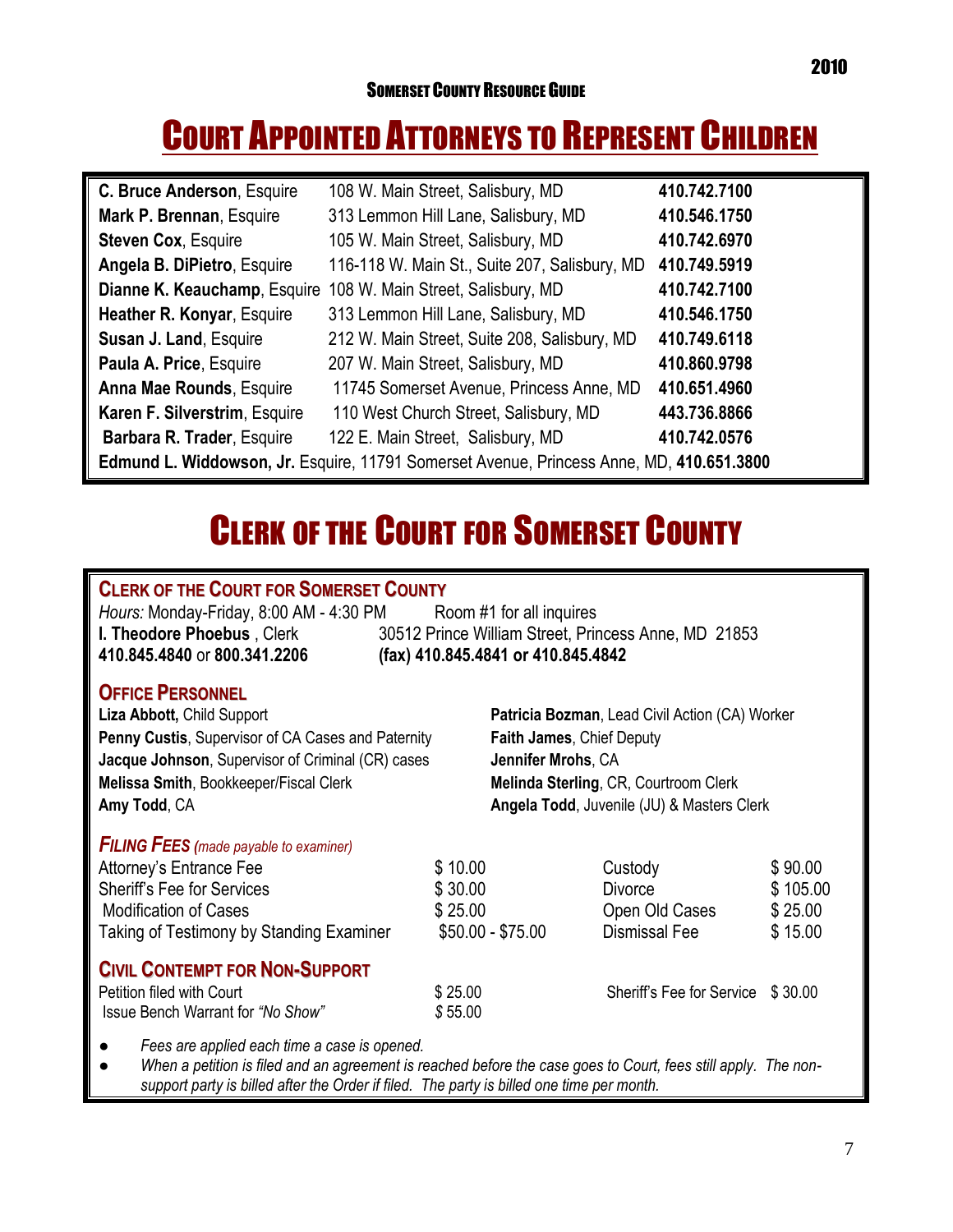## SOMERSET COUNTY DEPARTMENTS

| <b>SOMERSET COUNTY HEALTH DEPARTMENT</b>                        |                                                                                             |                                                |  |  |
|-----------------------------------------------------------------|---------------------------------------------------------------------------------------------|------------------------------------------------|--|--|
| 7920 Crisfield Highway, Westover, MD 21871                      | 443.523.1700, fax 410.651.5680                                                              |                                                |  |  |
| www.somersethd.org                                              |                                                                                             |                                                |  |  |
| <b>BEHAVIORAL HEALTH</b><br>Director, Craig Stofko              |                                                                                             | 443.523.1780                                   |  |  |
| <b>COMMUNITY HEALTH</b><br>Director, Lori Conklin               |                                                                                             | 443.523.1740                                   |  |  |
| <b>CORE SERVICE AGENCY</b>                                      | Director, Lisa Renegar                                                                      | 443.523.1810                                   |  |  |
| <b>ENVIRONMENTAL HEALTH</b>                                     | Director, Michael McIntyre                                                                  | 443.523.1730                                   |  |  |
| <b>HEALTH OFFICER</b>                                           | Colleen Parrott, RN, MSN                                                                    | 443.523.1700                                   |  |  |
| <b>HEALTH PROMOTIONS</b>                                        | Director, Charity Holley                                                                    | 443.523.1722                                   |  |  |
| <b>SOMERSET COUNTY DEPARTMENT OF SOCIAL SERVICES</b>            |                                                                                             |                                                |  |  |
| 30397 Mount Vernon Road, Princess Anne, MD 21853                |                                                                                             | 410.677.4200, fax 410.677.4300                 |  |  |
| www.dhr.state.md.us/somerset.htm                                |                                                                                             |                                                |  |  |
| Patricia Mannion, Director                                      | Kary Knopp, Services Director                                                               |                                                |  |  |
| Linda Benton, Child Support                                     |                                                                                             | Joyce Cottman, Finance/Administration (budget) |  |  |
| Terri Jackson, Family Investment                                | <b>Sharon Jones, In-Home Services</b>                                                       |                                                |  |  |
|                                                                 | <b>Claudia Nelson, Out of Home Placement Foster Care &amp; Adoption</b>                     |                                                |  |  |
|                                                                 | Jenny Roser, Family Services, Services for Fmily, Adult Services, Adult Protection Services |                                                |  |  |
|                                                                 |                                                                                             |                                                |  |  |
|                                                                 | <b>DEVELOPMENTAL DISABILITIES ADMINISTRATION - SOMERSET COUNTY OFFICE</b>                   |                                                |  |  |
| 7920 Crisfield Highway, Princess Anne, MD 21853                 |                                                                                             | 443.523.1800, fax 410.651.2572                 |  |  |
| Somersethd.org                                                  |                                                                                             |                                                |  |  |
| Dawn Spicer, LCSW-C<br>Somerset County Health Department Agency |                                                                                             |                                                |  |  |
|                                                                 |                                                                                             |                                                |  |  |
|                                                                 | <b>DEPARTMENT OF JUVENILE SERVICES FOR SOMERSET COUNTY</b>                                  |                                                |  |  |
|                                                                 | 12165 Elm Street - District Court Building, Princess Anne, MD 21853                         | 410.845.4680, fax 410.845.4690                 |  |  |
| www.djs.state.md.us                                             |                                                                                             |                                                |  |  |
| John Gattis, Area Director                                      |                                                                                             |                                                |  |  |
| Marva Purnell-Greene, Supervisor for Somerset County            |                                                                                             |                                                |  |  |
|                                                                 |                                                                                             |                                                |  |  |
| <b>DEPARTMENT OF RECREATION AND PARKS</b>                       |                                                                                             |                                                |  |  |
| 30290 Sam Barnes Road, Westover, MD 21871                       |                                                                                             | 410.651.4980, fax 410.651.4981                 |  |  |
| www.somersetrecandparks.org                                     |                                                                                             |                                                |  |  |
| Paige Hurley, Director                                          |                                                                                             |                                                |  |  |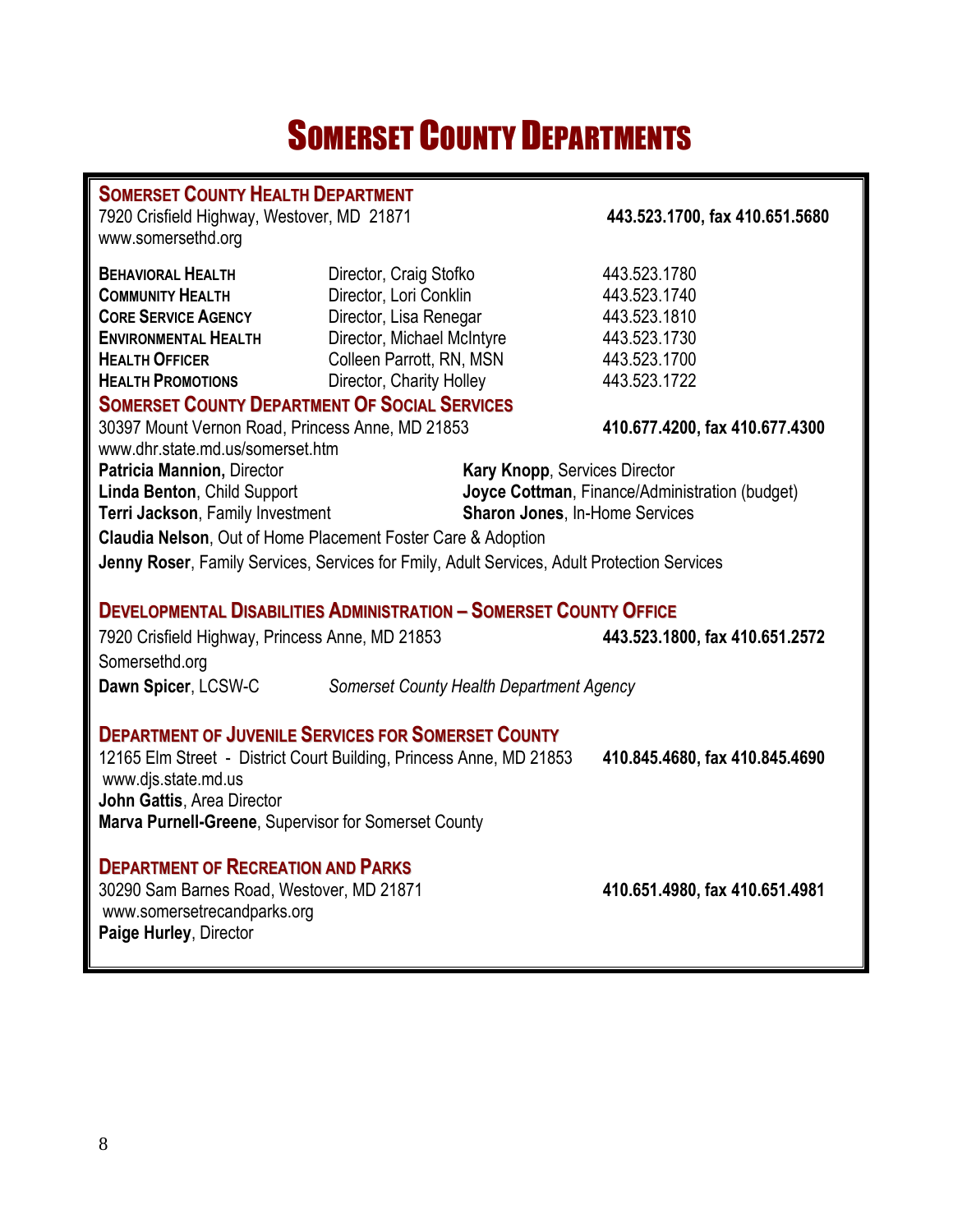| <b>SOMERSET COUNTY LOCAL MANAGEMENT BOARD</b>                  |                                  |
|----------------------------------------------------------------|----------------------------------|
| 8928 Sign Post Road, Suite 1, Westover, MD 21871               | 410.651.2824, fax 410.651.2963   |
| www.sclmb.org                                                  |                                  |
| <b>Susanna Henson, Executive Director</b>                      |                                  |
| • Communities Mobilizing for Change on Alcohol                 | • Somerset Family Navigator      |
| • Voyage to Excellence After-School & Summer Programs          | • Healthy Families - Lower Shore |
| • Crisfield Youth Center/Targeted Outreach                     | • Seasons 4 Success              |
| • Princess Anne Youth Center/Targeted Outreach                 |                                  |
| <b>SOMERSET COUNTY PUBLIC LIBRARIES</b><br>www.somelibrary.org |                                  |
| <b>Somerset County Library</b>                                 |                                  |
| 11767 Beechwood Street, Princess Anne, MD 21853                | 410.651.0852                     |
| <b>Corbin Memorial Library</b>                                 |                                  |
| 4 East Main Street, Crisfield, MD 21817                        | 410.968.0955                     |
| <b>Ewell School</b>                                            |                                  |
| 20910 Caleb Jones Road, Ewell, MD 21824                        | 410.425.5141                     |

## **SOMERSET COUNTY DIRECTORY** QUICK TELEPHONE REFERENCE GUIDE

|           | <b>Board of Education</b>     | 410.651.1616               | fax 410.651.2931 |
|-----------|-------------------------------|----------------------------|------------------|
| $\bullet$ | <b>Child Support Division</b> | 410.651.3335, 410.651.3800 | fax 410.651.4490 |
| $\bullet$ | <b>Circuit Court</b>          |                            |                  |
|           | <b>Circuit Administrator</b>  | 410.651.4110               | fax 410.651.0227 |
|           | <b>Family Services</b>        | 410.651.4618               | fax 410.651.1878 |
|           | Judge's Office                | 410.651.1630               | fax 410.651.1878 |
|           | <b>Juvenile Drug Court</b>    | 410.621.0312               | fax 410.651.0227 |
|           | <b>Truancy Court</b>          | 410.621.0143               | fax 410.621.0298 |
| $\bullet$ | <b>Clerk of the Court</b>     | 410.845.4840               | fax 410,845,4841 |
| $\bullet$ | <b>Commissioner's Office</b>  | 410.651.0320               | fax 410.651.0366 |
| $\bullet$ | <b>District Court</b>         | 410.845.4700               | fax 410,845,4701 |
| $\bullet$ | <b>Health Department</b>      | 443.523.1700               | fax 410.651.5680 |
| $\bullet$ | <b>Juvenile Services</b>      | 410,845,4680               | fax 410.845.4690 |
| $\bullet$ | <b>Social Services</b>        | 410.677.4200               | fax 410.677.4300 |
|           | <b>State's Attorney</b>       | 410.651.3333               | fax 410.651.3453 |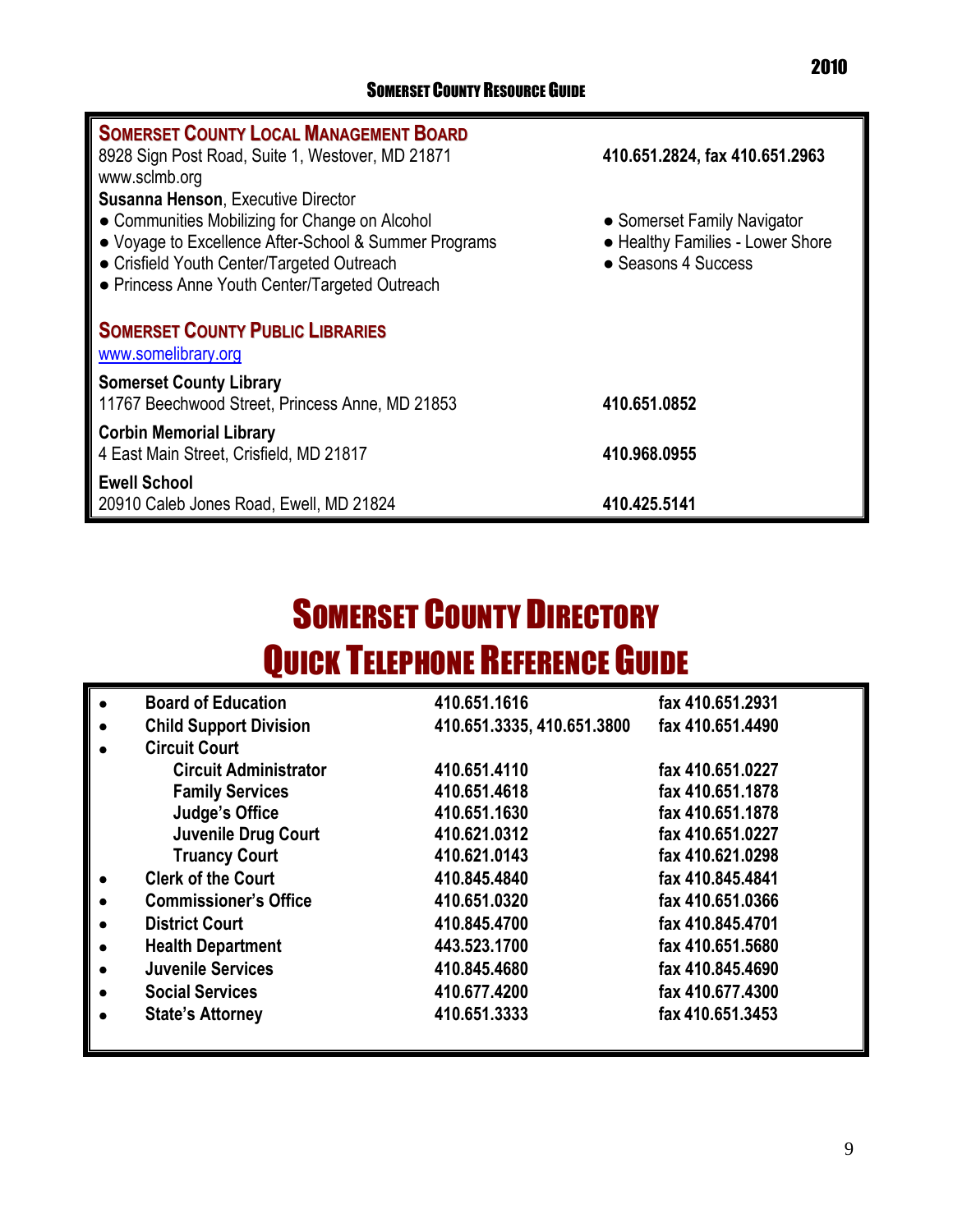### **SAFETY & PROTECTION SERVICES**

| 410.713.3780 |
|--------------|
| 410.968.1262 |
| 410.784.2612 |
| 410.425.5521 |
| 410.651.5811 |
| 410.968.2000 |
| 410.623.3791 |
| 410.651.2100 |
| 410.651.2144 |
| 410.425.2420 |
|              |
| 410.651.5934 |
| 410.968.1323 |
| 443-260-3700 |
| 410.651.1822 |
| 410.651.9223 |
|              |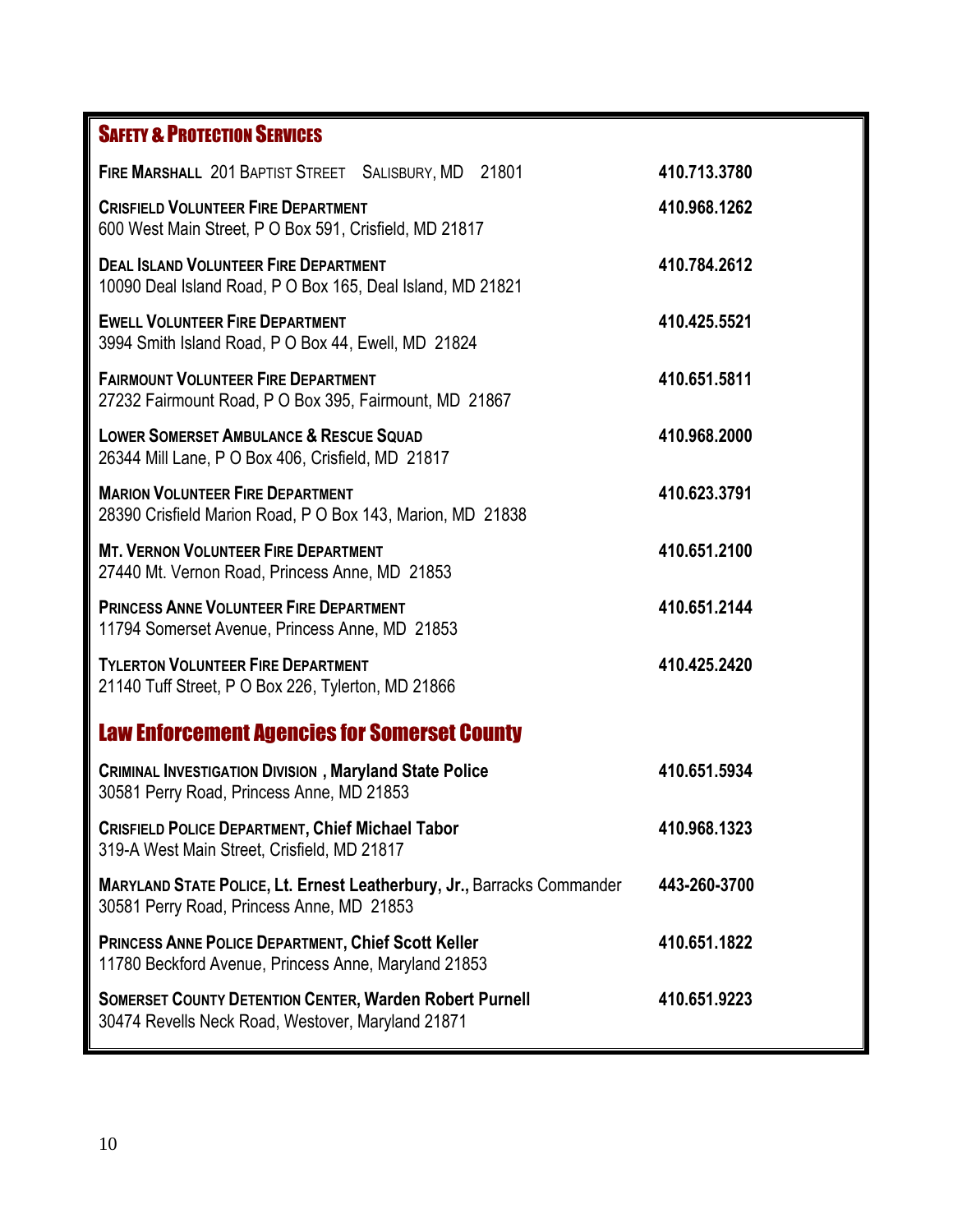| <b>SOMERSET COUNTY SHERIFF'S DEPT., Sheriff Robert Jones</b><br>30426 A Sam Barnes Road, Westover, Maryland 21871                                   | 410.651.9225 |
|-----------------------------------------------------------------------------------------------------------------------------------------------------|--------------|
| <b>SOMERSET COUNTY TASK FORCE, Detective Sgt. James Pilchard</b><br>State's Attorney's Office, 30500 Prince William Street, Princess Anne, MD 21853 | 443.260-3700 |
| <b>UNIVERSITY OF MD EASTERN SHORE, Chief Warner Sumpter</b><br>Dept. of Public Safety, 30737 University Blvd South, Princess Anne, MD 21853         | 410.651.6594 |

## **STATE & FEDERAL AGENCIES**

| <b>STATE OF MARYLAND ATTORNEY GENERAL'S OFFICE</b>                                                                                                                                                                                                                                                                            |                                                                                 |  | 888.743.0023                 |  |
|-------------------------------------------------------------------------------------------------------------------------------------------------------------------------------------------------------------------------------------------------------------------------------------------------------------------------------|---------------------------------------------------------------------------------|--|------------------------------|--|
| <b>STATE OF MARYLAND INCOME TAX DIVISION</b>                                                                                                                                                                                                                                                                                  | 800.638.2937                                                                    |  |                              |  |
|                                                                                                                                                                                                                                                                                                                               | <b>STATE OF MARYLAND, DIVISION OF PAROLE &amp; PROBATION</b>                    |  | 410.651.2211                 |  |
| <b>SOMERSET COUNTY OFFICE</b>                                                                                                                                                                                                                                                                                                 | 11670 Somerset Avenue, Princess Anne, MD 21853                                  |  | (fax) 410.651.2193           |  |
| PRINCESS ANNE JOB SERVICE, Department of Labor, Licensing, & Regulations 410.677.4261,<br>30415 Mt. Vernon Road, Princess Anne, MD 21853                                                                                                                                                                                      | fax 410.651.1289                                                                |  |                              |  |
| <b>MARYLAND PHARMACY ASSISTANCE PROGRAM</b>                                                                                                                                                                                                                                                                                   |                                                                                 |  | 800.226.2142                 |  |
| <b>MOTOR VEHICLE ADMINISTRATION</b><br>800.950.1682<br>Hours: 8:30-4:30 Monday - Friday. Drivers License ONLY: 8:30-12:00 Saturday.<br>$\bullet$<br>Driver's Road test call 1.888.212.4709 for appointment only<br>$\bullet$<br>Renewal Stickers ONLY can be obtained in the Treasurer's Office in Princess Anne<br>$\bullet$ |                                                                                 |  |                              |  |
| U. S. Federal Bureau of Investigation (Salisbury)                                                                                                                                                                                                                                                                             |                                                                                 |  | 410.749.5249                 |  |
| <b>U.S. INCOME TAX DIVISION</b>                                                                                                                                                                                                                                                                                               |                                                                                 |  | 800.829.1040                 |  |
| <b>U. S. POSTAL SERVICE</b><br>Crisfield, MD<br>Eden, MD<br>Manokin, MD 410.651.3707<br>Princess Anne, MD 410.651.2101<br>Westover, MD 410.651.0988                                                                                                                                                                           | 410.784.2824<br>410.968.1550<br>Marion Station, MD 410.623.8270<br>410.651.2008 |  |                              |  |
| <b>SOCIAL SECURITY ADMINISTRATION</b><br>2414 Northgate Drive, Building 2, Salisbury, MD 21801                                                                                                                                                                                                                                |                                                                                 |  | 410.749.2101<br>800.772.1213 |  |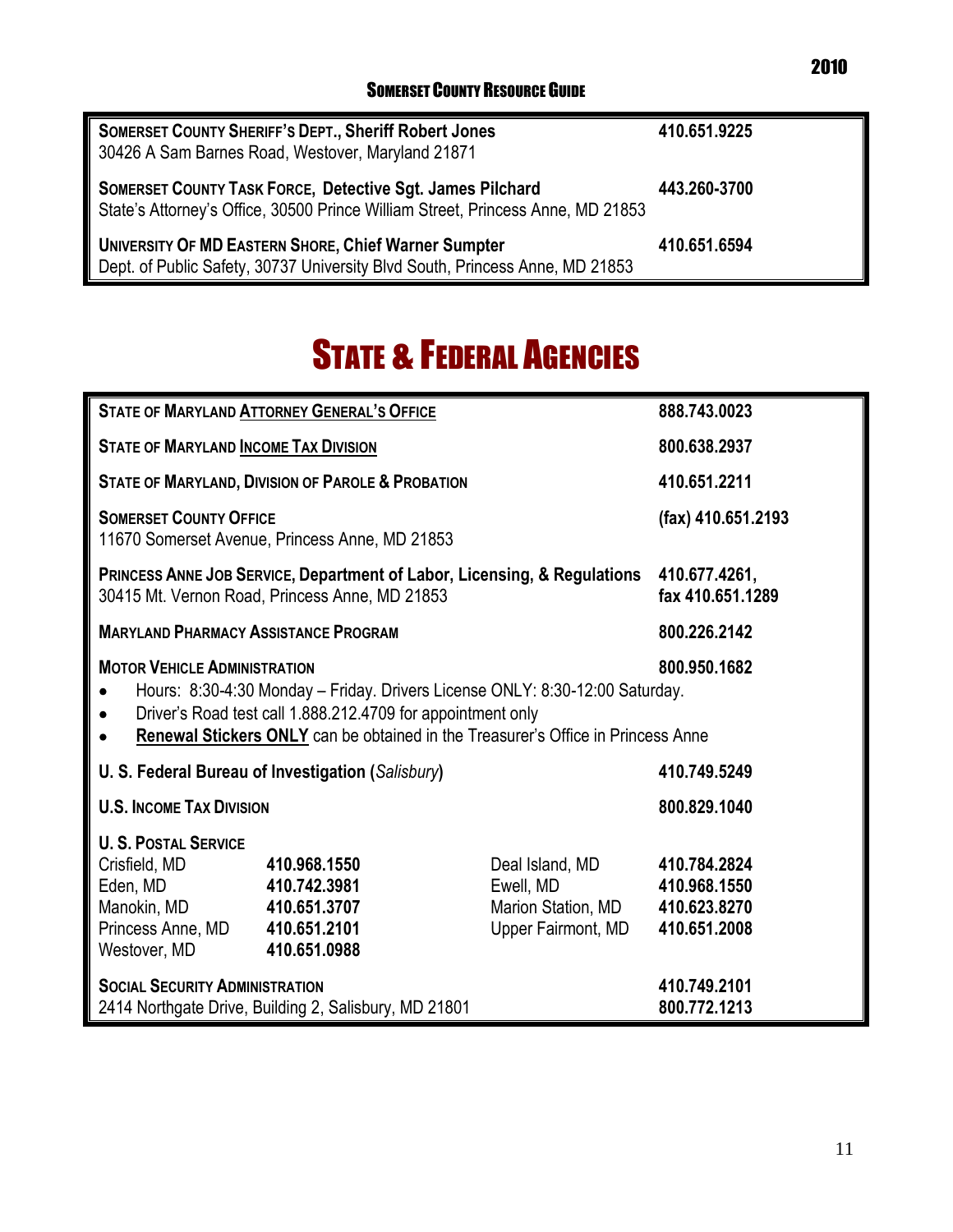## **REHABILITATION & EMPLOYMENT SERVICES**

### **BAYSHORE SERVICES, INC**

 $\overline{\phantom{a}}$ 

1409 Wesley Drive, Salisbury, MD 21804 **410.341.0307, fax 410.341.0308** [www.bayshoreservices.org](http://www.bayshoreservices.org/)

Bayshore Services provides flexible community-based services that support family-based care and meet the personal needs of children and adults with disabilities. Bayshore works cooperatively with other Eastern Shore agencies, both governmental and private, to develop a comprehensive continuum of services designed to encourage independent living; further public awareness of disabilities; strengthen family units; and encourage community integration.

### **BLIND INDUSTRIES & SERVICES OF MARYLAND**

2240 Northwood Drive, Salisbury, MD 21801 **410.749.1366, fax 410.548.5085** [www.bism.org](http://www.bism.org/)

Blind Industries & Services of Maryland (BISM) provides innovative rehabilitation services, training and stable employment opportunities to our state's citizens who are blind or visually impaired.

### **DEAF INDEPENDENT LIVING ASSOCIATION (DILA)**

806 Snow Hill Road, Salisbury, MD 21804 **410.742.5052, fax 410.543.4874** [www.dila.org](http://www.dila.org/) Email: [dila@dila.org](mailto:dila@dila.org)

DILA provides job development, placement, and coaching, and follow-up transportation assistance when available. DILA provides employer training and consultation regarding communicating with individuals who are deaf. Also offers information and referral regarding hearing loss, deafness and available resources, residential support, community support, interpreter referral services and facility rentals.

### **DELMARVA AGRABILITY PROJECT**

600 North Dupont Highway, Suite 100, Georgetown, DE 19947 **302.856.7364 or 877.204.FARM** (Hotline) Email: [svanscahik@gt.esdel.org](mailto:svanscahik@gt.esdel.org)

CONTACT Sally Van Schaik, Easter Seals of Delaware and Maryland's Eastern Shore

This unique project in Maryland and Delaware provides educational programs and technical assistance to agricultural producers (farmers, poultry growers, loggers and commercial waterman and their family members) with disabilities or health conditions. The Delmarva AgrAbility Project promotes networking and greater opportunities for collaborative efforts among service providers and healthcare professionals who provide rehabilitative therapy and other services.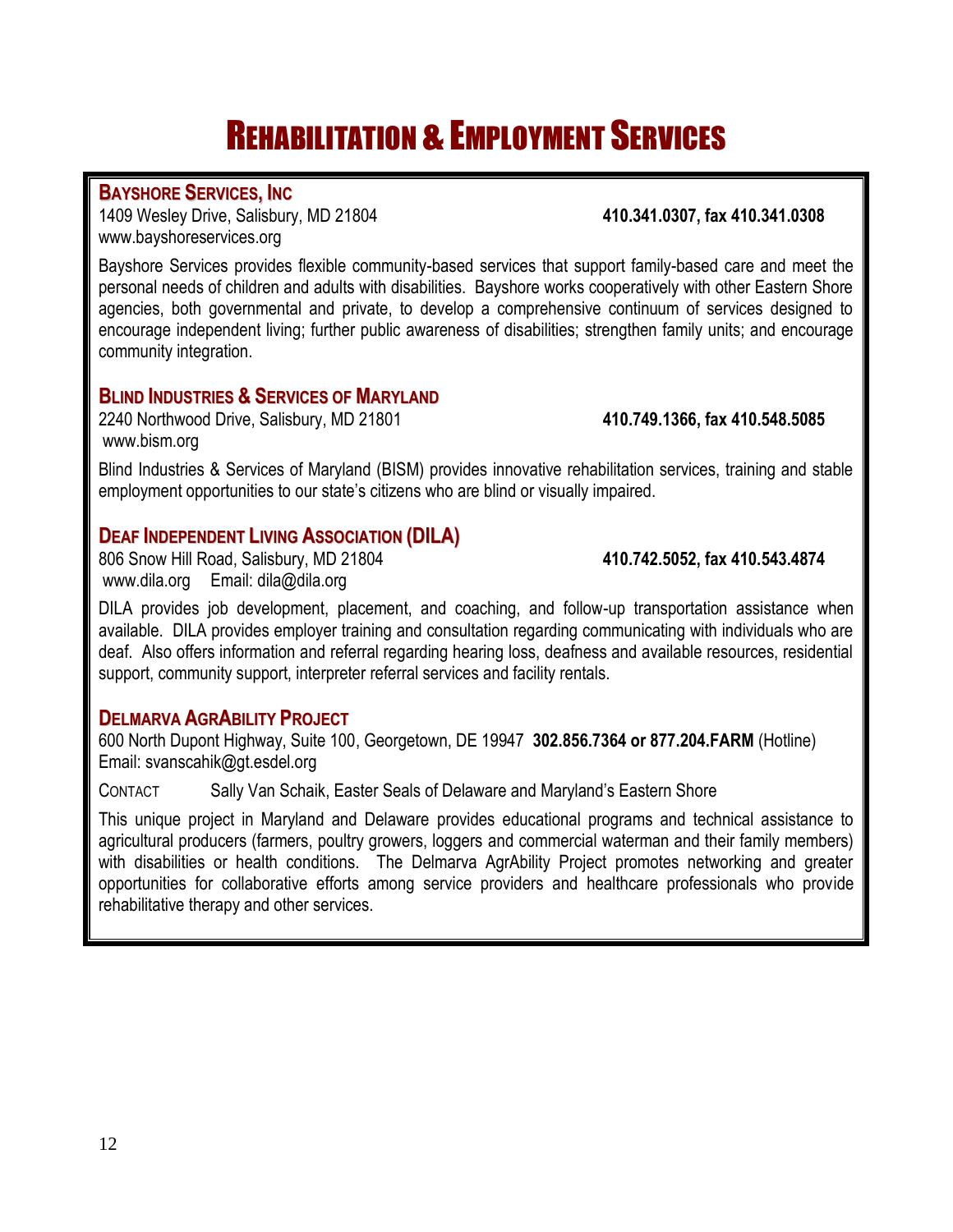**DEVELOPMENTAL DISABILITIES ADMINISTRATION (DDA) SOMERSET COUNTY HEALTH DEPARTMENT** 7920 Crisfield Highway, Westover, MD 21871 **443.523.1800, fax 410.651.2572** www.somersethd.org CONTACT Dawn Spicer, LCSW-C Serves Somerset County residents with developmental disabilities. The Resource Coordinator assists with locating and /or accessing various services in the community. **DOVE POINTE** 1225 Mt. Hermon Road, P O Box 1610, Salisbury, MD 21802 **410.341.4472, fax 410.341.7137** [www.dovepointe.com](http://www.dovepointe.com/) CONTACT Susan Rollyson, Program Director ext. 201 Dove Pointe provides vocational training, supported employment services and employment opportunities to adults with developmental disabilities. *Transitioning Youth* – a program for students transitioning from high school to the world of work. This program help to develop a plan for the student to attend Dove Point for part or all of the final school year. Students try out different types of jobs, receive formalized vocational testing, and begin paid work experience. Services are free and transportation is available to and from school for eligible students. **DIVISION OF REHABILITATION SERVICES (DORS) - ONE -STOP JOB MARKET** 917 Mt. Hermon Rd, Salisbury, MD 21804 **410.548.7025 , 866.223.2661, 410.546.9171 fax 410.543.7027**  [www.dllr.state.md.us/county/wic/](http://www.dllr.state.md.us/county/wic/) www.onestopjobmarket.org

The Maryland *DORS* programs help people with physical and mental disabilities go to work, become selfsufficient and stay independent in their own homes and communities. *DORS* is a part of the Maryland State Department of Education and operates two major programs:

*Vocational Rehabilitation*: Eligible individuals choose from services that include career assessment, vocational training and job placement. DORS offers specialized programs for people who are blind/visually impaired through the Office for Blindness and Vision Services. DORS also operates the Workforce and Technology Center.

*Disability Determination Services*: Individuals may qualify for one of two Social Security Administration disability programs:

*Social Security Disability Insurance (SSDI)* Cash benefits to insured workers who meet the definition of disability and to their dependents.

*Supplemental Security Income (SSI)*: Monthly cash benefits to children and adults who meet the definition of disability as well as certain income and resource guidelines.

**Office of Field Services** – Rehabilitation Counselors in offices throughout Maryland provide or arrange for services that may include career counseling, assistive technology, vocational training and/or job placement assistance.

*Workforce & Technology Center* – Offers career assessment, skills training, job placement assistance, assistive technology services, medical and support services that prepare people to work or remain independent.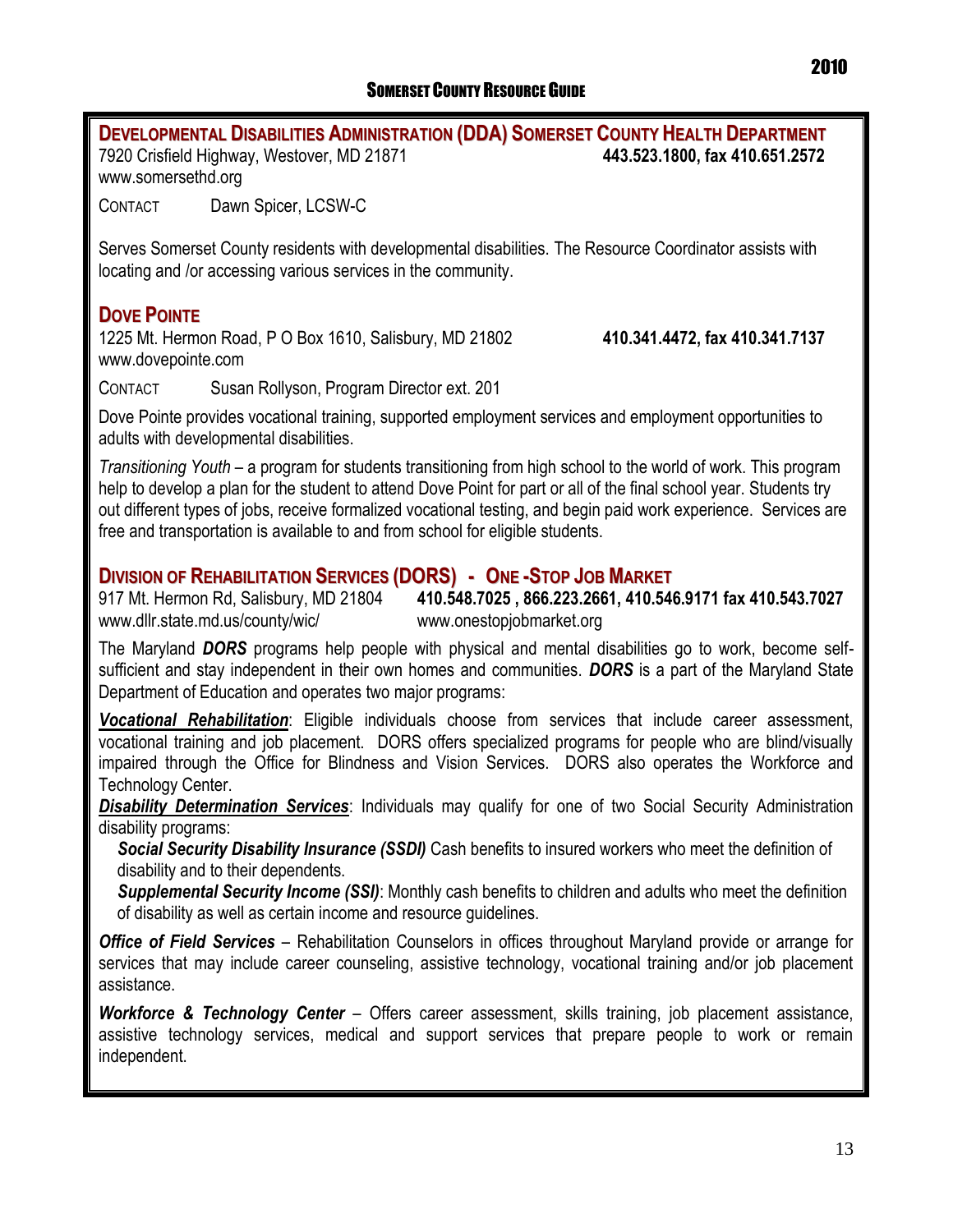### **EASTERN SHORE BUSINESS LEADERSHIP NETWORK (ESBLN)**

144 E. Main Street, Salisbury, MD 21801 [www.esbln.org](http://www.esbln.org/)

CONTACT Jacqueline Gast, Director

ESBLN's mission is to assist the business community to increase profitability through employment and consumer diversity within the disability population. This is done through the "Putting Ability to Work" challenge partnerships with local employers through conducting tours for local job counselors and business service partners that serve people with disabilities to assist them in fulfilling employment needs through the disability population.

### **EPILEPSY ASSOCIATION OF THE EASTERN SHORE (EAES)**

688 E. Main Street, Salisbury, MD 21804 **410.543.0665, fax 410.543.0432**  [www.eaes.org](http://www.eaes.org/)

EAES provides screening, placement, coaching, transportation assistance, and follow-up services. EAES provides employer training and consultation regarding epilepsy. The address shown is the administrative center for services provided from offices in Salisbury, Easton and Elkton, MD.

### **GO-GETTERS, INC.**

30260 Mt. Vernon Rd, Princess Anne, MD 21853 **410.651.1547, fax 410.651.4872**  [www.gogettersinc.org](http://www.gogettersinc.org/)

CONTACT Thelma Orr, Program Director

*Services provided*: Job applications, psychiatric rehabilitation services, residential rehabilitation program housing, supported employment services, money management, life skills, healthy living, social skills, acquiring and maintaining employment and housing and learning skills to aid in moving into independent living. Psychiatric Rehabilitation Program – (Tuesdays): Serves ages 18 to 55. Walk-ins are welcomed.

### **THE JOSEPH HOUSE WORKSHOP - LITTLE SISTERS OF JESUS AND MARY**

P O Box 1755, Salisbury, MD 21802 **410.543.1645, fax 410.842.8883** [www.thejosephhouse.org](http://www.thejosephhouse.org/)

CONTACT Program Manager

The Joseph House Workshop is a residential program for homeless men that teach life skills needed for employment. Provides shelter facilities and personal support services to help them overcome the problems associated with homelessness.

### **LOWER SHORE ENTERPRISES, INC.**

28475 Owens Branch Road, Salisbury, MD 21802 **410.749.6183, fax 410.749.1220**  [www.lseworks.org](http://www.lseworks.org/)

Salisbury Area Chamber of Commerce **443.783.5787, 410.749.0144, fax 410.860.9925**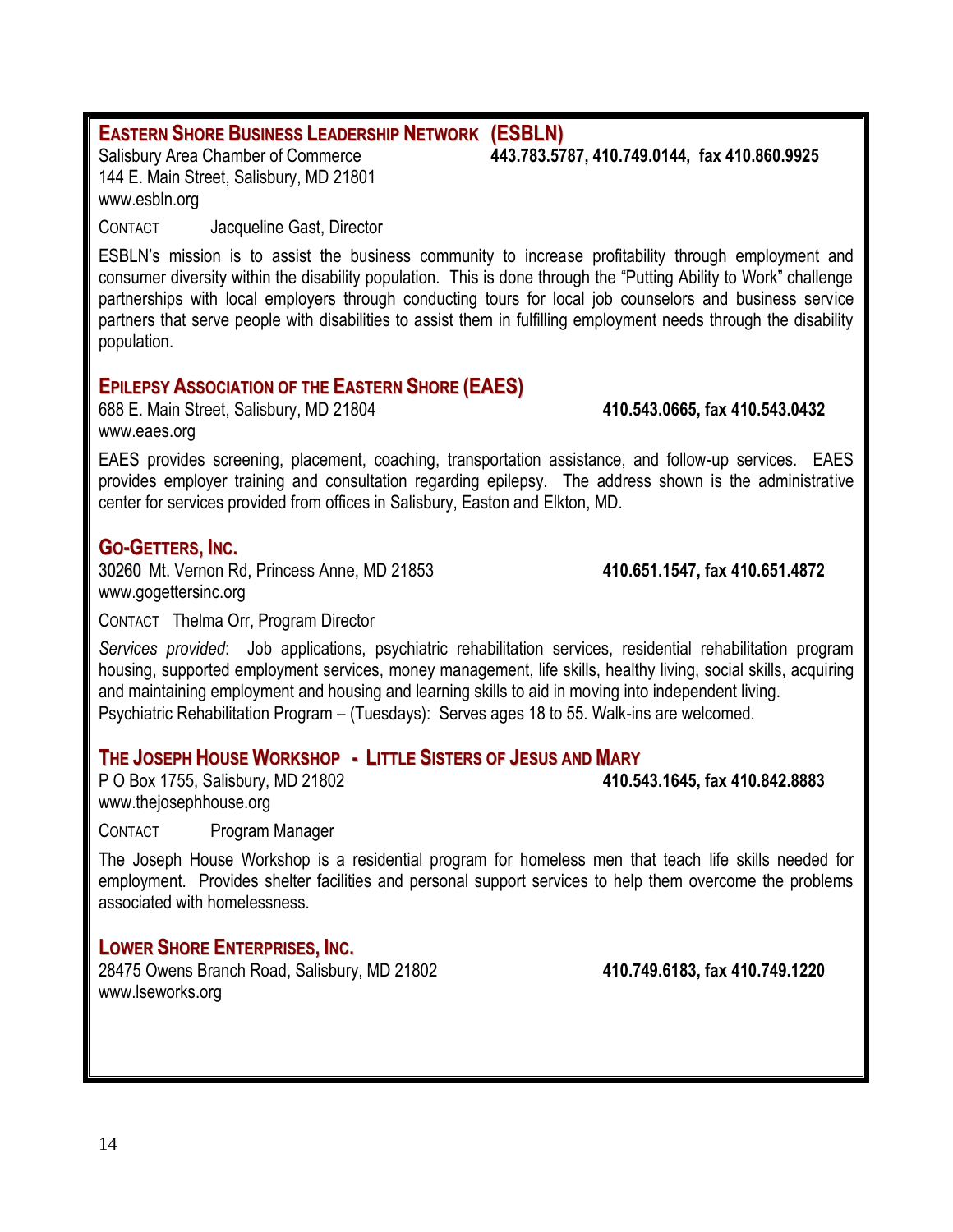15

Lower Shore Enterprise, Inc. (LSE) provides pre-employment vocational and social skills training, vocational assessment, job development and placement, coaching, transportation assistance, employer training and consultation, follow-up, job trials, temporary manpower and contractual labor. LSE bids contract work from business and industry for facility based training and employment services. The address above is the administrative center for offices in Salisbury, MD and DE offices in Wilmington, Dover and Seaford.

### **LOWER SHORE WORKFORCE ALLIANCE**

917 Mt. Hermon Road, Salisbury, DM 21804 **410.341.3835, fax 410.341.3735** [www.lswa.org](http://www.lswa.org/)

### CONTACT Disability Navigator

LSWA is a division of the Tri-County Council of the Lower Eastern Shore of Maryland that provides comprehensive services to persons with disabilities in One-Stop Career Centers and is tasked to increase employment and self-sufficiency for Social Security beneficiaries and others with disabilities. Facilitates access to programs and services as well as linkages to the employer community.

### **NO LIMITS PROGRAM**

**803 N. Salisbury Blvd., Suite 2100, Salisbury, MD 21801 410.677.0624, fax 410.742.2944** [www.qssjobs.com](http://www.qssjobs.com/)

The No Limits Program assist displaced homemakers aged 30 and above achieve family self-sufficiency through job readiness and skills training. Funded by the Maryland Department of Human Resources, the program is intended to prepare displaced homemakers to enter or re-enter the job market and achieve selfsufficiency. The No Limits Program provides job readiness training, job placement services, individual financial management training, career counseling services, monthly informational workshops and discussion groups on topics such as consumer education, stress management, cognitive coping skills, and health related issues.

### **SOMERSET COMMUNITY SERVICES**

5574 Tull's Corner Road, Marion, MD 21838 **410.623.2261, fax 410.623.3005** [www.dhmh.state.md.us/dda/somerset.htm](http://www.dhmh.state.md.us/dda/somerset.htm)

CONTACT Sandy Adkins, Executive Director

*Services provided*:

- Supported Employment Day Habilitation Program
- Residential, Family Support Services Individual Support Services
- Community Supported Living Arrangements Respite Care,
- Vocational Day Program/Sheltered Workshop Transportation
- The mission of the Somerset Community Services is to provide quality supports that are individually tailored to address the specific needs and personal preferences of the individual. Thus, empowering him/her to make informed choices, foster personal growth and become productive members of their community. Off-site temporary labor and enclave programs available and individuals in Somerset County.
- 
- 
- 
-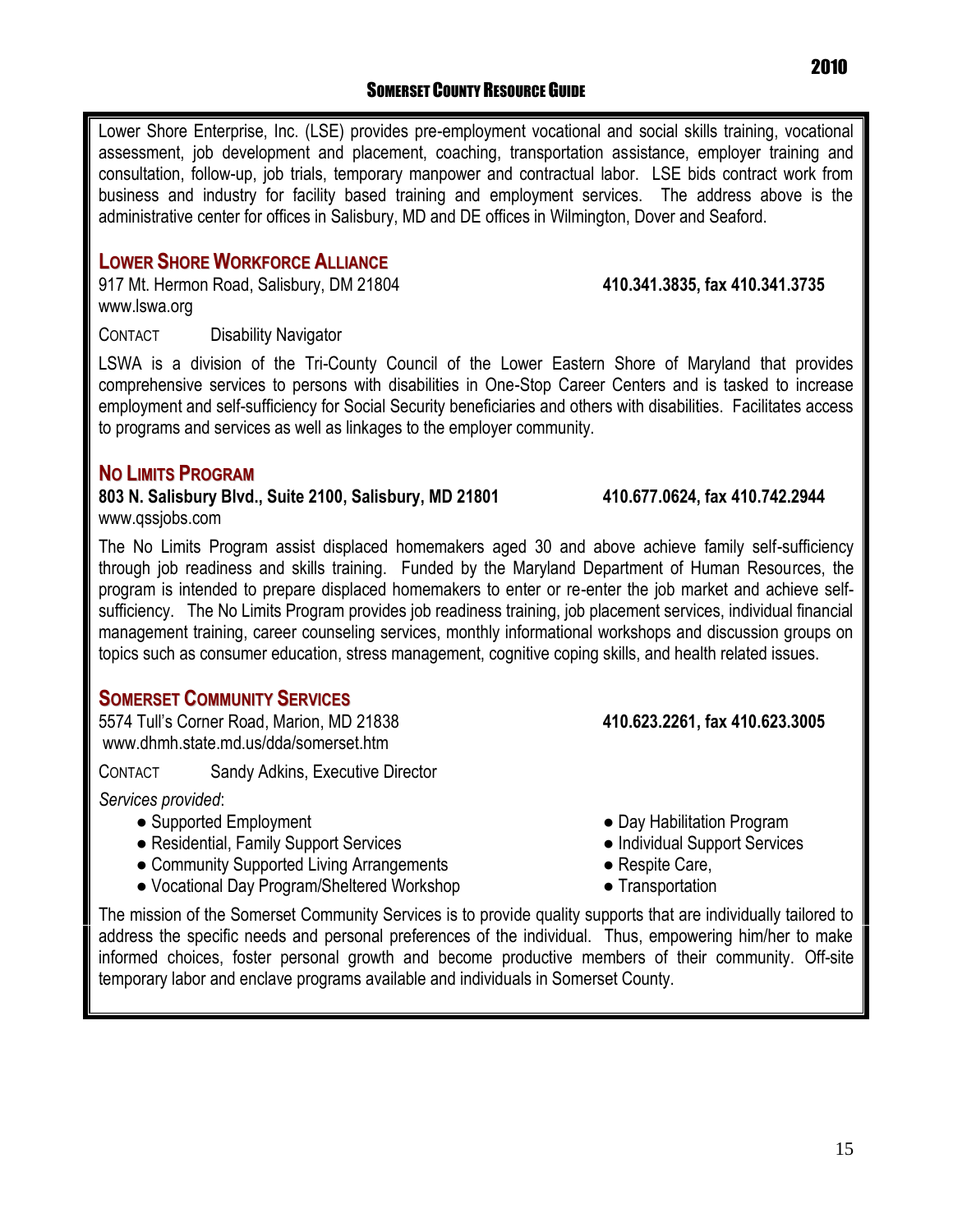| 106 Milford Street, Suite 104, Salisbury, MD 21804<br>Mark R. Todd, Ph.D & Associates<br>CONTACT<br>Services provided: Serves Children, Adolescents and Adults                                                                                                                                                                                                                                                                          | 410.543.8291, fax 410.341.6275                                       |
|-----------------------------------------------------------------------------------------------------------------------------------------------------------------------------------------------------------------------------------------------------------------------------------------------------------------------------------------------------------------------------------------------------------------------------------------|----------------------------------------------------------------------|
| • Quality psychological evaluations<br>• Psychological testing                                                                                                                                                                                                                                                                                                                                                                          | • Marriage & Family Counseling<br>• Individual and family counseling |
| <b>CHILDREN'S CHOICE RESPITE PROGRAM</b><br>230 Florida Avenue, Salisbury, MD 28101<br>www.childrenschoice.org                                                                                                                                                                                                                                                                                                                          | 410.860.0484, fax 410.860.6626                                       |
| Services provided:<br>• Serves children and adolescents ages 4-17<br>• In-Home Respite (2-8 hours)<br>• Specialized services to preserve and restore family cohesiveness<br>Grant funded for service to Wicomico, Worcester and Somerset Counties                                                                                                                                                                                       | • Out-of-Home Respite (1-10 days)<br>• Support group meetings        |
| <b>Counseling Associates (2 locations)</b><br>109 High Street, Salisbury, MD 21801<br>10031 Old Ocean City Blvd, Berlin, MD<br>www.catherapy.com                                                                                                                                                                                                                                                                                        | 410.546.1692, fax 410.548.9056<br>410.641.3121                       |
| Anne Bass, MSW, LCSW-C, Executive Director * Please call to schedule an appointment.<br>CONTACT                                                                                                                                                                                                                                                                                                                                         |                                                                      |
| Counseling Associates provides therapeutic counseling to help individuals lead productive and fulfilled lives.<br>Services provided:                                                                                                                                                                                                                                                                                                    |                                                                      |
| • Psychotherapy<br>• Addictions Treatment<br>• Group Sessions<br>• Individual Sessions                                                                                                                                                                                                                                                                                                                                                  | • Psychological Evaluations<br>• Employee Assistance Programs        |
| <b>DELMARVA FAMILY RESOURCES</b><br>E.S. Adkins Business Center, 805 N. Salisbury Blvd, Ste 3300<br>Salisbury, MD 21801<br>www. Delmarvafamilyservices.com                                                                                                                                                                                                                                                                              | 410.334.2121, fax 410.334.6700<br>After hours 410.763.2233           |
| Office hours: 8:30am-4:30pm                                                                                                                                                                                                                                                                                                                                                                                                             | Staff: Psychiatrist, licensed social workers and nurses              |
| Fees: Insurance and medical assistance accepted<br>Day Programs: Available Monday-Thursday 9:00 am-3:00 pm, Friday 9 am-2:00 pm<br>• Transportation and lunch the parents' responsibility.<br>• Books are taken from home to work with a teacher<br>Services provided: For clients of all ages with behavioral and emotional issues.<br>• Family and group sessions, partial hospital program, anger management, life and social skills |                                                                      |
| <b>EASTERN SHORE PSYCHOLOGICAL SERVICES (ESPS)</b><br>11559 Somerset Ave, Princess Anne, MD 21853<br>www.espsmd.com                                                                                                                                                                                                                                                                                                                     | 410.651.4200, fax 410.651.4290                                       |
| CONTACT<br>Andrea Travis, Site Director<br>Office hours:<br>Monday – Thursday 9:00 am – 5:00 pm, Friday 9:00 AM – 4:00 PM<br>Insurance and medical assistance accepted.<br>Fees:                                                                                                                                                                                                                                                        |                                                                      |
|                                                                                                                                                                                                                                                                                                                                                                                                                                         |                                                                      |

**ATLANTIC PSYCHOLOGICAL PRACTICE, P.A.**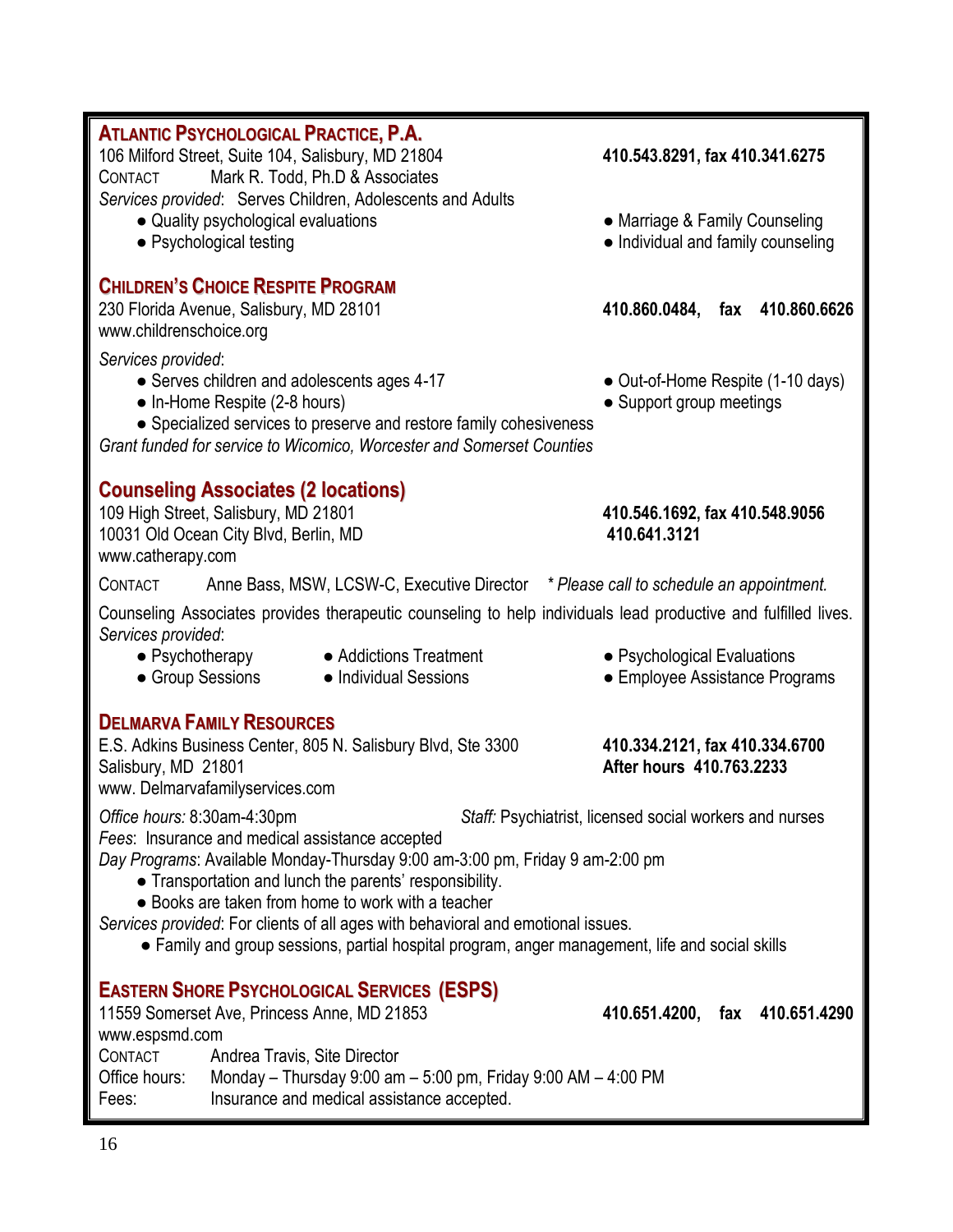| 2336 Goddard Parkway, Salisbury, MD 21801<br>Kathryn Seifert, Ph.D.<br>CONTACT                                                                                                                                                                                                                                                                                                                    | 410.334.6961, fax 410.334.6960                                                                                              |  |
|---------------------------------------------------------------------------------------------------------------------------------------------------------------------------------------------------------------------------------------------------------------------------------------------------------------------------------------------------------------------------------------------------|-----------------------------------------------------------------------------------------------------------------------------|--|
| Services provided:<br>• Therapy for children and families<br>• Trauma, PTSD<br>• Attachment and bonding<br>• Child behavior problems, aggression, violence, and sex offenders<br>• Hope Creek Youth & Family Center Psychiatric Rehabilitation Program                                                                                                                                            | • Psychiatric rehabilitation<br>• Sensory integration<br>• Medication Management<br>• Anger Management<br>• Case management |  |
| <b>GO-GETTERS, INC.</b><br>30260 Mt. Vernon Road, Princess Anne, MD 21853<br>www.gogettersinc.org                                                                                                                                                                                                                                                                                                 | 410.651.1547, fax 410.651.4872                                                                                              |  |
| Thelma Orr, Director<br>CONTACT                                                                                                                                                                                                                                                                                                                                                                   |                                                                                                                             |  |
| Services provided in the community, home, worksite or other locations:<br>• Provides medication monitoring<br>• Psychiatric rehabilitation services<br>• Residential rehabilitation program housing<br>• Money management<br>• Supported employment services<br>• Gaining and maintaining entitlements<br>• Handling interpersonal and family problems and maintaining good overall mental health |                                                                                                                             |  |
| In Princess Anne, Go Getters have two general houses that serve as a stepping stone for members to learn<br>skills to aid in independent living. Serves ages 18 to 55. Walk-ins are welcomed.                                                                                                                                                                                                     |                                                                                                                             |  |
| <b>LOWER SHORE CLINIC (AFFILIATED WITH GO-GETTERS)</b><br>30268 Mount Vernon Road, Princess Anne, MD 21804<br>www.gogettersinc.org/lowershoreclinic.htm                                                                                                                                                                                                                                           | 410.651.4192,<br>Salisbury: 410.341.3420                                                                                    |  |

*Fees for services* (Must have Mental Health AXIS 1 diagnosis). No insurance – clients will be served. The Lower Shore Clinic is a community rehabilitation program serving the adult population of the Lower Eastern Shore . The LSC supports services aimed toward community integration and independent living for clients with chronic mental health issues. *Referrals*: Police, churches, hospitals, agencies, and self-referrals. Not obligated to accept all referrals.

*Friendship Network for Tri-County Area serves Seniors* (55+ years of age) with chronic mental illness, provides safe and caring environment where physical and mental needs are addressed.

## **MAPLE SHADE MENTAL HEALTH CLINIC & PSYCHIATRIC REHABILITATION PROGRAM**

382 West Main Street, Crisfield, MD 21817 23704 Ocean Gateway, Mardela Springs, MD 21837 **410.742.7400, fax 410.742.6452** www.maple-shade.org

CONTACT Jarva Fishel, Director Appointment only – Receptionist office hours: Mon-Fri 8:30 am – 5:00 pm *Services provided*:

- Individual and family therapy Medication management Psychiatric evaluations
- Bridges-to-success (An intervention program for juveniles) Off-site PRP services
- Mardela Special Cares programs: residential and clinical/educational programs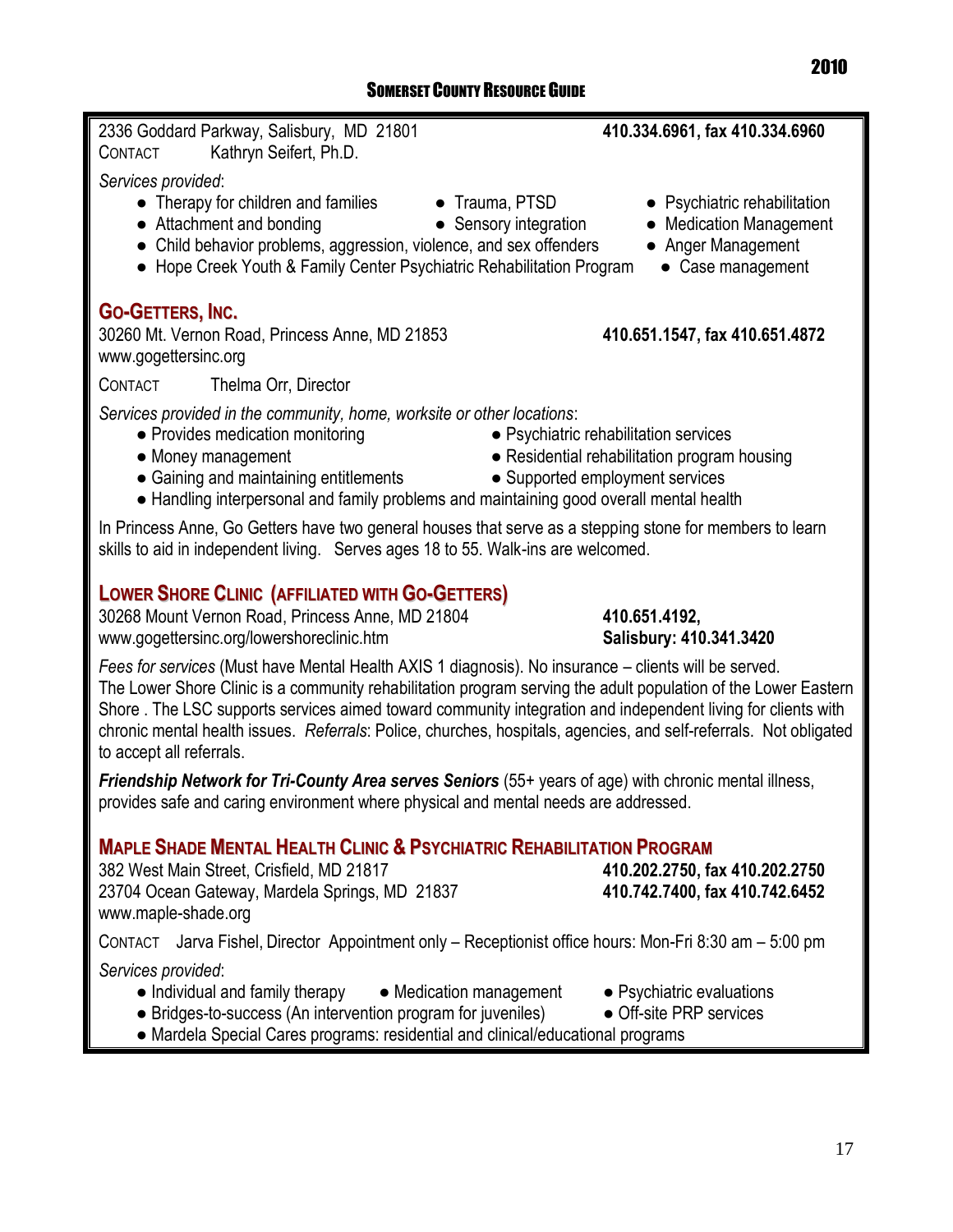### **SOMERSET COUNTY MENTAL HEALTH CASE MANAGEMENT** 7929 Crisfield Highway, Westover, MD 21871 **443.523.1810, fax 651.2572**

www.somersethd.org

*Services provided*: Serves adults, children and adolescents. Must have a mental health diagnosis. Coordination of services with community agencies provided by case managers.

### THREE LOWER COUNTIES COMMUNITY HEALTH SERVICES, INC. (TLC) - MENTAL HEALTH

**12137 Elm Street, P.O. Box 191, Princess Anne, MD 21853 410.651.2204, fax 410.651.0790 [www.tlccs.org](http://www.tlccs.org/)**

*Fees*: All insurance and medical assistance are accepted.

*Referral*: Schools, courts, Department of Juvenile Justice and self-referrals. *Services provided*:

● Treatment for juveniles, adolescents and adults, individuals and families.

• Therapeutic counseling, school-based therapy, medication management, anger management

## **CONSUMER ASSISTANCE SERVICES**

| <b>ENERGY &amp; OTHER UTILITY ASSISTANCE PROGRAMS</b>                                                                                                                                                                                                                                                                                          |                                |  |
|------------------------------------------------------------------------------------------------------------------------------------------------------------------------------------------------------------------------------------------------------------------------------------------------------------------------------------------------|--------------------------------|--|
| JOSEPH HOUSE CRISIS CENTER, Salisbury, MD 21801<br>A social service center for low-income families and individuals.                                                                                                                                                                                                                            | 410.749.4239                   |  |
| <b>SALVATION ARMY, Salisbury, MD 21801</b><br>www.salvationarmy.org/uss/www_uss_salisbury.nsf                                                                                                                                                                                                                                                  | 410.749.7771                   |  |
| <b>SETON CENTER, Princess Anne, MD 21853</b><br>To apply for services, call to schedule personal appointment. Spanish interpreters available.                                                                                                                                                                                                  | 410.651.9608                   |  |
| <b>SOMERSET COUNTY DEPARTMENT OF SOCIAL SERVICES,</b><br>Princess Anne, MD 21853,<br>CONTACT: Jenny Roser, Family Services - Temporary Cash Assistance                                                                                                                                                                                         | 410.677.4300                   |  |
| <b>MARYLAND PHARMACY ASSISTANCE</b>                                                                                                                                                                                                                                                                                                            | 800.226.2142                   |  |
| A pharmacy assistance program for those not eligible for prescription coverage under the Medicaid Program.<br>To apply for assistance to purchase medications contact the local SOMERSET COUNTY DEPARTMENT OF SOCIAL<br><b>SERVICES at 410.677.4200.</b>                                                                                       |                                |  |
| <b>SETON CENTER - CATHOLIC CHARITIES, INC.</b><br>30632 Hampden Ave, Princess Anne, MD 21853                                                                                                                                                                                                                                                   | 410.651.9608, fax 410.651.1437 |  |
| Seton Center identifies and responds to those basic needs affecting the daily lives of the local and migrant farm<br>worker population. Seton Center works cooperatively with various service agencies in Somerset County<br>utilizing their services through referrals and as a resource for clients. Interpreter available for all services. |                                |  |
| Services provided:<br>• Thrift Shop<br>• Women's Support Group                                                                                                                                                                                                                                                                                 | • Case Management              |  |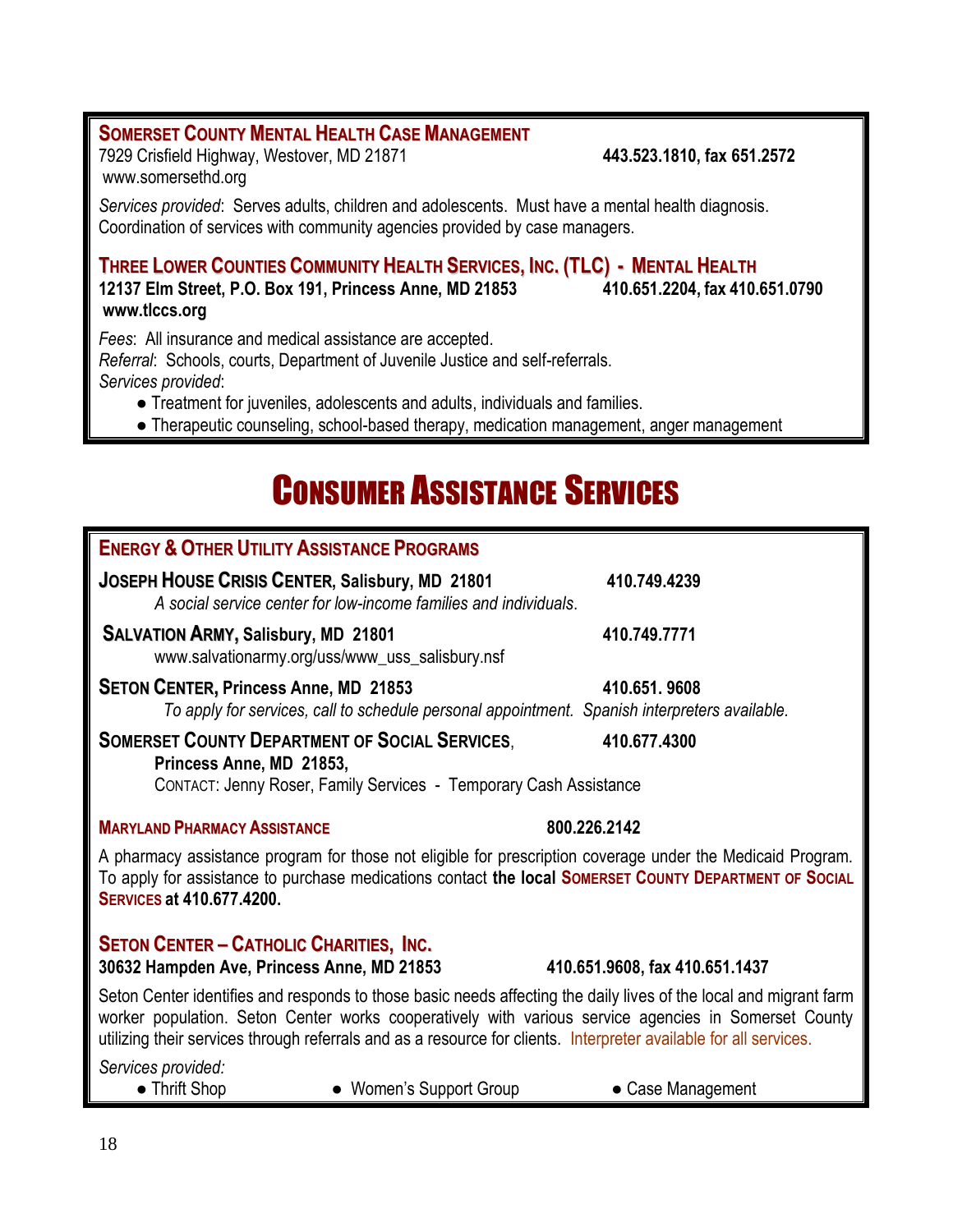- Children's after school program and summer program 
→ Health Prevention Advocacy
	-
- Crisis Alleviation Financial assistance for basic living expenses Children's Enrichment program
- Three food programs (Brown Bag, Emergency Food Pantry, and Government Surplus program)

### **SHORE-UP - SOMERSET COUNTY RESIDENTS - MARYLAND ENERGY ASSISTANCE PROGRAM 12409 Loretta Road, Princess Anne, MD 21853 410.651.1805, 800.352.1446 [www.shoreup.org](http://www.shoreup.org/)**

*Eligibility:*

- Homeowners or renters (roomers and boarders, whether or not you pay home energy costs).
- Elderly and disabled individuals or families living on a small income.
- Households receiving temporary cash assistance, SSI or Food Stamps.
- Working for low wages or unemployed

Individuals or families can apply for the assistance program anytime throughout the year. Call 410.651.1805 to schedule an appointment. Eligibility information required: photo identification, proof of residence, social security card, proof of total gross income, name of home energy supplier and account number, most recent utility bill, copy of lease.

### **OTHER SHORE UP ASSISTANCE PROGRAMS**:

Provides assistance with current and pass due bills and energy efficiency services:

- Furnace repair and replacement Pefrigerator replacement
	-

### **SOMERSET COUNTY CORE SERVICE AGENCY**

### **CONSUMER SUPPORT PROGRAM FOR MENTAL HEALTH CONSUMERS**

7920 Crisfield Highway, Westover, MD 21871 **443.523.1810, fax 410.651.2572** [www.somersethd.org](http://www.somersethd.org/)

### **ASSISTANCE PROGRAMS**:

● *Pharmacy/Laboratory Services*: Assists consumers requiring psychiatric medications, blood tests necessary to monitor psychiatric medications while a medical assistance eligibility determination is being processed.

● *Transportation Services*: Assists the uninsured consumer access to transportation for appointments to receive treatment. Also provides limited assistance for medical assistance recipients whose transportation needs fall outside the parameters established by the Medical Assistance Transportation provider.

● *Rent/Start-Up*: Provides funds to assist individuals with start-up cost for securing or maintaining independent living and incidental health expenditures that may include dental services, eyeglasses, and others.

● *Community and Professional Education*: To maintain and provide quality services for mental health professionals, funds are used to bring quality educational and public awareness programs.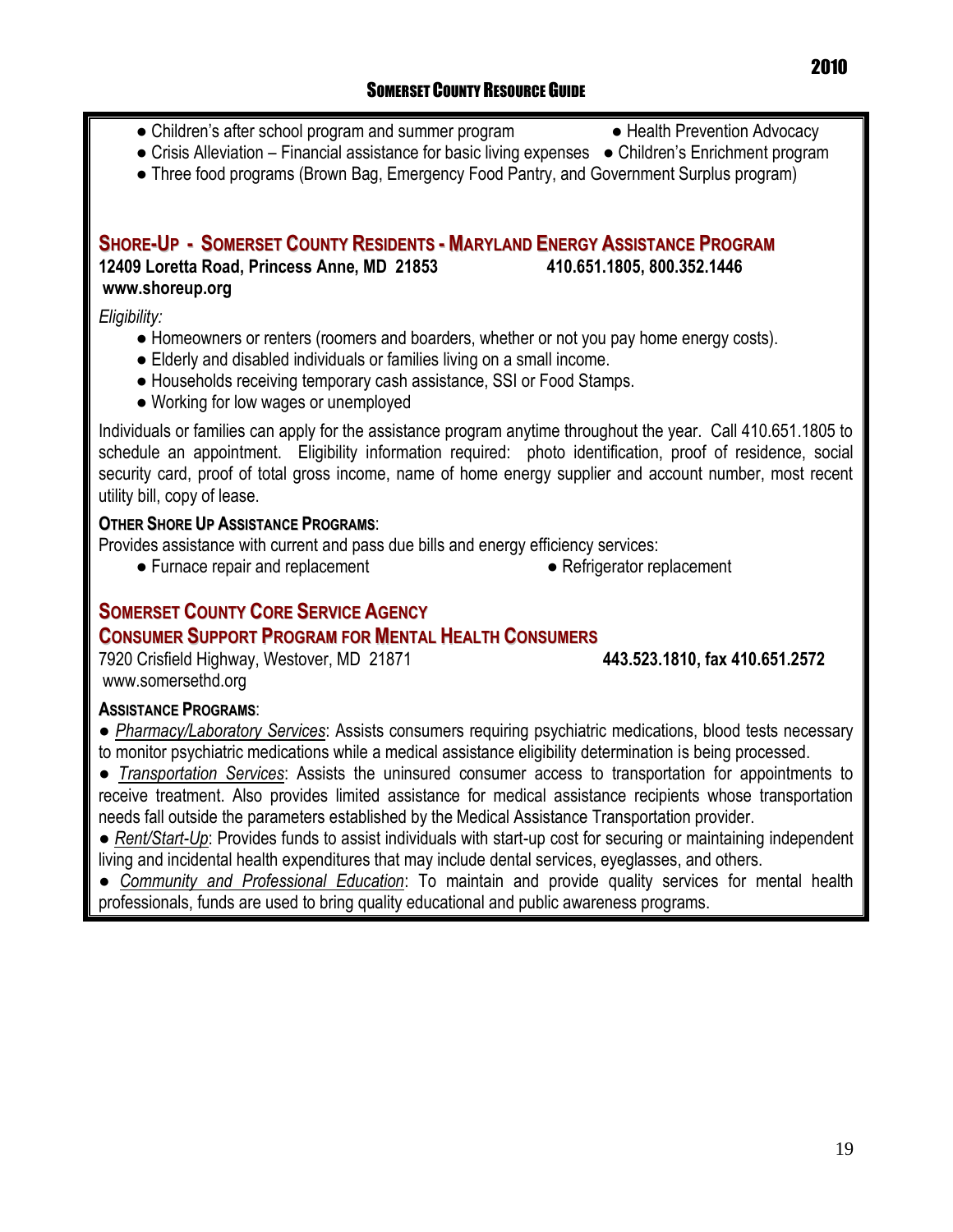## TRANSPORTATION SERVICES

П

| <b>DIAL-A-RIDE - STATEWIDE SPECIAL TRANSPORTATION FOR SENIORS</b>                                                                                                                                                                                                                                                                                                               |                                                                                                     |                       |
|---------------------------------------------------------------------------------------------------------------------------------------------------------------------------------------------------------------------------------------------------------------------------------------------------------------------------------------------------------------------------------|-----------------------------------------------------------------------------------------------------|-----------------------|
| 11961 Somerset Avenue, Princess Anne, MD                                                                                                                                                                                                                                                                                                                                        |                                                                                                     | 410.651.1505          |
|                                                                                                                                                                                                                                                                                                                                                                                 | Provides transportation for the elderly and handicapped.                                            |                       |
| <b>SHORETRANSIT</b>                                                                                                                                                                                                                                                                                                                                                             |                                                                                                     |                       |
| North Division St., Salisbury, MD                                                                                                                                                                                                                                                                                                                                               |                                                                                                     | 443.260.2300          |
| www.shoretransit.org                                                                                                                                                                                                                                                                                                                                                            |                                                                                                     |                       |
| A regional collaboration of transportation services. Detailed schedule and fare information is available in the<br>Bus Schedule booklet, on the Shore Transit website, or by calling Shore Transit.                                                                                                                                                                             |                                                                                                     |                       |
| <b>SHORE TRANSIT SERVICES</b> (Need to verify fares and transfer points)<br>• Bus schedules and maps are available upon request • \$1.00 for Seniors and persons with disabilities<br>$\bullet$ \$ 2.00 per ride one-way per transfer station - \$ 3.00 express - Exact change required<br>• Special services are available for persons unable to use the regional fixed routes |                                                                                                     |                       |
| <b>MEDICAL ASSISTANCE RECIPIENTS</b>                                                                                                                                                                                                                                                                                                                                            |                                                                                                     | 443.260.2300          |
|                                                                                                                                                                                                                                                                                                                                                                                 | • Local trips must be scheduled 24 hours in advance.                                                |                       |
|                                                                                                                                                                                                                                                                                                                                                                                 | • Out-of-town trips must be scheduled 3 days in advance and referral is required.                   |                       |
|                                                                                                                                                                                                                                                                                                                                                                                 | • Cancellation of arranged transportation must be made 24 hours in advance.                         |                       |
|                                                                                                                                                                                                                                                                                                                                                                                 | • Services available in Dorchester, Somerset, Wicomico and Worcester.                               |                       |
|                                                                                                                                                                                                                                                                                                                                                                                 | • Transfer downtown Salisbury for Cambridge, Delmar, Fruitland, Nanticoke, Snow Hill and Sharptown. |                       |
| Easter Sunday, Thanksgiving, Christmas Day and New Year's Day.<br>No bus service:                                                                                                                                                                                                                                                                                               |                                                                                                     |                       |
| <b>SHORE-UP!</b>                                                                                                                                                                                                                                                                                                                                                                | <b>Transportation Assistance Program</b>                                                            | 410.749.1142 ext. 306 |
|                                                                                                                                                                                                                                                                                                                                                                                 | <b>TAXI SERVICE &amp; PRIVATE TRANSPORTATION</b>                                                    |                       |
|                                                                                                                                                                                                                                                                                                                                                                                 | • BAILEY'S TAXI SERVICES, Salisbury, MD                                                             | 410.546.4025          |
| 24-hour services; out-of-town trips; 7 & 15 passenger vans                                                                                                                                                                                                                                                                                                                      |                                                                                                     |                       |
| • FAMILY TRANSPORTATION, Salisbury, MD<br>(fax) 410.749.8168<br>410.543.4462                                                                                                                                                                                                                                                                                                    |                                                                                                     |                       |
| Contact Rev. Jesse Watson; 24-hour services; out-of-town trips                                                                                                                                                                                                                                                                                                                  |                                                                                                     |                       |
| • GENE'S TAXI COMPANY, Salisbury, MD<br>410.742.4444                                                                                                                                                                                                                                                                                                                            |                                                                                                     |                       |
| • NORTH END TAXI, Salisbury, MD<br>410.546.1417<br>443.735.7276                                                                                                                                                                                                                                                                                                                 |                                                                                                     |                       |
| • TERESA SHALLCROSS TAXI, Crisfield, MD                                                                                                                                                                                                                                                                                                                                         |                                                                                                     |                       |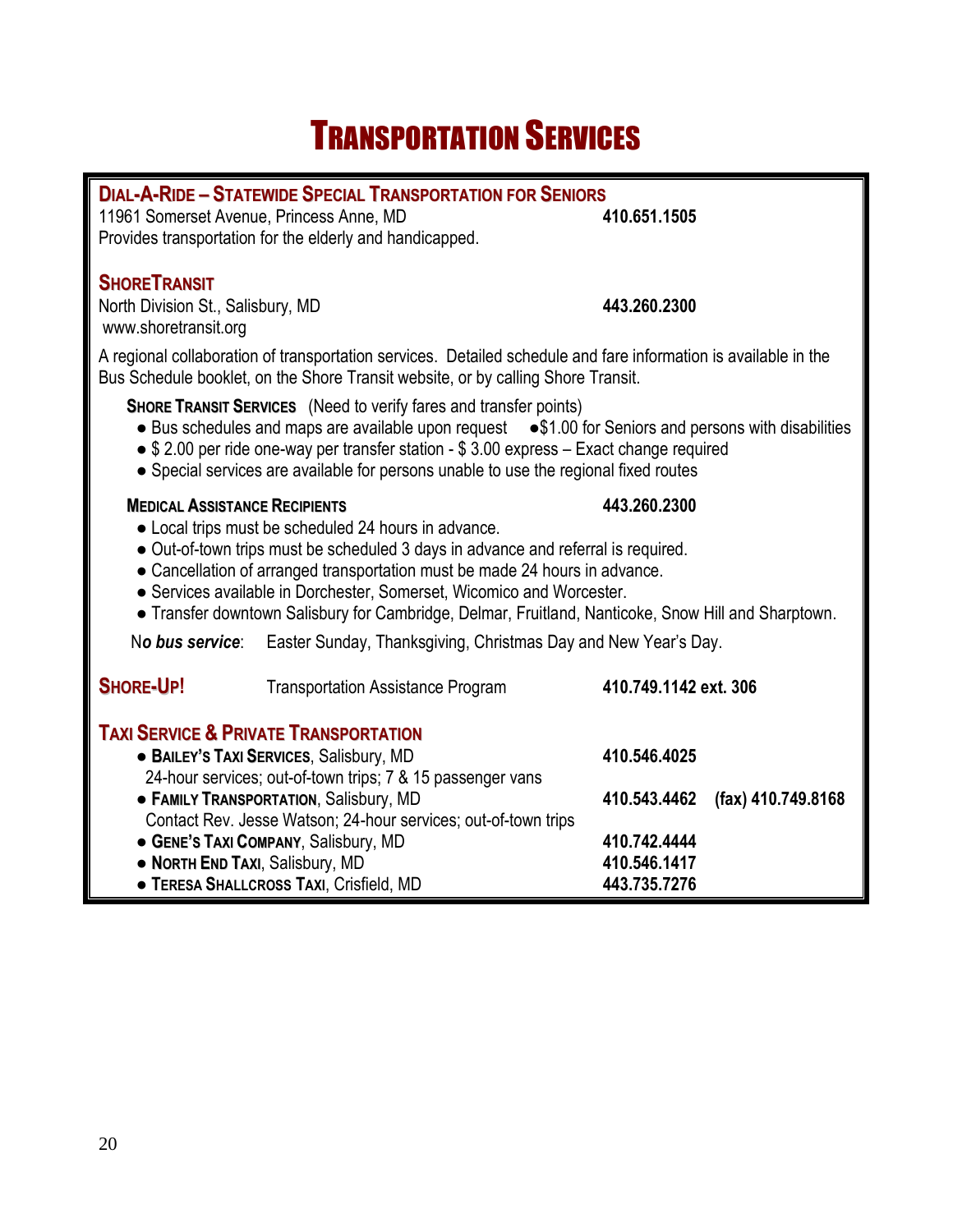## ADDICTION PROGRAMS

### **CENTER FOR CLEAN START (C4CS)**

1001 Lake Street, Salisbury, MD 21801 **410.742.3460, 800.304.1952** [www.worcesterhealth.org](http://www.worcesterhealth.org/) **fax 410.742.5810**

The Center 4 Clean Start treats substance abuse in an environment that promotes well-being and leads to a drug-free lifestyle for pregnant women and their children before and after delivery.

C4CS is for pregnant and post-partum women who are experiencing difficulty with alcohol and other drugs. This is a cooperative project with the health departments in Dorchester, Somerset, Wicomico and Worcester counties. The Center is located in Salisbury at the Village of Hope, ac community dedicated to helping individuals and families. In addition to counseling services, the Center provides day care and transportation for the patients and their children.

*Services provided*:

- 
- 
- 
- Foster Grandparent Mentoring services Monitored random urinalysis testing
- Self-help meetings and a services below a services of the services of the services of the services of the services
- Individual and group counseling entity of Mental health co-occurring treatment
- Prenatal health care  **Conserverse Example 2** Life skills training and effective parenting skills
- Halfway housing button and outpatient services
	-
	-

### **HUDSON HEALTH SERVICES, INC.**

P. O. Box 1096, Salisbury, MD 21802-1096 **410.219.9000, 888.288.9086** [www.hudsonhealth.org](http://www.hudsonhealth.org/) **fax 410.742.7048** e-mail: [hudson@dmv.com](mailto:hudson@dmv.com)

*Mission:* The mission of Hudson Health Services, Inc. is to provide the tools of recovery to persons whose lives are influenced by alcohol and other drug dependencies, and to enhance the quality of life of persons suffering from or affected by them.

*Services provided:* Treatment for **Alcoholism and Chemical Dependency**

- In-patient and out-patient care Ambulatory detoxification
- Intensive and traditional outpatient services Transitional housing
- DWI/DUI education courses *(evaluation fee required)* Multi-family education courses
- Halfway housing (Georgetown, DE & Salisbury, MD) Aftercare

*Fees:* Sliding scale fees. Free substance abuse evaluations if client is admitted to Hudson Health Program.

### **INSIGHTS COUNSELING SERVICES AT MCCREADY OUTPATIENT**

11208 Brittingham Lane, Princess Anne, MD 21853 **410.651.3377, fax 443.735.9351**  Email: [hargisc@aol.com](mailto:hargisc@aol.com)

CONTACT Cynthia L. Hargis, Ph.D., LCADC (Licensed Clinical Alcohol and Drug Counselor) Fees: Services are covered by most insurance plans. They will work closely to address financial circumstances, legal and treatment benefits.

Insights Counseling at McCready Outpatient's primary mission is to offer a broad range of alcohol rehabilitation programs and drug treatment options to men, women and adolescents struggling with the disease of drug addiction and alcoholism.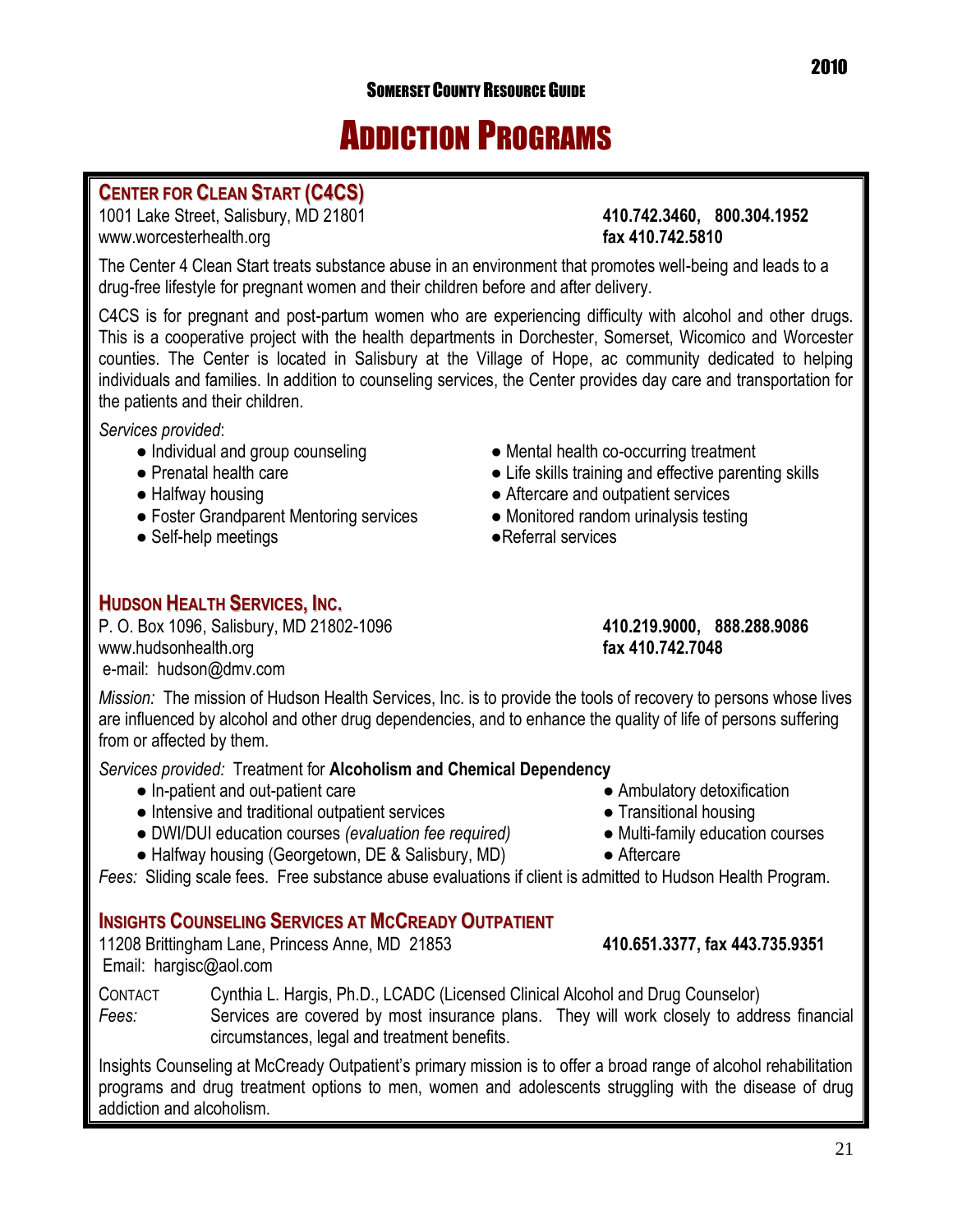### **LIGHTHOUSE COUNSELING & CONSULTING SERVICES**

P. O. Box 281 / 150 Market St., Pocomoke City, MD 21851 **410.957.4200, fax 410.957.6842**

CONTACT Lynn Duffy, PsyD, LCPC, NCC, Director and Counselor *Fees:* Sliding scale fee; most major insurance accepted

Counseling is available for individuals, couples, families and groups and may address the issues of: children, adolescence, midlife, geriatric, premarital counseling, parenting issues, mental wellness, grief and loss, sexual abuse/trauma, depression/anxiety, and multi-race, to name a few.

### **PATHWAYS ALCOHOL & DRUG TREATMENT CENTERS**

2620 Riva Road, Annapolis, MD 21401 **410.573.5400, 800.322.5858** [www.pathwaysprogram.org](http://www.pathwaysprogram.org/) **TDD 443.481.1235 , fax 410.573.5401**

CONTACT Elizabeth Pollock, LCSW-C, CCDC, Family Team Leader

*Fees*: Contracted with most insurance companies as an in-network or preferred provider; coverage of most fees may be applicable. Preauthorization may be required. PATHWAYS offers inpatient and outpatient rehabilitation programs for adolescents and adults with alcohol and/or drug addiction. The primary focus is the individual and how to help them regain self-respect and become an integrated person.

### **SOMERSET COUNTY HEALTH DEPARTMENT - BEHAVIORAL HEALTH AND ADDICTIONS PROGRAMS**

7920 Crisfield Highway, Westover, Maryland 21871 **443.523.1780, 443.523.1790** [www.somersethd.org/bhealth/aoutpt.htm](http://www.somersethd.org/bhealth/aoutpt.htm) **fax 410.651.3189** 

The mission of the Somerset County Health Department is healthy people in healthy communities. This will be accomplished by assessing community health needs, developing appropriate policy to impact health needs, assuring that needed quality health services are available and accessible to the public.

*Services provided*:

- 
- Mental health co-occurring treatment Adolescent treatment (ages 12-17)
- Co-occurring PTSD Addictions Treatment program Intensive outpatient treatment
- Equine assisted therapy (Green Gate Farm program) Spanish speaking treatment
- Outpatient treatment (26 weeks) Individual and group counseling
	-
	-
	-
- Anger Management 12-week program (adults and adolescent)

*Fees*: Accept Medical Assistance and some private insurance. A sliding scale is used to make treatment affordable if the individual does not have insurance assistance or coverage.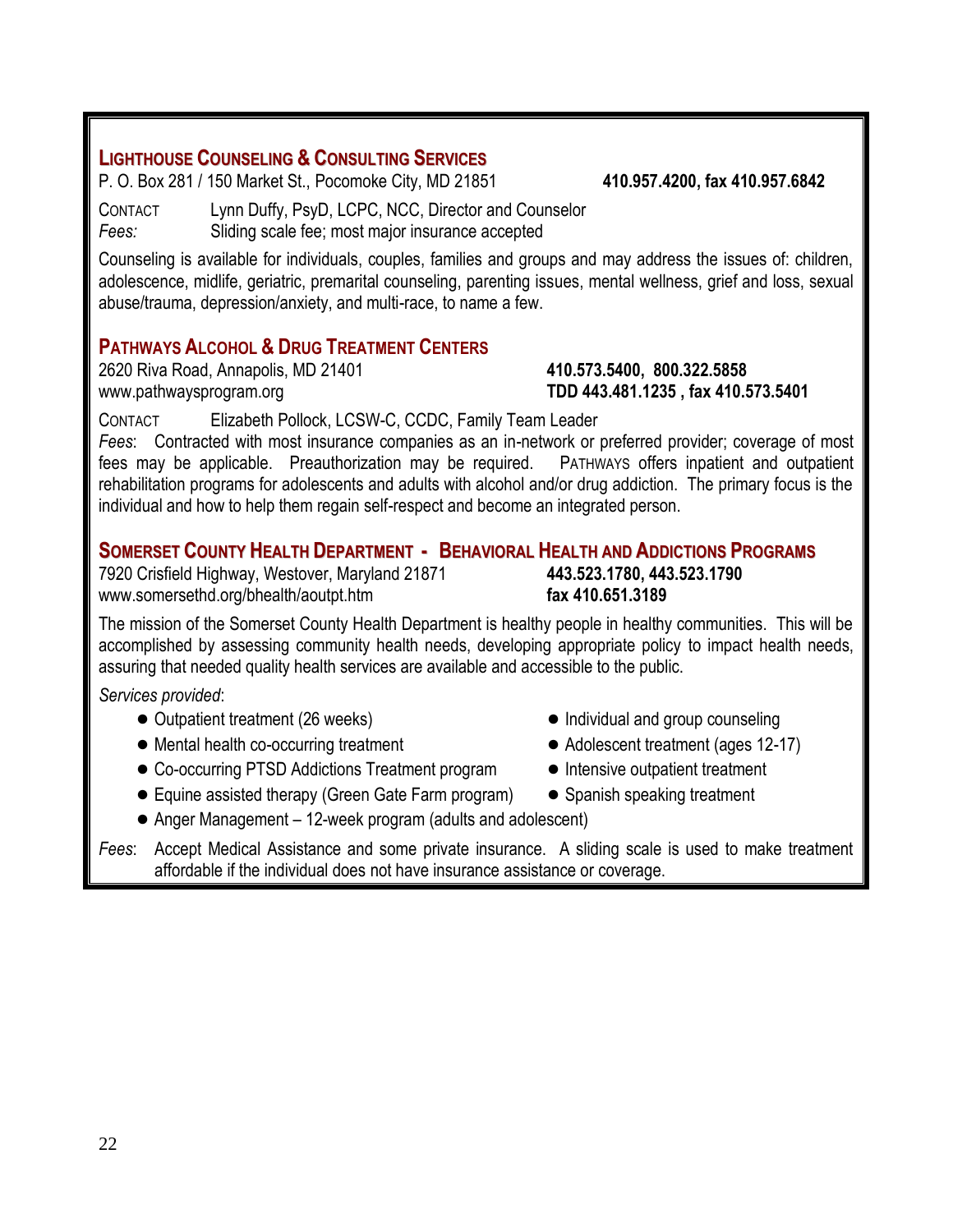## ANGER MANAGEMENT PROGRAMS

### **LIFE CRISIS CENTER, INC.**

P. O. Box 387, Salisbury, MD 21803-3187 **410.749.HELP/410.641.HELP** [www.lifecrisis.org](http://www.lifecrisis.org/) **(fax) 410.548.9496** ADULT ANGER MANAGEMENT CLASSES **410.749.0771** *Location*: Lower Shore Visitation Center 208 W. Main Street Salisbury, MD *Registration*: Pre-intake required - call to schedule *Hours*: Monday evenings from 6:00 – 7:00 PM *Fees:* \$25 per session, to be paid at each session - No sliding scale fee

This is a 10-week program that introduces strategies for violence reduction, promotes awareness of constructive conflict resolution, addresses issues of social skills, coping skills, decision-making skills; communication skills, and healthy lifestyle choices; and ways to manage stress

### **SOMERSET COUNTY HEALTH DEPARTMENT - BEHAVIORAL HEALTH & ADDICTIONS PROGRAMS**

7920 Crisfield Highway, Westover, MD 21871 **443.523.1780, fax 443.651.3981** [www.somersethd.org/bhealth/aoutpt.htm](http://www.somersethd.org/bhealth/aoutpt.htm)

This is a 12-week program designed for adults and adolescents to help those individuals who have difficulty handling anger. The program provides weekly sessions as well as bi-weekly individual counseling sessions. It is designed to teach acceptable expressions of anger and to eliminate violent destructive behavior.

### **WORCESTER COUNTY HEALTH DEPARTMENT**

6040 Public Landing Road, Snow Hill, MD 21863 **410.632.1100, (fax) 410.632.0906** [www.worcesterhealth.org](http://www.worcesterhealth.org/)

*Areas served*: Somerset, Wicomico and Worcester Counties

*Hours*: Wednesday evenings from 5:30 – 7:00 PM

*Place*: Worcester County Health Department, Snow Hill site

*Eligible*: Adults with anger issues that are either court ordered or non-court ordered.

The Anger Management Program is designed to help clients explore and address inappropriate behaviors in response to their anger emotions and provide positive behavior alternatives for reducing angry feelings. Services provided include screening and referrals, psychiatric evaluation, follow-up evaluation and monitoring, therapy, and discharge planning.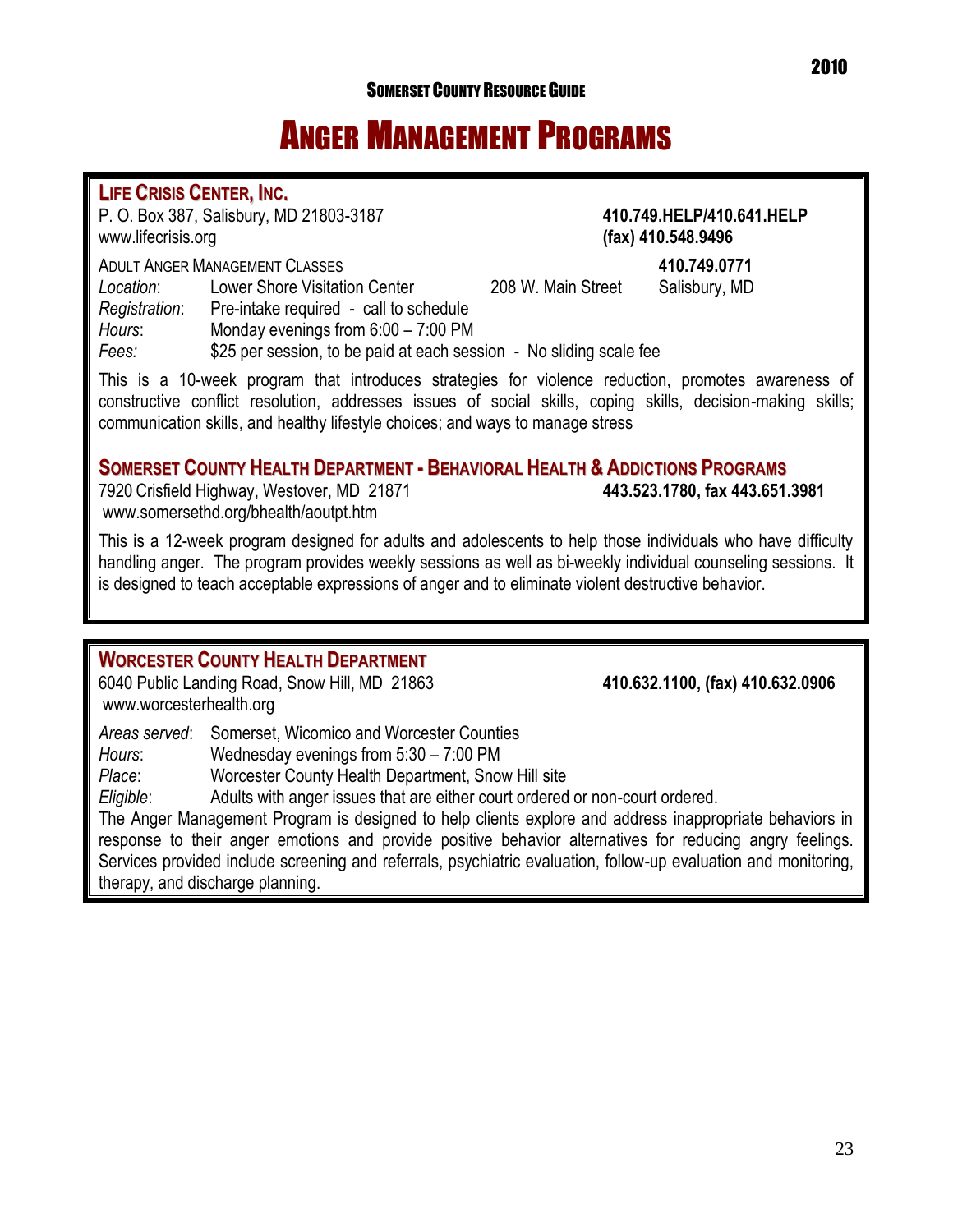## **AGING & ELDERLY SERVICES**

| <b>SOMERSET COUNTY ADULT EVALUATION AND REVIEW SERVICES (AERS)</b><br>Somerset Co. Health Dept., 7920 Crisfield Hwy, Westover, MD 21871                                                                                                                                                                                                                                                            | 443.523.1800                                                           |
|----------------------------------------------------------------------------------------------------------------------------------------------------------------------------------------------------------------------------------------------------------------------------------------------------------------------------------------------------------------------------------------------------|------------------------------------------------------------------------|
| www.somersethd.org<br>Provides assistance to the aged and functionally disabled adults at risk of institutionalization. AERS staff<br>conducts comprehensive evaluations to identify services available to help the individual to remain in the<br>community, or in the least restrictive environment, while functioning at the highest possible level of<br>independence and personal well-being. | (fax) 410.651.5680                                                     |
| <b>SOMERSET COUNTY DEPARTMENT OF SOCIAL SERVICES</b><br>30397 Mt. Vernon Road, Princess Anne, MD 21853<br>www.dhr.state.md.us/somerset.htm                                                                                                                                                                                                                                                         | 410.677.4200, (fax) 410.677.4300                                       |
| Adult Protective Services is provided to vulnerable adults who are unable to protect their own interest, health,<br>safety or welfare in order to prevent or remedy abuse, neglect or exploitation.                                                                                                                                                                                                |                                                                        |
| <b>SOMERSET COUNTY COMMISSION ON AGING - SENIOR INFORMATION &amp; ASSISTANCE</b><br>11916 Somerset Avenue, Princess Anne, MD 21853<br>Email: somcoa@intercom.net                                                                                                                                                                                                                                   | 410.651.3400, fax 410.651.0020                                         |
| Sheree Marshall, Director<br>CONTACT:<br>Advocacy information, assistance, and referral services for senior citizens.                                                                                                                                                                                                                                                                              |                                                                        |
| <b>WESTOVER ADULT DAY CARE CENTER</b><br>8395 Old Westover Road, Westover, MD 21871<br><b>Ginny Carlyle</b><br>CONTACT:                                                                                                                                                                                                                                                                            | 410.651.4924, fax 410.651.4928                                         |
| <b>EASTERN SHORE RESPITE CARE PROJECT</b><br>Hurlock, MD<br>Assists families with adults to obtain short-term respite                                                                                                                                                                                                                                                                              | 800.439.1222                                                           |
| <b>ELDERCARE LOCATOR COMMUNITY RESOURCES</b>                                                                                                                                                                                                                                                                                                                                                       | 800.677.1116                                                           |
| <b>CONTACT</b><br>Denise Copeland                                                                                                                                                                                                                                                                                                                                                                  | 410.749.1142 x 354                                                     |
| Provides information regarding your local and state offices on aging.<br>Foster Grandparents Program - Sponsored by the Shore Up program, seniors aged 60+ are paired with<br>volunteer sites that have special needs children from birth to 21 years of age.                                                                                                                                      |                                                                        |
| <b>SOCIAL SECURITY ADMINISTRATION</b><br>2414 Northgate Drive, Building 2, Salisbury, MD 21801<br>www.ssa.gov<br>Hours of operation: 8:30 AM to 3:30 PM                                                                                                                                                                                                                                            | 410.749.2101, 800.772.1213<br>Hearing Impaired / TTY / DD 800.325.0778 |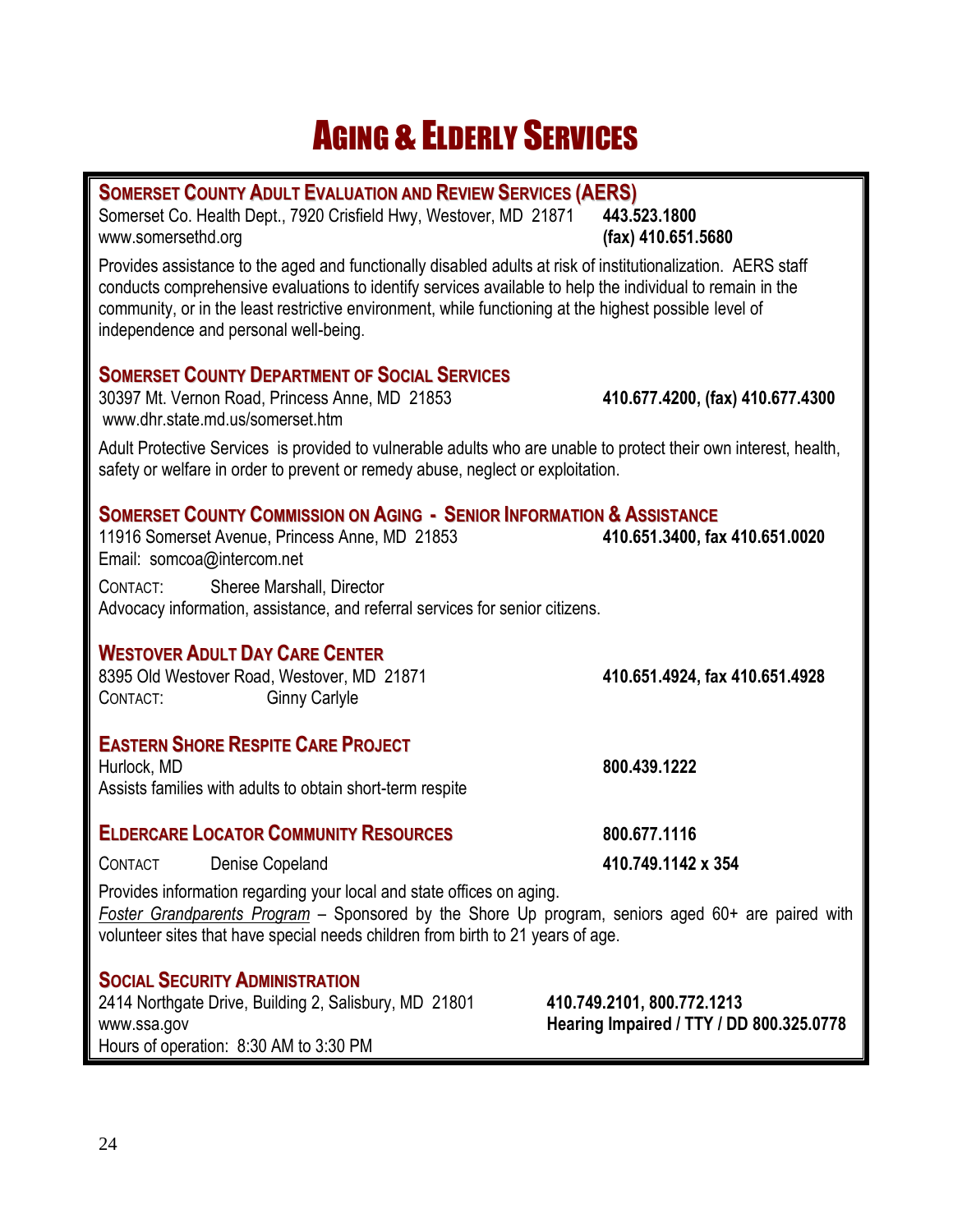25

## CRISIS SERVICES

### **DORCHESTER GENERAL HOSPITAL, INC.**

300 Byrn Street, Cambridge, MD 21613 **410.943.1013, (fax) 410.221.8123** [www.shorehealth.org](http://www.shorehealth.org/)

### **LIFE CRISIS CENTER, INC.**

P O Box 387, Salisbury, MD 21803 **410.749.HELP (4357), fax 410.548.9496** Email: [life@shore.intercom.net](mailto:life@shore.intercom.net)

**PENINSULA REGIONAL MEDICAL CENTER - DESIGNATED EMERGENCY PSYCHIATRIC FACILITY** 108 East Carroll Street, Salisbury, MD 21804 **410.543.7160** [www.peninsula.org](http://www.peninsula.org/) 

### **YOUTH CRISIS HOTLINE 800.422.0009**

(Serves Somerset, Worcester and Wicomico counties)

24-hour Crisis Hotline – 24-hour toll free Maryland Youth Hotline; Information and referral, crisis intervention; safe accommodations for victims of domestic violence and their children; emergency room accompaniment for victims of rape, sexual assault and domestic violence; individual therapy for victims of rape, sexual assault; child abuse and domestic violence; group therapy; counseling for adults molested as children, victim support groups; batterers treatment; anger management; community education and professional training.

Sliding fee scale; Office hours 8:30 AM – 4:30 PM, Monday through Friday

## **HOUSING ASSISTANCE - TRANSITIONAL & EMERGENCY HOUSING**

**CHRISTIAN SHELTER, INC.** *(Serves Somerset, Worcester and Wicomico counties)* 334 Barclay Street, Salisbury, MD 21804 **410.749.5673, fax 410.860.8992** [www.christianshelter.org](http://www.christianshelter.org/)

CONTACT James Barnes, Director

Temporary Emergency shelter providing safe shelter, nutritious meals and spiritual counseling. Individuals are allowed to stay a maximum of 30 days. Must be able to leave shelter by 8:30 AM – 4:00 PM to seek employment. Individuals have a 7 working days time limit to find employment.

**DIAKONIA, INC.** *(Serves Somerset, Worcester and Wicomico counties)* 12747 Old Bridge Road, Ocean City, MD 21842 **410.213.0923, fax 410.213.2499** Email: diakonia@dmv.com CONTACT Claudia Nagle, Executive Director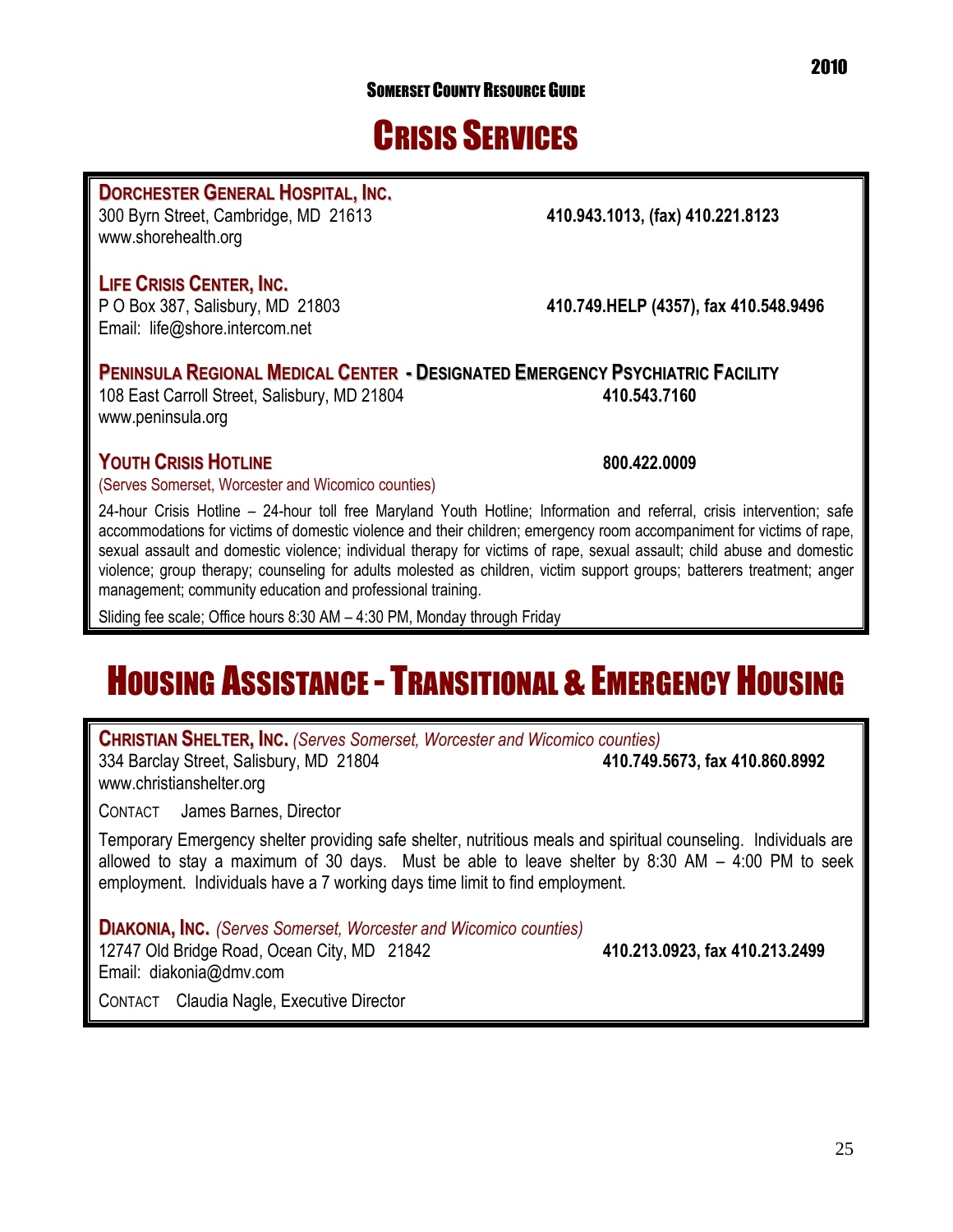Temporary homeless shelter for emergency and crisis situations. Must have police clearance free from any outstanding warrants. 20% of income – transitional – No fee for emergency shelter. 24 hours, 7 days a week. Diakonia also provides case management, follow-up, referral services for addiction treatment, job search, transitional housing, and meals.

### **HOUSE OF RUTH** *(Serves Somerset, Worcester and Wicomico counties)*

2201 Argonne Drive, Baltimore, MD 21218 **410.889.RUTH (24 hour hotline)** 24 hours – 7 days a week

CONTACT Community Relations Manager

House of Ruth is a shelter for victims of domestic violence. The 84-bed shelter provides a temporary safe haven for battered women and their children.

### **PROJECT FOR ASSISTANCE IN TRANSITION FROM HOMELESSNESS (PATH)**

SOMERSET COUNTY CORE SERVICE AGENCY PROGRAM 7920 Crisfield Highway, Westover, MD 21871 **443.523.1810, fax 410.651.2572**

PATH is a program that helps with the needs of people who are homeless and have a serious mental illness. PATH funds are utilized to assist mental health consumers with security deposits, one-time only rental payment to prevent eviction, minor renovations and/or repairs to a home owned by the consumer, and technical assistance with applying for housing. Also provides consumers with referrals and information regarding existing community services that may address other needs.

**SAMARITAN MINISTRIES** *(Serves Somerset, Worcester and Wicomico counties)*

### P O Box 6611, Pocomoke City, MD 21851 **410.957.4310, 410.957.3968**

CONTACT Dan Blair, Director

Samaritan Ministries is a shelter that provides emergency shelter and food for families in crisis and assists in their re-establishment financially, vocationally and emotionally into society. Reachout, Inc. is a transitional housing program.

### **SOMERSET COUNTY SHELTER PLUS CARE HOUSING PROGRAM (SPCHP)**

SOMERSET COUNTY CORE SERVICE AGENCY PROGRAM 7920 Crisfield Highway, Westover, MD 21871 **443.523.1810**

SPCHP is a tenant-based rental subsidy program targeted to serve individuals 18 years or older and families who are homeless as defined by the Department of Housing and Urban Development (HUD), have a serious mental illness, and are being served by the MD Community Criminal Justice Treatment program. Applicants must currently be in the Detention Center for misdemeanor charges related to their mental disability and/or homeless status. SPCHP also serves individuals who have recently been released (minimum of 2-year period) who are on the intensive caseloads of parole and probation or families who are homeless as a result of trauma.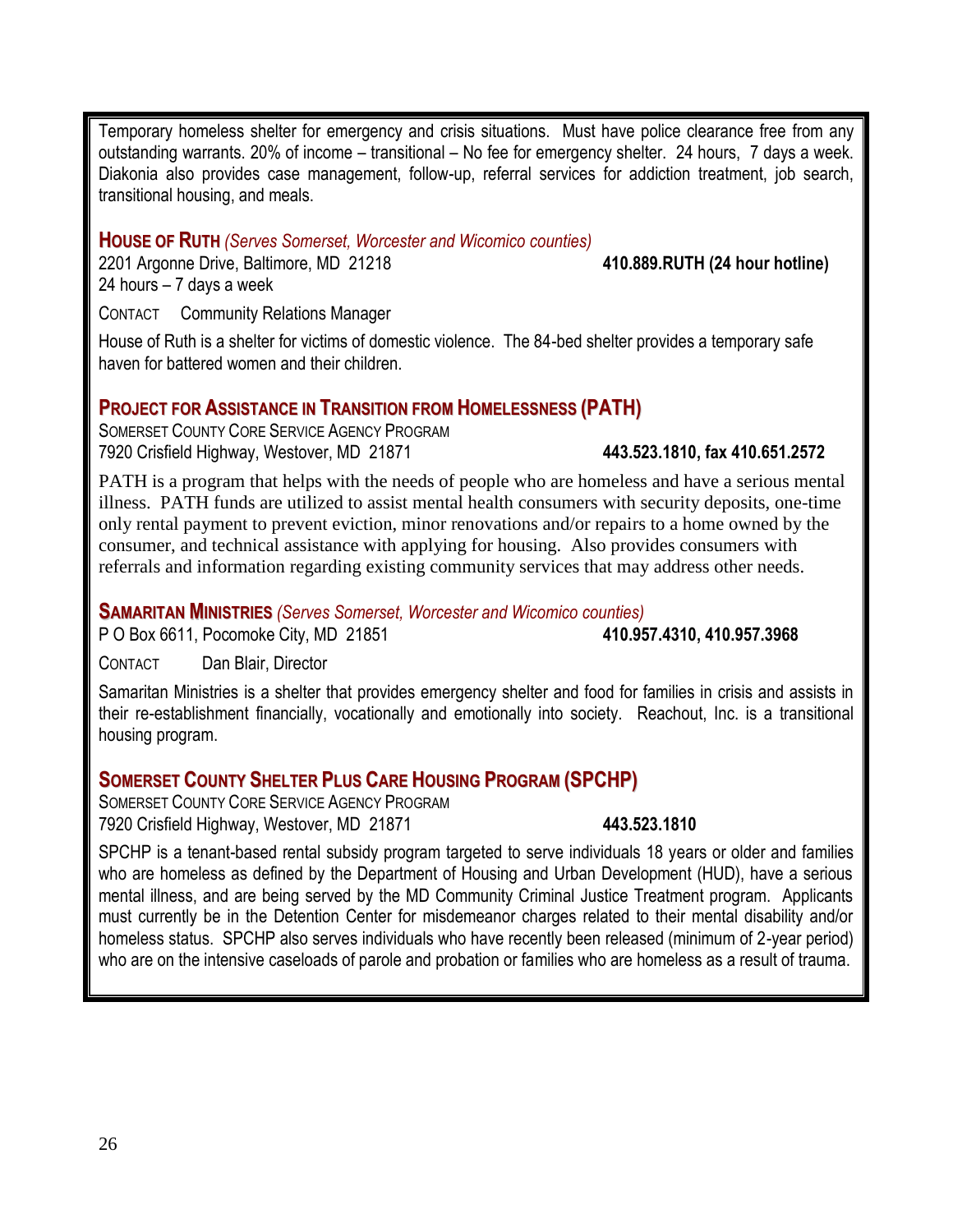### **TRI-COUNTY ALLIANCE FOR THE HOMELESS (TCAH)** SOMERSET COUNTY HEALTH DEPARTMENT 7920 Crisfield Highway, Westover, MD 21871 **443.523.1810, fax 410.523.1700** [www.somersethd.org](http://www.somersethd.org/) TCAH is a supportive permanent housing program serving the disabled and homeless residents of Somerset, Worcester and Wicomico counties. Eligible applicants must meet the basic set of criteria to be initially considered for placement through the program. Case Managers work directly with the homeless to identify the specific challenges they may be facing and refer them to the appropriate supportive services. **VILLAGE OF HOPE TRANSITIONAL HOUSING/RESIDENT** P O Box 2517, Salisbury, MD 21801 **410.860.4803, fax 410.742.1126** [www.thejosephhouse.org](http://www.thejosephhouse.org/) CONTACTS Marlow Fontaine Medical Clinic Contact Will Schauler **410.749.6776 WOOD HOME -TRANSITIONAL SHELTER – SOMERSET COUNTY DEPARTMENT OF SOCIAL SERVICES** P O Box 369, Princess Anne, MD 21853 **410.677.4200, fax 410.677.4300** [www.dhr.state.md.us/somerset.htm](http://www.dhr.state.md.us/somerset.htm)

CONTACT Jenny Roser

Available to Somerset County residents only. Clients must be able to live without 24-hour supervision.

## HOSPITAL & NURSING HOME FACILITIES

### **ALICE BYRD TAWES NURSING HOME**

201 Hall Highway, Crisfield, MD 21817 **410.968.1200, fax 410.968.9910** 

Alice Byrd Tawes Nursing Home is a small non-profit nursing home facility providing an array of care services for its residents.

### **ATLANTIC GENERAL HOSPITAL**

9733 Healthway Drive, Berlin, MD 21811 **410.641.1100, fax 410.641.9670** [www.atlanticgeneral.org](http://www.atlanticgeneral.org/)

- Diabetes Outpatient Education Program : 410.641.9703 AGHS Surgical Associates: 410.629.6888
- Imaging & Specialist Center: 410.957.1311 Endoscopy Center: 410.629.6800
- Women's Centers-Diagnostic Center : 410.641.9215 Outpatient Scheduling: 410.641.9714
- Women's Centers-Health Center: 410.629.6888 Wound Care Center: 410.629.6863

### **DORCHESTER GENERAL HOSPITAL, INC.**

300 Byrn Street, Cambridge, MD 21613 **410.228.5511 , fax 410.221.8123** [www.shorehealth.org](http://www.shorehealth.org/)

- 
- 
- 
-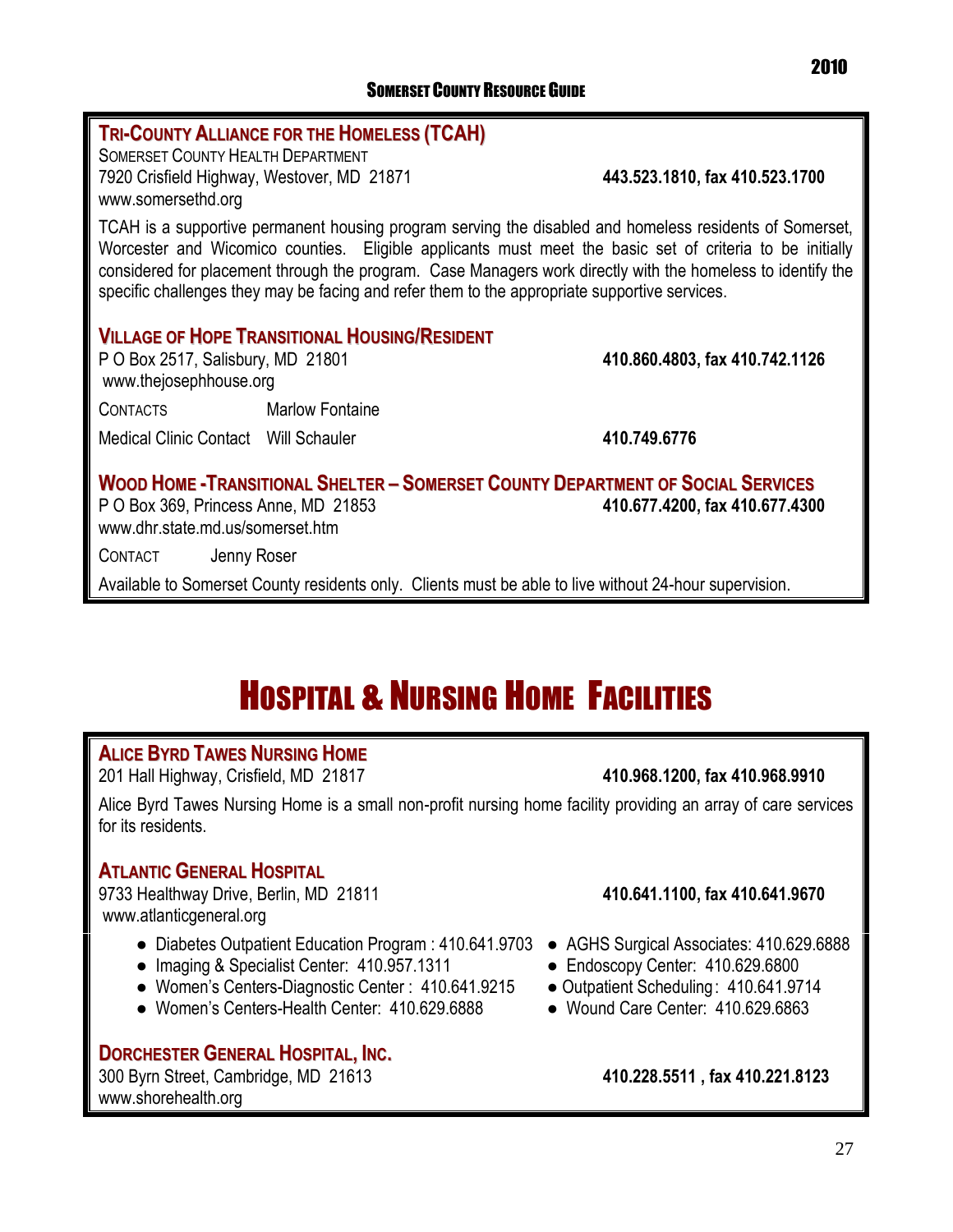- Acute hospital and emergency care
- Cardiac Rehabilitation Program Cardio Pulmonary Services department
- Comprehensive Mental Health & substance abuse programs (inpatient and outpatient)

### **EDWARD C. MCCREADY MEMORIAL HOSPITAL**

201 Hall Highway, Crisfield, MD 21817 **410.968.1200**  [www.mccreadyfoundation.org](http://www.mccreadyfoundation.org/)

- Basic Medical & Emergency Rehabilitation Services Diagnostic Services
- Cardiac Rehabilitation Services Diabetics Management Surgical Services

### **HARTLEY HALL NURSING HOME**

1006 Market Street, Pocomoke City, MD 21851 **410.957.2252, fax 410.957.4603** [www.hartleyhall.org](http://www.hartleyhall.org/)

Harley Hall is a 70 bed private non-profit long-term care facility providing housing and a full range of services and care for elderly women of the community.

### **MANOKIN MANOR NURSING & REHABILITATION CENTER**

11974 Edgehill Terrace, Princess Anne, MD 21853 **410.651.0011, TTY/TTD 1.800.735.2258** [http://manokinmanor.net](http://manokinmanor.net/) **fax 410.543.4471**

Manokin Manor Nursing & Rehabilitation Center is a 133-bed skilled nursing facility. The Rehabilitation and Therapy services are provided to short-term and long-term residents needing these services.

### **PENINSULA REGIONAL MEDICAL CENTER**

100 E. Carroll Street, Salisbury, MD 21804 **410.546.6400, TTY/TDD 410.543.7355** [www.peninsula.org](http://www.peninsula.org/)

- Richard A. Henson Cancer Institute Women's & Children's Services Emergency/Trauma
- Guerrieri Heart & Vascular Institute Bariatric Surgery Services Peninsula Stroke Center
- Orthopedic & Rehabilitation Center Peninsula Wound Center Other service
- - -
		-
- 
-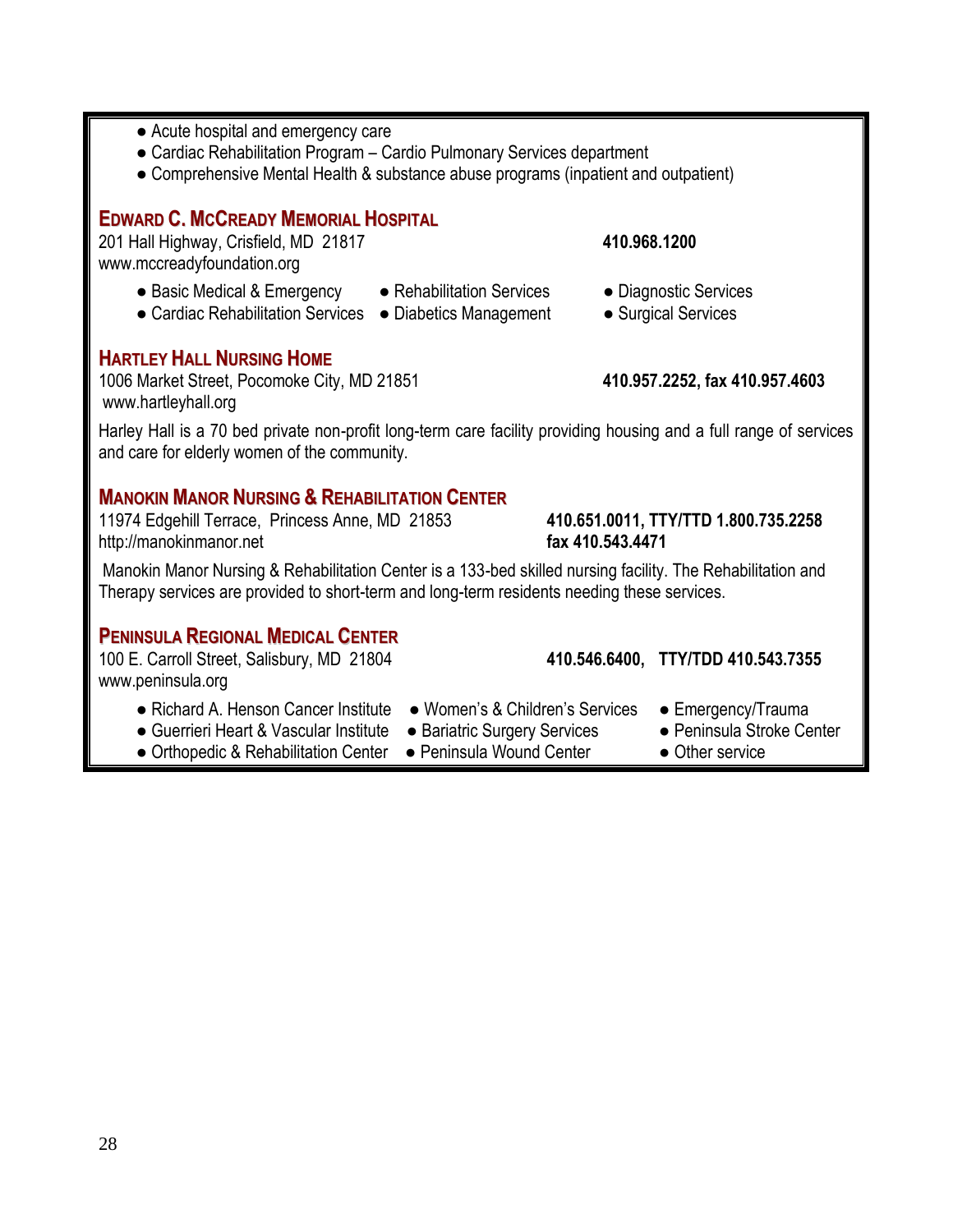## QUICK REFERENCE - 24 HOUR HOTLINES

| Adolescent/Teen Services                           | 877.362.8727, 410.341.4342                    |
|----------------------------------------------------|-----------------------------------------------|
| First Call for Help                                | 800.492.9618                                  |
| <b>Hate Crimes</b>                                 | 800.637.6247                                  |
| Home Run Hotline                                   | 800.HIT.HOME                                  |
| Life Crisis Center                                 | 800.422.0009, 410.749.HELP                    |
| <b>Maryland Poison Center</b>                      | 800.492.2414                                  |
| Maryland State AIDS Hotline                        | 800.638.6252, 800.553.3140 (Hearing Impaired) |
| National Center for Missing and Exploited Children | 800.843.5678                                  |
| National Mental Health Association                 | 800.969.6642                                  |
| <b>National Suicide Hotline</b>                    | 800.SUICIDE                                   |
| Rape Crisis Hotline                                | 410.749.4357                                  |
| <b>Runaway Switchboard</b>                         | 800.621.4000                                  |
| United Way Crisis Help Line                        | 800.233.4357                                  |
| <b>Youth Crisis Hotline</b>                        | 800.422.0009                                  |

## **INTERPRETER SERVICES [SPANISH]**

Effective July 1, 2002, the State of MD began paying for interpreters used in all cases heard before the court (including family/domestic). In addition, a new rule is pending that would standardize the use of interpreters throughout the state.

If you have any questions about interpreters, please call Program Services Unit at 1.410.260.1291 or go to [www.freetranslations.com.](http://www.freetranslations.com/)

Fee for Service: \$35 - \$50 (minimum 2 hours) call to verify Mileage reimbursement: \$.585 per mile plus parking

### **INTERPRETERS:**

| • Nelda Newcomb         | 443.260.4705                 |
|-------------------------|------------------------------|
| $\bullet$ Julia Foxwell | 410.749.7869                 |
| • Kammie Santiago       | 410.548.4740 or 410.651.1023 |

### **SETON CENTER – CATHOLIC CHARITIES, INC.**

### **30632 Hampton Ave, Princess Anne, MD 21853 410.651.9608**

Seton Center identifies and responds to those basic needs affecting the daily lives of the local and migrant farm worker population. Seton Center works cooperatively with various service agencies in Somerset County utilizing their services through referrals and as a resource for clients. Interpreter available for all services.

*Services provided:*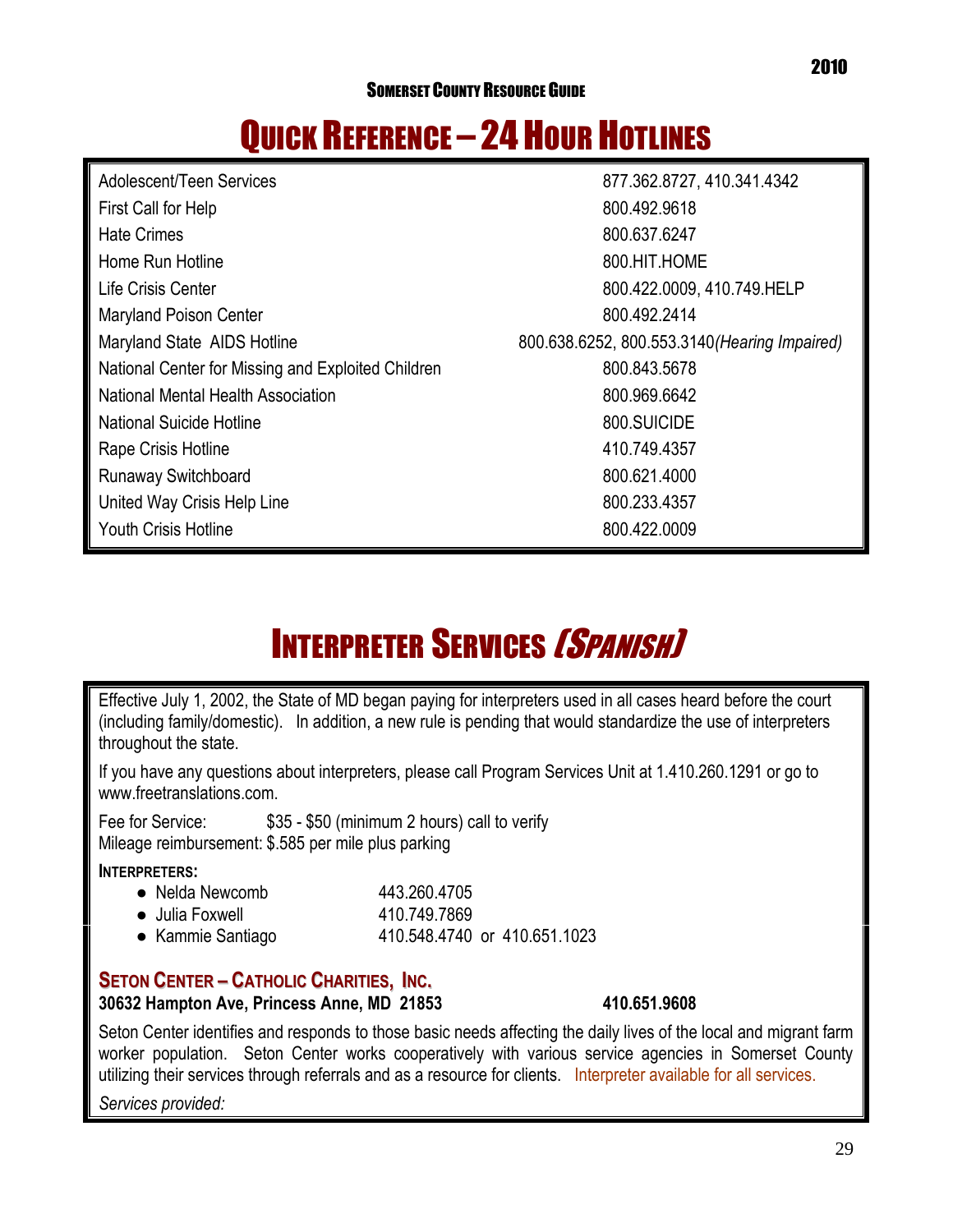- Children's Enrichment program Case Management Thrift Shop
- Crisis Alleviation Financial assistance for basic living expenses Women's Support Group
- Children's after school program and summer program Health Prevention Advocacy
- Three food programs (Brown Bag, Emergency Food Pantry, and Government Surplus program)

## CO-PARENTING & PARENTING EDUCATION

**CO-PARENTING EDUCATION CLASSES - FAMILY SERVICES PROGRAM FOR SOMERSET COUNTY CIRCUIT COURT** P O Box 279, Princess Anne, MD 21853 **410.651.4618, fax 410.651.1878**

CONTACT: Karen Brimer **Email:** [karen.brimer@courts.state.md.us](mailto:Karen.brimer@courts.state.md.us)

These classes cover topics that will include:

- Emotional impact of divorce on children and parents Conflict resolution and coping skills
- Developmental changes and stages of the children Transitions between households
- $\bullet$  Efforts to strengthen and encourage family interaction  $\bullet$  Communication
- Changes in the parent-child relationship (including discipline)

*Schedule*: Monthly *Location:*Three Lower Counties Community Health Services, Inc. (TLC) *Fee:* \$25 per 6-hour seminar per person, payable at the time of classes. Fee waivers available. *A certificate will be awarded after successful completion of the 6-hour educational seminar, and a copy will be mailed and filed in the Somerset County Clerk's office.*

### **HEALTHY FAMILIES LOWER SHORE PROGRAM**

12094 Somerset Avenue, Princess Anne, MD 21853 **410.621.0889**

CONTACT: Dawn Scher, Program Manager

Healthy Families is a home visitation program to support parents with newborn babies as they grow. Serving all of Somerset County, the program focuses on child development, parent-child interaction and discipline.

**1.2.3.4 Parents Classes** - Parenting toddlers and pre-school children

- *Schedule*: Bi-annually; 2 hours per session for 3 sessions
- *Location*: Please call 410.621.0889 for site information *Fee*: None

**Baby Bundles** - A pre-natal educational class for mothers pre-natal or after birth.

- *Schedule*: 1 hour per session 1 time per month for 7 months
- Location: Woodrow Wilson Community Center, Crisfield, MD Fee: None
- *Eligible*: Somerset County families only

**KIDSHARE PROGRAM - FAMILY SERVICES PROGRAM FOR SOMERSET COUNTY CIRCUIT COURT**

P O Box 279, Princess Anne, MD 21853 **410.651.4618, fax 410.651.1878** Email: [karen.brimer.@courts.state.md.us](mailto:karen.brimer.@courts.state.md.us)

CONTACT: Karen Brimer

- 
- 
- 
- 
-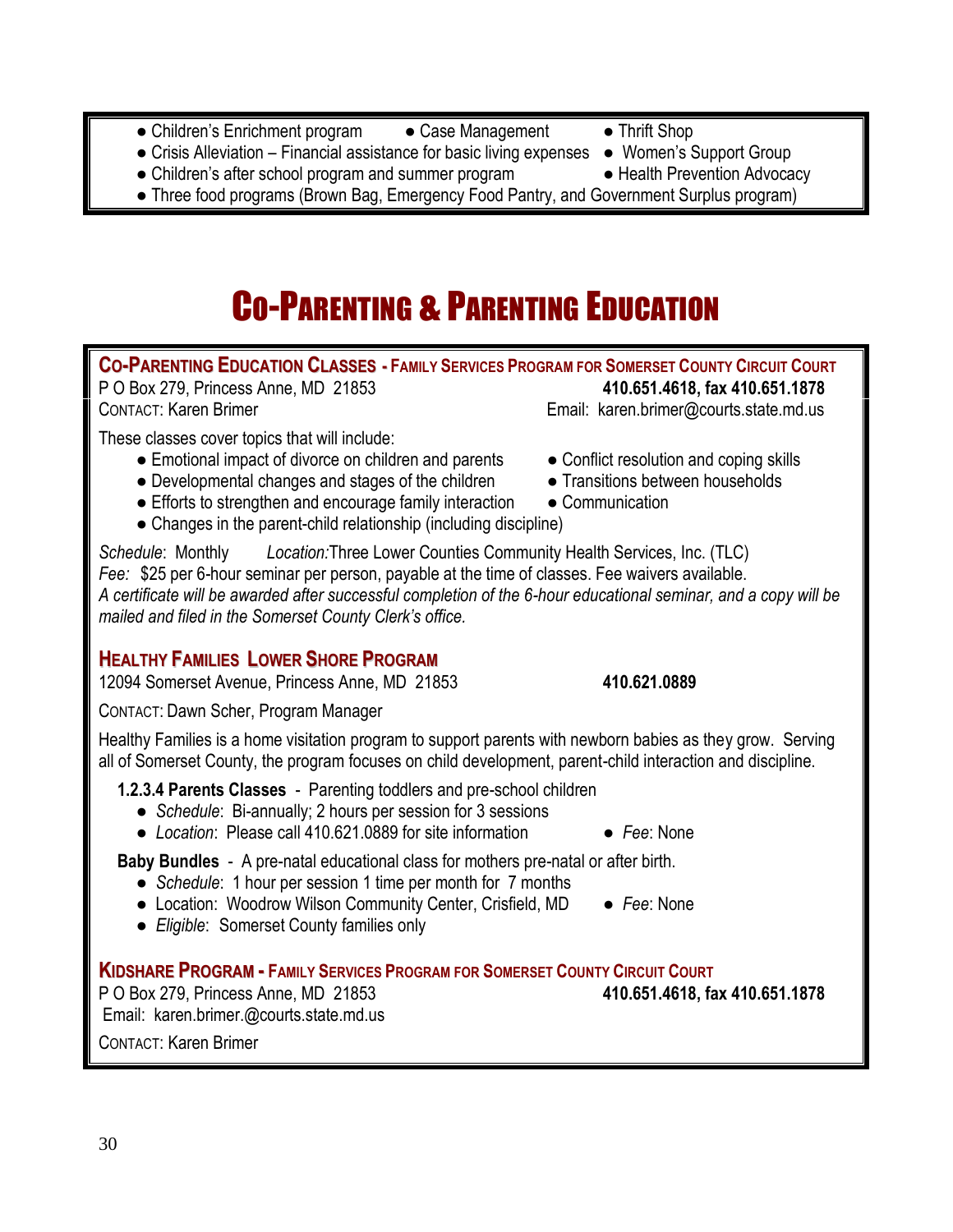Kidshare is an educational program that emphasizes a sensible approach toward the prevention of problems that cause children to experience stress and trauma due to lifestyle changes. The program focuses on the child's current and future needs.

- *Schedule:* 1<sup>st</sup> Wednesday every other month: 5:30 PM 7:30 PM (Parents are asked to attend class at 7:15 PM)
- *Eligible* Referrals by Family Services Program for Somerset County Circuit Court. Ages 6 to 18 years old (all siblings should attend together)
- Fee: None funded by Family Services Program for Somerset County Circuit Court
- *Location:* Three Lower Communities Inc (TLC) \

### **PARENT'S SUPPORT GROUP, CHILDREN'S CHOICE RESPITE PROGRAM**

231 Florida Avenue, Salisbury, MD 21801 **410.860.0484**

The Parents' Support Group is for all parents, but especially for those who have children with a mental health diagnosis. Specialize in children's disabilities and special needs. No fees. Call 410.860.0484 for more information on schedule sessions and location.

### **RELATIVES AS PARENTS PROGRAM (RAPP) SETON CENTER – CATHOLIC CHARITIES, INC.**

30632 Hampton Ave, Princess Anne, MD 21853 **410.651.9608**

With the growing trend of parenting responsibilities falling to relatives, especially aging relatives, this program makes family trips, seminars, and counseling are made available to grandparents. Relatives may not be financially, physically or emotionally capable to raise another family.

● *Meeting dates* as deemed appropriate ● *Fee:* None ● *Facilitator:* Sister Dianne Moore

### **PLANNED PARENTHOOD OF MARYLAND**

**1506 South Salisbury Blvd., Ste 4, Salisbury, MD 21801 410.860.4788, fax 410.860.2549 [www.plannedparenthood.org](http://www.plannedparenthood.org/)**

CONTACT Eastern Shore – Outreach / Health Educator

Planned Parenthood offers multi-sessions, factual, non-directive information and interactive programs to professionals, groups serving youth, social support groups, parents and children and civic organizations. These sessions cover topics that include:

- Parenting for Teens and Parenting for Adults Prevention of Sexually Transmitted Diseases
- Parent/child Communication on Sexual Practices among Adolescents Pregnancy Risk Reduction

Single sessions about a specific topic of interest can also be arranged. Planned Parenthood offers a variety of educational books, videos and educational materials.

### **SOMERSET COUNTY PARENTING PLUS+ CLASSES –**

Family Services Program for Somerset County Circuit Court

30632 Hampton Avenue, Princess Anne, MD 21853 **410.651.4618, fax 410.651.1878**

CONTACT Karen Brimer Email: **[karen.brimer@courts.state.md.us](mailto:karen.brimer@courts.state.md.us)**

Somerset County Planning Plus+ Classes cover topics that include:

● Understanding Yourself and Your Child ● Understanding Beliefs and Feelings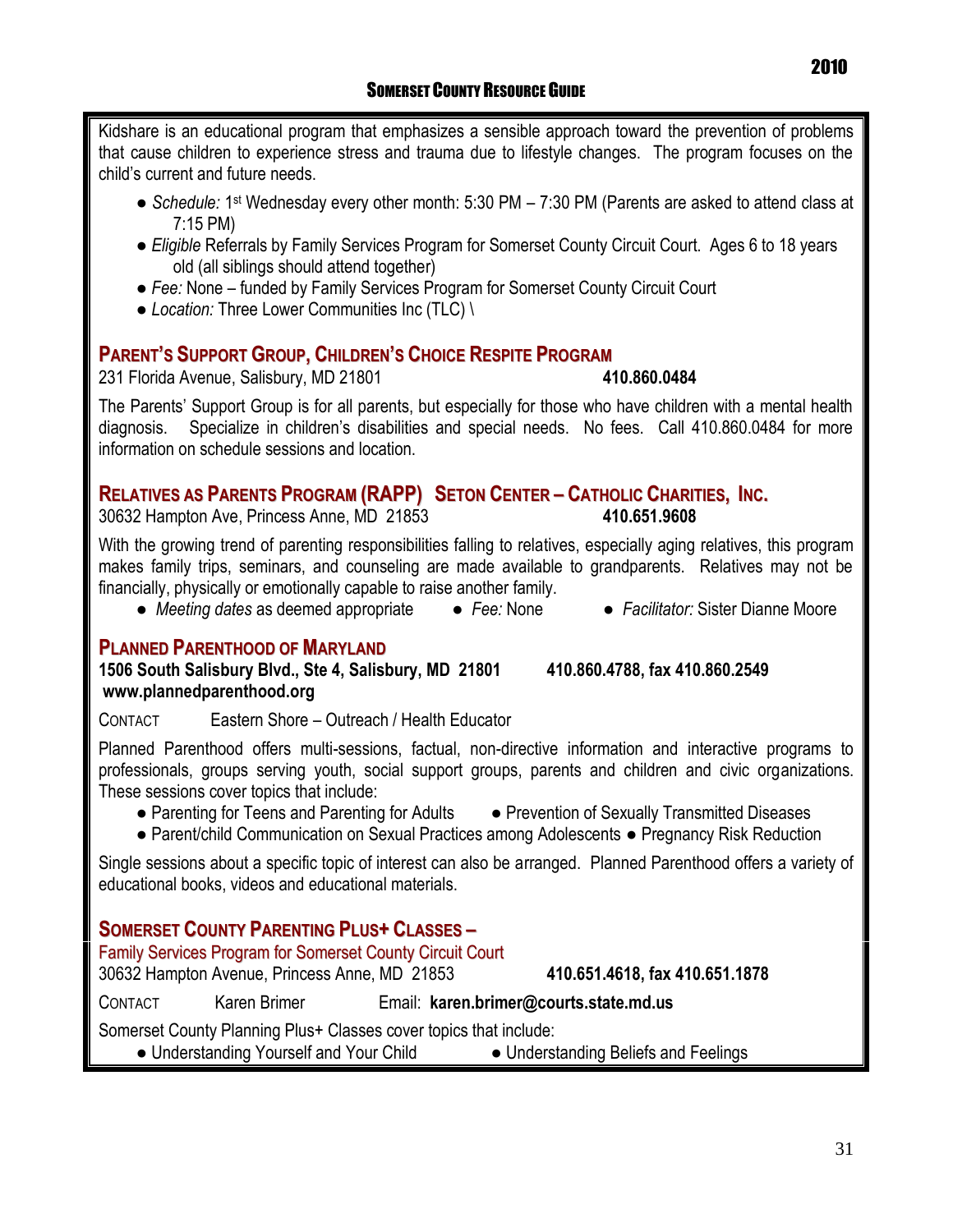- Encouraging Your Child and Yourself Listening and Talking with Your Child
	-
- Discipline That Makes Sense Choosing Your Approach
- Helping Children Cooperate

*Schedule*: 6:00 PM – 8:00 PM; 1 class for 7 consecutive weeks Referral: All service providers

Fee: None / Funded by Family Services Program for Somerset County Circuit Court Facilitator: Eastern Shore Psychological Services

*Location*: Seton Center / Catholic Charities

*Transportation and babysitting stipends are available upon request. A certificate will be issued after successful completion of the 7-session seminar and to the referring agency or Court.*

**SOMERSET FAMILY NAVIGATOR - FUNDED BY THE SOMERSET COUNTY LOCAL MANAGEMENT BOARD** 

8928 SIGN POST ROAD, SUITE 1, WESTOVER, MD 21871 **410.651.2879, fax 410.651.2963**

CONTACT Patricia Fontaine, FAMILY NAVIGATOR

The Family Navigator helps eligible families to complete applications for benefits and services, create individualized "family plans", identify, link and coordinate needed services and support, and develop necessary skills to advocate effectively for the needs of their child. All services and information are kept confidential.

*Services provided:*

- Information and referral system that coordinates and links families to services and resources
- Provides individual family- to- family support, builds family- to- family support in the community
- Coaches families on using effective advocacy skills
- Develops a plan of service through family collaboration
- Provide follow-up services with families

## PREVENTION PROGRAMS

**STARS FOR FAMILIES – FUNDED BY THE SOMERSET COUNTY LOCAL MANAGEMENT BOARD** 

**410.623.2909**

### CONTACT Lynne Brumley **410.621.0160, 410.623.2906, fax**

*Start Taking Alcohol Risks Seriously* (STARS) is an alcohol prevention program for middle school students in  $6<sup>th</sup>$  and  $7<sup>th</sup>$  grades at Somerset Intermediate School. It targets the postponement of alcohol use until adulthood by increasing protective factors through peer-resistance education and task oriented family education sessions to improve family interactions. Students engage in the program by receiving educational material that is shared with their families and by receiving one-on-one nurse consultation.

**COMMUNITIES MOBILIZING FOR CHANGE ON ALCOHOL (CMCA) FUNDED BY THE SOMERSET COUNTY LOCAL MANAGEMENT BOARD**

CONTACT: Jessica Lambertson **443.523.1725, 410.623.2906, fax 410.623.2909**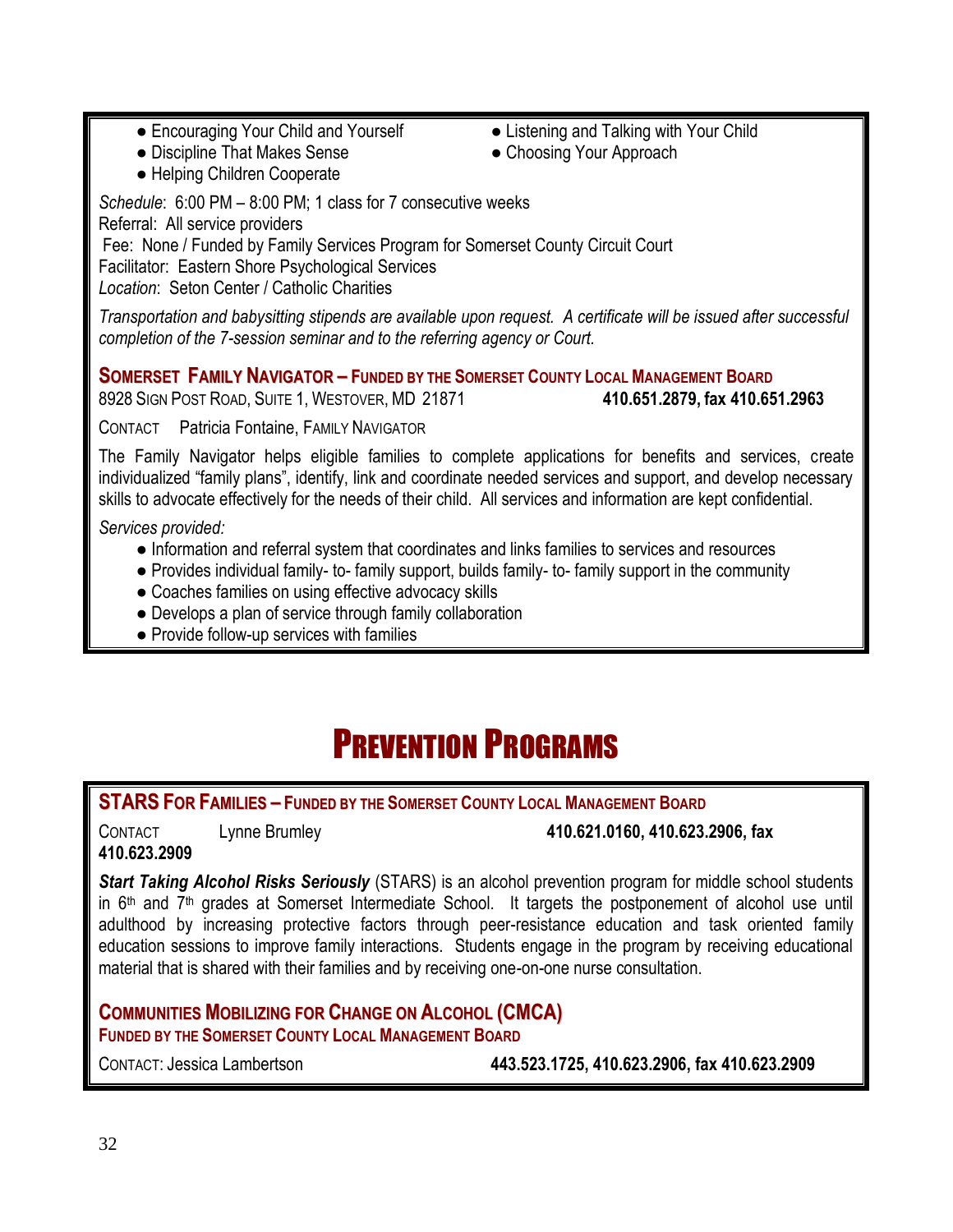The Communities Mobilizing for Change on Alcohol is a substance abuse mental health services administration model program aimed at reducing the availability of alcohol to minors (13-20 years old) by affecting public support of underage alcohol consumption, changing institutional policies that enable alcohol use by minors, and enforcement of laws regulating alcohol sales. A CMCA Coordinator who recruits community members to serve on the Somerset County CMCA Taskforce directs the program. The CMCA Taskforce membership determines what factors contribute to the availability of alcohol to minors in Somerset County and enacts strategies such as alcohol sales compliance checks and alcohol server training.

### **CRISFIELD YOUTH CENTER/TARGETED OUTREACH**

### **FUNDED BY THE SOMERSET COUNTY LOCAL MANAGEMENT BOARD**

### CONTACT: Darlene Taylor **240.475.4638, 410.623.2906, fax 410.623.2909**

This initiative's mission is to intervene in young people's lives who are a risk for gang involvement and for committing future crimes. Through early identification and early intervention, youth who may have otherwise followed a path toward juvenile detention, residential commitment, or eventually adult prison, will find the support and encouragement necessary to live happy, productive lives. This will be accomplished through the work of a Program Coordinator who will incorporate community mobilization, recruitment, mainstreaming and programming, and education in the program. Youth center staff and volunteers will work to increase support and cooperation among all domains of a student's life.

### **PRINCESS ANNE YOUTH CENTER / TARGETED OUTREACH**

**FUNDED BY THE SOMERSET COUNTY LOCAL MANAGEMENT BOARD** 

### CONTACT Latoshia Bailey **410.651.1818, 410.623.2906, fax 410.623.2909**

This initiative's mission is to intervene in young people's lives that have committed minor offenses and are at risk for gang involvement and at risk of committing future crimes. Through early identification and early intervention, youth who may have otherwise followed a path towards juvenile detention, residential commitment or eventually adult prison find the support and encouragement necessary to live happy, productive lives. This will be accomplished through the work of the Program Coordinator who incorporates community mobilization, recruitment, mainstreaming and programming, and case management. Individualized case management involves law enforcement, DJS, school, family and youth center staff and volunteers to help increase support and cooperation among all domains of the student's life.

## AFTER-SCHOOL & MENTORING PROGRAMS

### **COMMUNITY BASED AFTER-SCHOOL PROGRAM**

**FUNDED BY THE SOMERSET COUNTY LOCAL MANAGEMENT BOARD** 

### CONTACT: Latoshia Bailey **410.651.1818, 410.623.2906, fax 410.623.2909**

The Community Based After School program serves students ages 7 through 17 in the Princess Anne area. The program operates from Monday through Friday, and provides activities such as homework assistance, leadership classes, recreational activities, tutoring, and enrichment activities.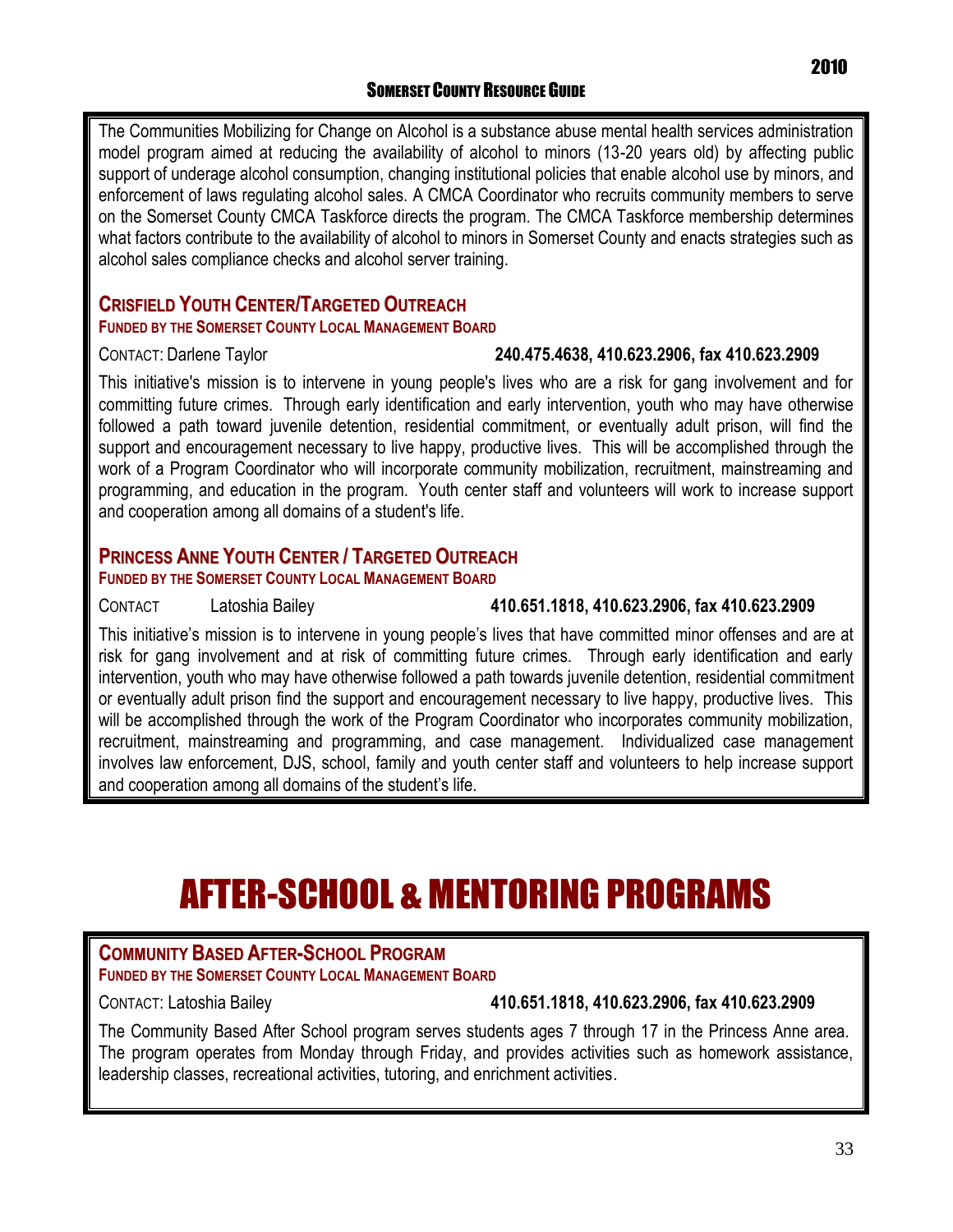### **VOYAGE TO EXCELLENCE AFTER SCHOOL & SUMMER PROGRAMS SOMERSET COUNTY LOCAL MANAGEMENT BOARD FUNDED PROGRAM**

### CONTACT: Sharon Daniels **410.623.3329, 410.623.2906, fax 410.623.2909**

The Voyage to Excellence is a reading and math intervention program with homework assistance, snacks and other supplemental activities including recreation, computers, crafts, and presentations from the *Ward Museum* and the *Health Department*. Voyage to Excellence is funded by the 21<sup>st</sup> Century Grant awarded to the Board of Education. This award allowed the *Somerset County Local Management Board* to enhance the number of Special Education trained assistants and provide additional services to the Special Education students of Somerset County available during the after school program. The *Somerset County Local Management Board* also provided supplemental funding for the Voyage to Excellence Summer Program.

### **SEASONS 4 SUCCESS – FUNDED BY THE SOMERSET COUNTY LOCAL MANAGEMENT BOARD**

### CONTACT: Darlene Taylor **240.475.4638, 410.623.2906, fax 410.623.2909**

**Seasons 4 Success** is a program designed to provide services and support for Crisfield area 6<sup>th</sup>, 7<sup>th</sup> and 8<sup>th</sup> grade students with attendance and reading programs. The program addresses poor academic success due to reading skills and lack of intrinsic motivation to attend school. The program utilizes the services of the *Kumon Learning Center* to evaluate the reading levels of each participant and provide one on one tutoring and activities to improve reading levels. Individualized progress of reading fluency and comprehension are measured through daily worksheets, weekly progress meetings and monthly testing. *Seasons 4 Success* is provided year round with a dedicated after school program and an all day summer program. This program also includes character development sessions to provide the primary developmental assets to the participants. Field trips and motivational incentives for the participants are provided as a part of the program.

## DOMESTIC VIOLENCE RESOURCES FOR SOMERSET COUNTY

*\*The following resources are referred by the Family Services Coordinator for Domestic Violence cases.*

**LIFE CRISIS CENTER** [www.lifecrisiscenter.org](http://www.lifecrisiscenter.org/)

P O Box 387, Salisbury, MD 21803 **410.749.HELP, 800.422.0009, fax 410.548.9496**

Provides shelter, food, anger management classes, counseling and support. When *Life Crisis* is contacted before the Petitioner goes to court, they will accompany the client to file forms in the Clerk's office and offer support at the Ex Parte hearing.Family Law Self-Help Program is offered to the Petitioner after the temporary protective order hearing. An attorney is available on Tuesday of each month at the Somerset County Circuit Court Annex in Princess Anne, MD from 9:00 AM to Noon. Please know the correct physical address and/or mailing address of the respondent when filing.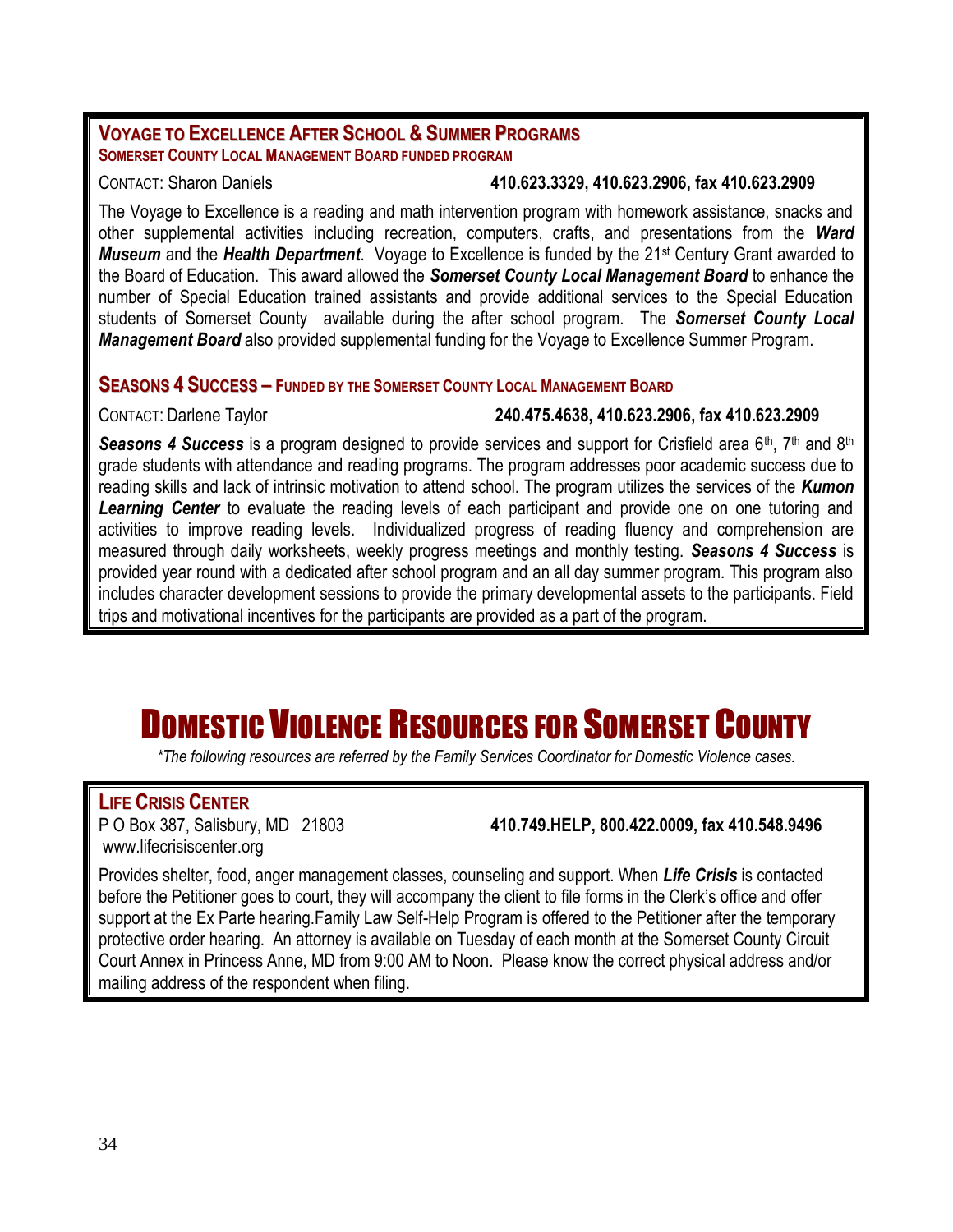| <b>LOWER SHORE FAMILY CENTER</b><br>208 West Main Street, Salisbury, MD 21801<br>This agency could supervise the child/children or monitored exchange.                                                                | 410.749.8111                 |  |  |
|-----------------------------------------------------------------------------------------------------------------------------------------------------------------------------------------------------------------------|------------------------------|--|--|
| <b>LIFE CRISIS CENTER, INC.</b><br>P O Box 387, Salisbury, MD 21803<br>This agency could assist the petitioner with legal advice and/or temporary housing.                                                            | 410.749.0632                 |  |  |
| <b>PROGRAMS TO SERVE THE PETITIONER AND RESPONDENT</b><br>SUBSTANCE ABUSE/ALCOHOL ASSESSMENT AND APPROPRIATE TREATMENT-SOMERSET COUNTY HEALTH DEPT<br>7920 Crisfield Highway, Westover, MD 21871                      | 443.523.1780                 |  |  |
| ANGER MANAGEMENT CLASSES AND/OR BATTER'S PROGRAM - SOMERSET COUNTY HEALTH DEPT<br>P O Box 387, Salisbury, MD 21803                                                                                                    | 443.523.1780                 |  |  |
| ANGER MANAGEMENT CLASSES AND/OR BATTER'S PROGRAM - LIFE CRISIS CENTER, INC.<br>P O Box 387, Salisbury, MD 21803                                                                                                       | 410.749.8111                 |  |  |
| <b>BEHAVIORAL ACCOUNTABILITY PROGRAM FOR SEX OFFENDERS - EASTERN SHORE PSYCHOLOGICAL SERVICES</b><br>2336 Goddard Parkway, Salisbury, MD 21801                                                                        | 410.334.6961                 |  |  |
| HOME STUDIES AND/OR REFERRALS FOR MONITORING THE SAFETY OF CHILDREN-DEPARTMENT OF SOCIAL SERVICES<br><b>FOR SOMERSET COUNTY</b><br>30397 Mt. Vernon Road, Princess Anne, MD 21853                                     | 410.677.4334                 |  |  |
| <b>THERAPEUTIC COUNSELING FOR PETITIONER, RESPONDENT AND CHILD/CHILDREN</b><br>THREE LOWER COUNTIES COMMUNITIES SERVICES, INC. (TLC)<br>12137 Elm Street, Princess Anne, MD 21853<br>410.651.2204                     |                              |  |  |
| <b>EASTERN SHORE PSYCHOLOGICAL SERVICES</b><br>2336 Gooddard Parkway, Salisbury, MD 21801                                                                                                                             | 410.334.6961 or 410.651.4200 |  |  |
| <b>CO-PARENTING CLASSES - (FOR PARENTS EXPERIENCING SEPARATION AND DIVORCE)</b><br><b>SOMERSET COUNTY PARENTING PLUS+ CLASSES (ENHANCES PARENTING SKILLS)</b><br>P O Box 279, Princess Anne, MD 21853<br>410.651.4618 |                              |  |  |
| <b>PROGRAMS FOR CHILDREN</b><br><b>KIDSHARE - SOMERSET COUNTY CIRCUIT COURT</b><br>P O Box 279, Princess Anne, MD 21853                                                                                               | 410.651.4618                 |  |  |
| <b>SOMERSET COUNTY SHERIFF'S OFFICE, ATTN: SHERIFF ROBERT JONES</b><br>303426-A Sam Barnes Road, Westover, MD 21871<br>Agency where Respondent would surrender a weapon                                               | 410.651.9225                 |  |  |
|                                                                                                                                                                                                                       |                              |  |  |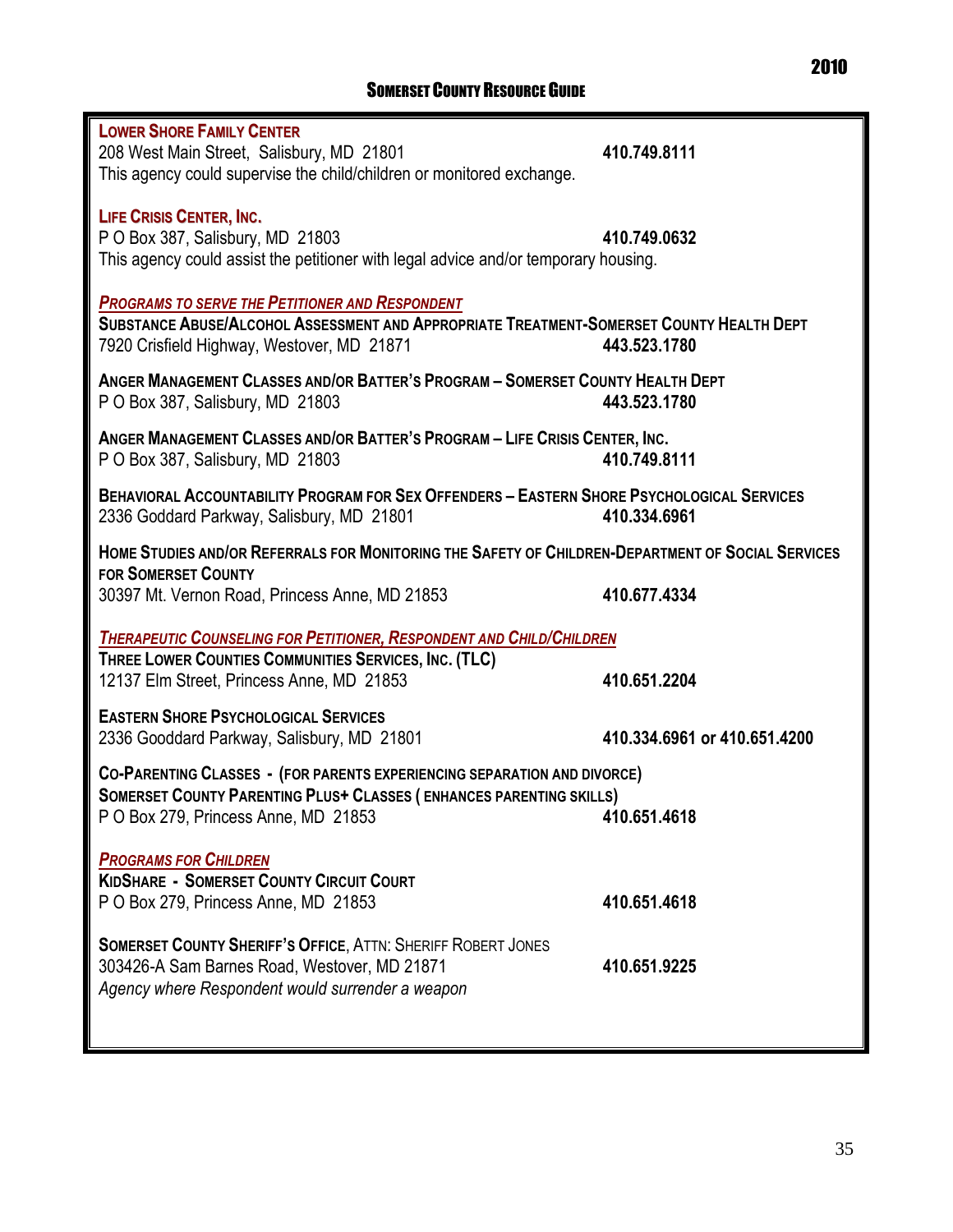## DOMESTIC RELATIONS MEDIATION GUIDELINES

**CONTACT: KAREN R. BRIMER, FAMILY SERVICES COORDINATOR**

- When an answer is filed, the case is reviewed by the Family Services Coordinator.
- A scheduling conference is ordered within 30 days before the Master for Domestic Relations. The grounds and contested issues are reviewed and Pre-Trial services are ordered. Co-parenting classes and Kidshare are ordered at the Scheduling Conference when children are involved.
- Order(s) are mailed to the assigned Mediator by the Family Services Coordinator with the client's addresses or their Attorney's.
- Co-Parenting classes are completed before mediation sessions are held.
- Mediator sends letter, contacts by telephone and/or mails a registration packet to each party and the parties are requested to call the mediator to schedule their first session.
- Second session is scheduled, if deemed appropriate, by the parties and/or mediator.
- When sessions are completed, a Mediation Disposition Report is submitted to the Court by the mediator in a timely manner (include case number) and the parties or the parties' counsel.
- Mediator collects the fee unless other payment arrangements have been arranged with the Family Support Services Coordinator. The Coordinator will request a waiver of fee form be completed before the Judge grants the request. The mediator is responsible for billing Family Services for services rendered, provided the Court waives the costs. The billing address is: Ms. Karen R. Brimer, Coordinator Family Services for Somerset County Circuit Court, P.O. Box 279, Princess Anne, MD 21853.

*Please call 410.651.4618 or fax 410.651.1878, should you have questions about the guidelines.*

## SOMERSET COUNTY COURT - PROPERTY MEDIATION SERVICES Frequently Asked Questions

### *What is property mediation?*

Mediation is an alternative method of dispute resolution available to parties undergoing separation or divorce. The primary method of dispute resolution has been litigation, in which the separating or divorcing parties are adversaries and a Judge or Master makes the decisions for the parties. Mediation is different because the parties work together to decide between themselves what is best for them and their financial situation. The topic is restricted to property issues *only*.*The Maryland Legislature has provided that the Court may not order mediation in any case where there is a genuine threat of physical or sexual abuse of one of the parties of the parties' children.*

*Who is the mediator?*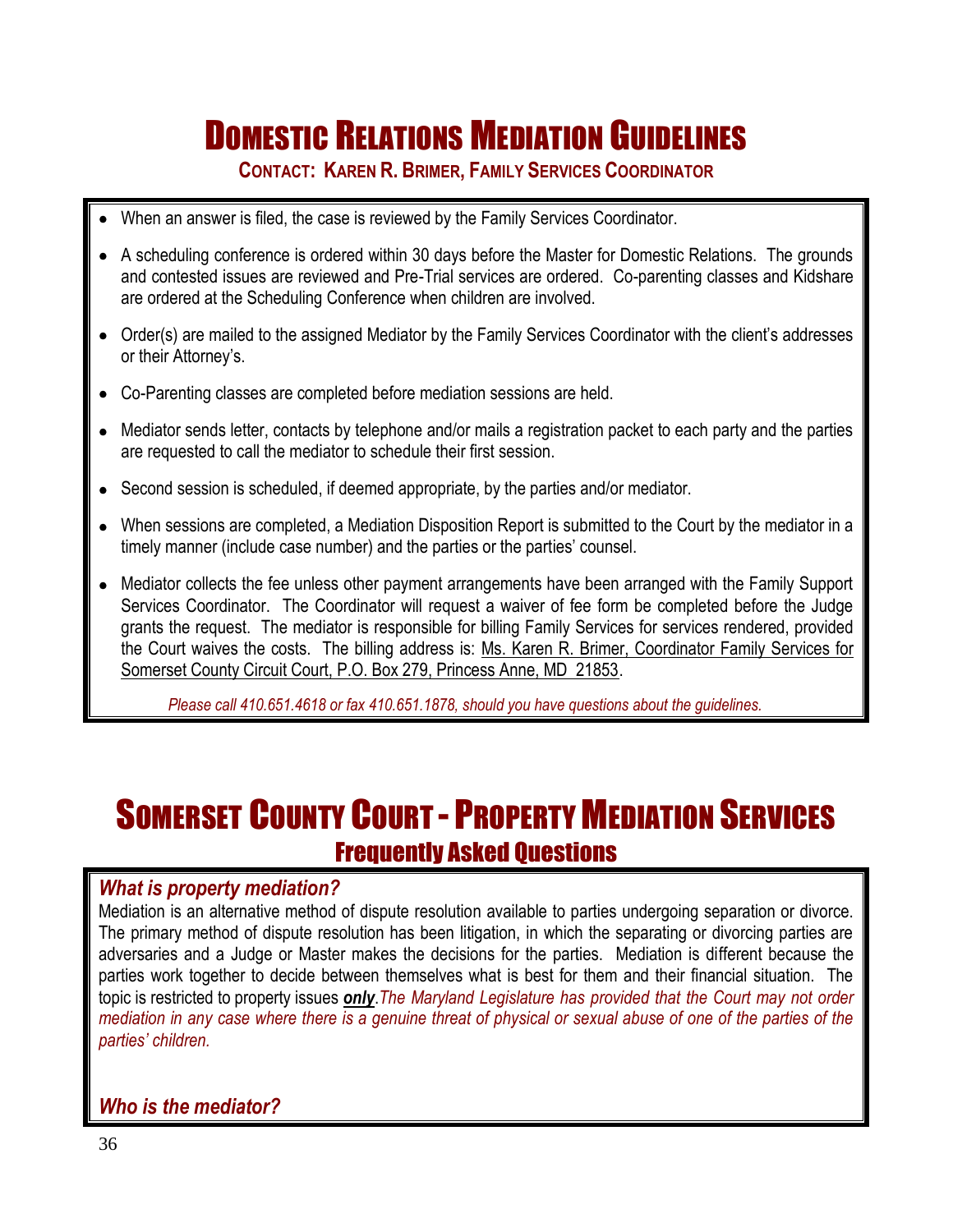The mediator is not a judge, but helps the parties to decide on their own how to resolve their difference. There is a limit to how many mediation sessions the Court may order. For example, a Judge may only order two (2) sessions, and then later order two (2) more if deemed necessary. It is important for the mediator to have financial statements from both parties before the sessions are held. The Mediator is appointed by the Court from a list of court-approved Mediators. Each party has the right to decide whether to be represented by an Attorney. However, some private Mediators may request that the parties each engage Attorneys to represent them throughout the mediation process.

### *Where is the mediation process done?*

The mediation process is conducted in the Mediator's office. *When an agreement has been reached*, the mediator must prepare a written draft of the agreement and forward copies of the agreement to the parties and their attorneys. The agreement may be approved or modified by the parties. The mediator then submits the agreement to the Court for approval and enters as an order. At that time, the agreement may be incorporated into the divorce decree. *When an agreement has not been reached*, the case will return to the Court for a decision by the Master or Judge. The mediator is forbidden to reveal to the Judge anything the parties discussed during the mediation process and may not be called as a witness.

### *What does it cost?*

Mediation costs are usually based on an hourly rate or flat fee determined in the court order. Although there is a cost for mediation, it is possible that the overall cost of the separation or divorce will be less expensive if pursued through mediation than through litigation

## SOMERSET COUNTY CIRCUIT COURT - APPOINTED MEDIATORS

| <b>DIANNE K. BEAUCHAMP, ESQUIRE</b>             | <b>FAMILY ISSUES, CUSTODY &amp; VISITATION; PROPERTY ISSUES</b> |
|-------------------------------------------------|-----------------------------------------------------------------|
| 122 East Main Street, Salisbury, MD 21803       | 410.742.0576, fax 410.742.1454                                  |
| <b>CATHI V. COATES, ESQUIRE</b>                 | <b>PROPERTY ISSUES</b>                                          |
| 6200 Coastal Hwy, Ste 300, Ocean City, MD 21842 | 410.742.0576, fax 410.742.1454                                  |
| <b>COLLEEN B. FORD, M.ED.</b>                   | <b>FAMILY ISSUES, CUSTODY &amp; VISITATION</b>                  |
| 212 East Main Street, Salisbury, MD 21801       | 410.334.6363, fax 410.334.6363                                  |
| <b>OLIVIA PHILLIPS, ESQUIRE</b>                 | <b>FAMILY ISSUES, CUSTODY &amp; VISITATION; PROPERTY ISSUES</b> |
| 3509 Coastal Hwy, Ocean City, MD 21842          | 410.289.3553, fax 410.289.4157                                  |
| <b>JAMES H. PORTER, JR., ESQUIRE</b>            | <b>FAMILY ISSUES, CUSTODY &amp; VISITATION; PROPERTY ISSUES</b> |
| 111 Vine Street, Pocomoke City, MD 21851        | 410.957.2323                                                    |
| <b>PAULA A. PRICE, ESQUIRE</b>                  | <b>FAMILY ISSUES, CUSTODY &amp; VISITATION; PROPERTY ISSUES</b> |
| 207 West Main Street, Salisbury, MD 21803       | 410.860.9798, fax 4 10.860.9737                                 |
| <b>ANNA MAE ROUNDS, ESQUIRE</b>                 | <b>FAMILY ISSUES, CUSTODY &amp; VISITATION; PROPERTY ISSUES</b> |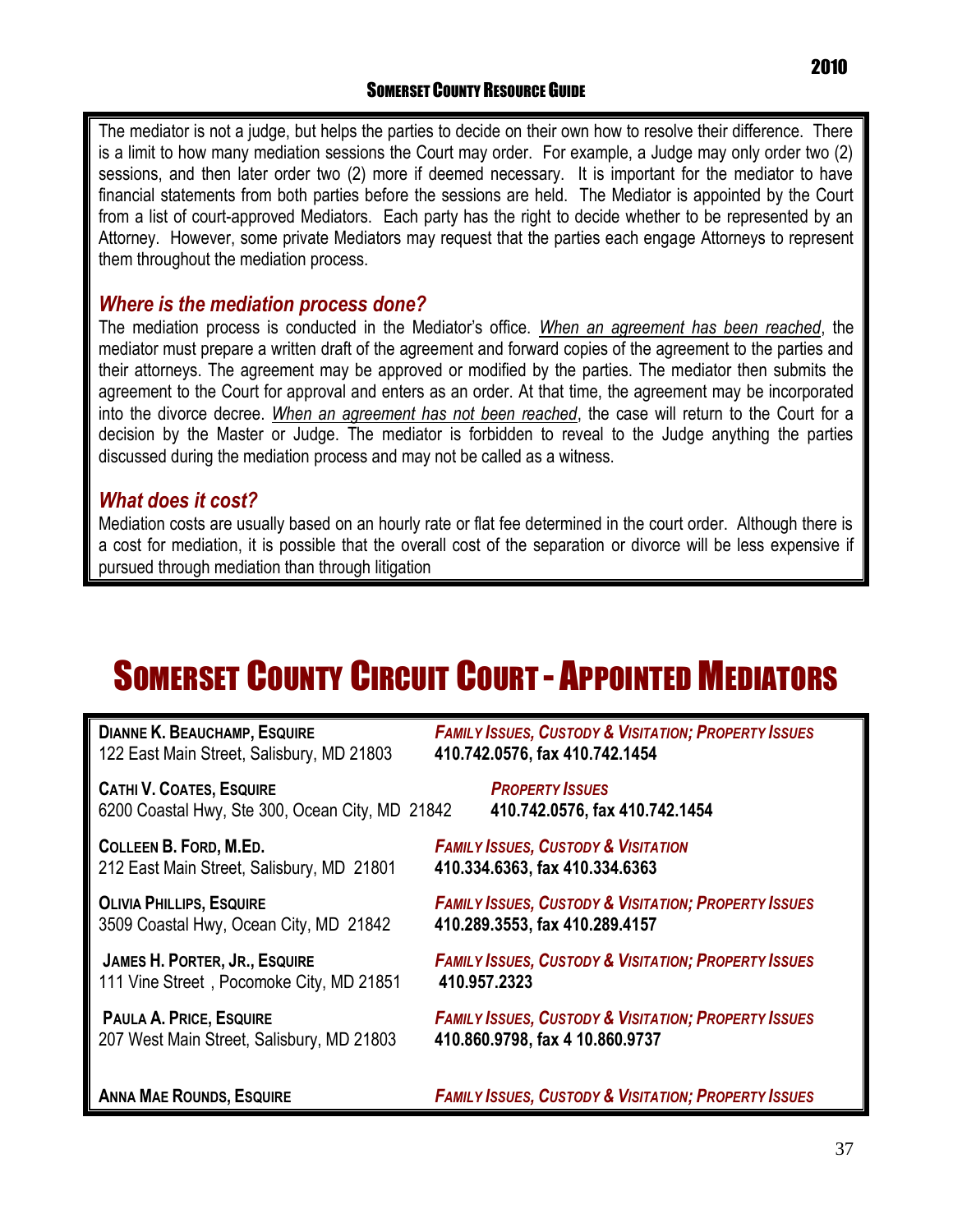904 West Main St, Princess Anne, MD 21853 **410.651.4960, fax 410.651.4962** BARBARA R. TRADER, ESQUIRE FAMILY ISSUES, CUSTODY & VISITATION; PROPERTY ISSUES 122 East Main Street, Salisbury, MD 21801 **410.742.0576, fax 410.742.1454** HENRY L. VINYARD, ESQUIRE FAMILY ISSUES, CUSTODY & VISITATION; PROPERTY ISSUES 130 E. Main Street, Salisbury, MD 21801 **410.543.2131, fax 410.543.9362 KATHRYN W. WESTBROOK, ESQUIRE** *FAMILY ISSUES, CUSTODY & VISITATION* 12507 Sunset Ave, Ste 5, Ocean City, MD 21843 **410.213.0078 (fax) 410.213.0419**

## INFORMATION AVAILABLE FROM COURT STAFF

### *WHAT CAN THE COURT STAFF PROVIDE?*

- General information about court procedures, rules, and practices.
- Instructions and forms the court developed for proceedings (not all forms are available).
- Court schedules and information on how to get matters scheduled.
- Public information in court records.
- Listing of low-cost or no-cost legal services available in the community.
- Information about the Somerset County Bar Association and Pro Se Services.
- The location of local law libraries open to the public.

### *WHAT DOES MARYLAND LAW PROHIBIT OF COURT STAFF?*

- Advising or recommending one procedure, form, or pleading over another.
- Advising what word to put in a form or what to say in court.
- Suggesting what you "should do".
- Speculating about the possible outcome of a pending court matter.
- Recommending the services of a specific Attorney or group of Attorneys.
- Giving legal advice.

Contact an Attorney for legal advice. If an attorney is needed to represent you in court, contact the Family Services Coordinator at 410.651.4618 to request a list of the Somerset County Bar Association members or a schedule for the Self-Help Legal Assistance Program.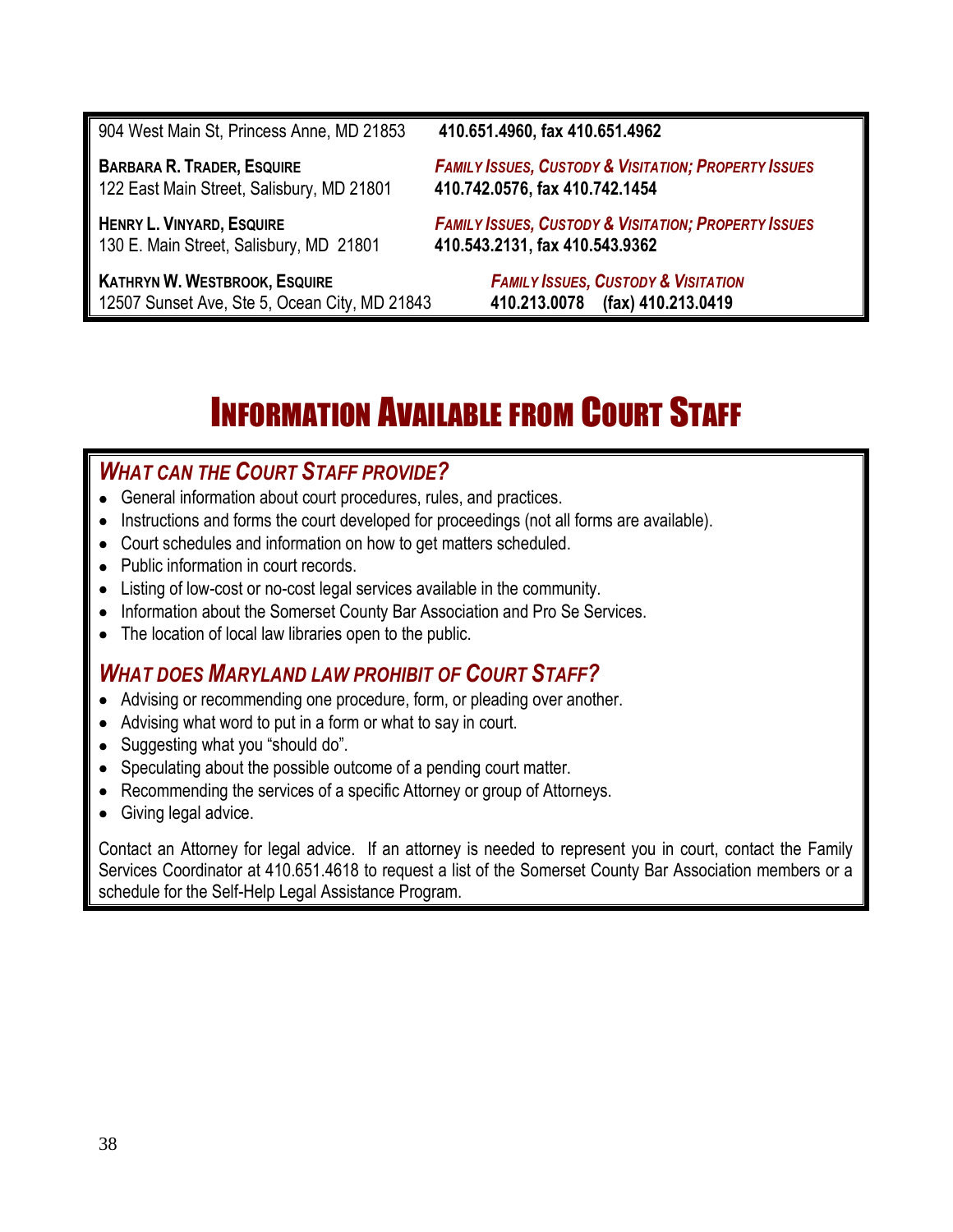## SELF-HELP LEGAL ASSISTANCE PROGRAMS SOMERSET COUNTY CIRCUIT COURT

*(Maryland's circuit courts operates programs to assist otherwise unrepresented individuals with family law problems involving divorce, custody, visitation, child support, name changes and related legal matters)*

### **SELF-HELP LEGAL ASSISTANCE PROGRAM FOR SOMERSET COUNTY 410.651.4618**

The primary goal of this program is to provide assistance indigent clients complete forms properly and prepare them for court. Legal matters include are family issues of divorce, custody, visitation, modification of sentence, small claims and landlord/tenant issues.

*Time:* 9:00 AM to Noon *Place:* Somerset County Circuit Court Annex *Date:* Tuesdays *Cost:* Income eligibility requirements

### **ALTERNATIVE DIRECTIONS, INC. [www.alternativedirectionsinc.org](http://www.alternativedirectionsinc.org/) 410.889.5072**

This non-profit civil legal organization assists incarcerated and indigent individuals file various pleadings at Circuit Courts in Maryland. Legal matters include family issues of divorce and custody, paternity, and name change.

*Time*: Mornings Place: Eastern Correctional Institution (ECI), Revels Neck Rd, Westover, MD 21890 *Date:* One time per month (call for schedule) *Cost*: Income eligibility requirements

### **LEGAL AID BUREAU, INC. [www.mdlab.org](http://www.mdlab.org/) 410.546.5511**

This organization provides referred indigent clients assistance when contested cases need more intense legal advice. Legal Aid Bureau handles legal matters that include domestic (highly contested custody cases), housing (foreclosure, eviction) public benefits (welfare, social security, medical assistance, food stamps) and migrant unit (can not represent "undocumented person", overtime and workplace issues).

*Time:* 9:00 AM to 5:00 PM *Place:* 111 High Street, Salisbury, MD 21801 *Date:* Monday through Friday *Cost:* Income eligibility requirements

LIFE CRISIS CENTER, INC. FOR DOMESTIC VIOLENCE VICTIMS [www.lifecrisiscenter.org](http://www.lifecrisiscenter.org/) 410.749.0632 Life Crisis provides indigent domestic violence victims prepare information needed for representation and directs them to the Somerset County Bar Association to obtain representation of an attorney in court at the *Final Protective Order* hearing.

*Time:* Appointment only *Place:* Somerset County Circuit Court or designated location *Date:* Court referred at time of Ex Parte hearing *(situations where only one party, not the adversary) appears before the judge) Cost:* No fee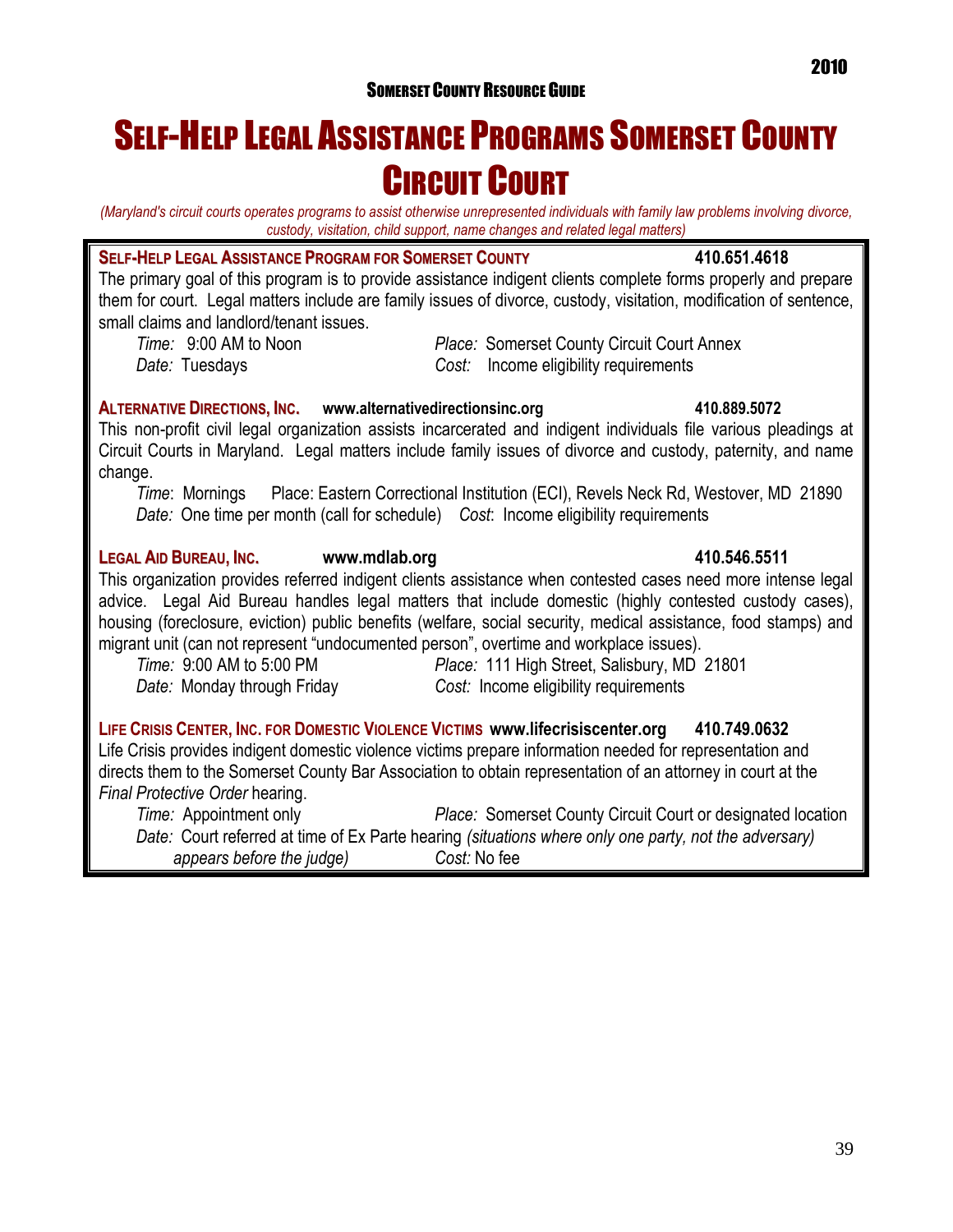## SELF-HELP LEGAL ASSISTANCE PROGRAM Hotline 1-800-845-8550 (Tuesday 9:00 a.m. –Noon)

*All clients are eligible. Calls limited to 15 minutes.*

### **FAMILY LAW ASSISTANCE – SOMERSET COUNTY 410.651.4618**

*Where:* Family Law Self Help Clinic, Somerset County Circuit Court Annex, 11774 Somerset Avenue, Princess Anne, MD 21853

*Schedule:* Every Tuesday

*Services:* Lawyers are available for eligible clients for free consultations on how to represent themselves and complete proper forms for divorce, custody, visitation, domestic violence and guardianship. *Please bring copies of all related paperwork with you.*

### **FAMILY LAW ASSISTANCE – WICOMICO COUNTY 410.543.6551 (DIAL 3)**

*Where:* Wicomico County Circuit Court, 101 N. Division Street, Courtroom 1, Salisbury, MD 21801 *Schedule:* Every Monday

*Services:* Lawyers are available for eligible clients for free consultations on how to represent themselves and complete proper forms for divorce, custody, visitation, and modification of child support. *Please bring copies of all related paperwork with you.*

### **FAMILY LAW ASSISTANCE – WORCESTER COUNTY 410.632.5638**

*Where:* Worcester County Circuit Court, 1 West Martin Street, Snow Hill, MD 21863 *Schedule:* Mondays, sign in at 8:30 AM Attorney available 9:00 AM to 2:30 PM *Services:* Lawyers are available for eligible clients for free consultations on how to represent themselves

and complete proper forms for divorce, custody, visitation, and modification of child support. *Please bring copies of all related paperwork with you.*

## LOWER SHORE FAMILY CENTER SUPERVISED VISITATION AND MONITORED EXCHANGE

### **LOWER SHORE FAMILY CENTER**

### **Perdue Building, 297 West Main Street, Salisbury, MD 21801**

The Lower Shore Family Center offers a safe and neutral location for divorced or separated non-custodial parents living in Somerset, Wicomico and Worcester counties to exchange or visit their children and to rebuild a healthy parent-child relationship. The purpose of the Lower Shore Family Center is to supervise and objectively report back to the referring judge. The Circuit Courts of Somerset, Wicomico and Worcester Counties, Department of Social Services, Life Crisis, Inc., Local Management Boards of the tri-county area, Core Services Agency and various grants fund the Center.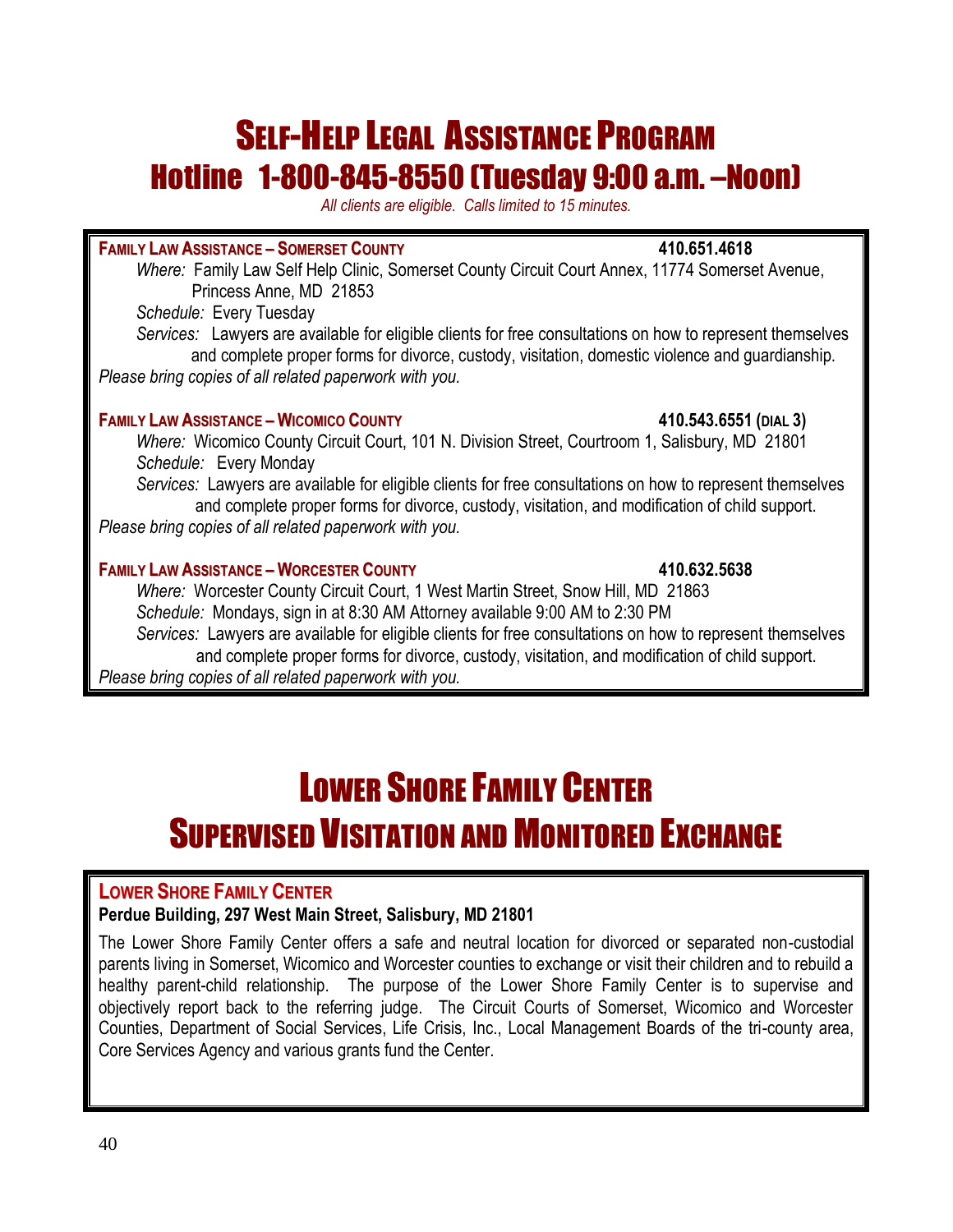### **SPECIFIC GUIDELINES**

- Procedures and rules for the family should initially be strict; it is easier to lessen restrictions then increase.
- $\bullet$  In-take assessment process is completed before the services are utilized; driver's license number, employment, medical problems, photos; family history and release form are signed should an agency need information (ex. DSS, Court, Attorney).
- Separate space is needed for a waiting parent and a visiting parent but time can separate if space is limited.

### **MONITORED EXCHANGE PROCEDURES**

- Non-custodial parent arrives 15 minutes early. Custodial parent brings children at designated time.
- Both parents sign-in at different times and areas.
- Custodial parent will give any necessary information the non-custodial parent should know regarding medications, school, etc.
- Transport down the hall to non-custodial parent, custodial parent can leave.
- Fifteen (15) minutes must lapse before the non-custodial parent can leave with the children.
- The process is reversed for pick-up. <br>• Observations are recorded.
	-

### **SUPERVISED VISITATION PROCEDURES**

- Non-custodial parent arrives 15 minutes early and is assigned to a room for the visit.
- Custodial parent brings children at designated time. Both parents sign-in at different times and areas.
- Children and staff member go to the assigned room to visit with non-custodial parent for designated times.
- Staff member facilitates activities for the first half of the session and "relaxed" time for the last half of the visit.
- Observations are recorded.

### **HOURS OF OPERATION**: (Holidays will not change the schedule)

| Tuesdays   | 6:00 PM                | Monitored exchange                         |
|------------|------------------------|--------------------------------------------|
| Wednesdays | $5:30$ PM $- 7:30$ PM  | Supervised visitation & monitored exchange |
| Thursdays  | $6:00$ PM $-8:00$ PM   | Monitored exchange                         |
| Friday     | $5:30$ PM $- 7:00$ PM  | Supervised visitation & monitored exchange |
| Saturday   | $10:00$ AM $- 2:00$ PM | Supervised visitation                      |
| Sunday     | 1:00 PM $-$ 5:00 PM    | Supervised visitation & monitored exchange |

**REFERRAL SOURCES**: Order of the Court and the Department of Social Services for the Tri-County area.

**STAFF**: Masters level licensed professionals to serve as Program Director and Visitation Coordinator, 2 licensed professional staff persons and a law enforcement professional (off-duty) – all paid position. Background checks and additional training will be conducted for all staff.

**NUMBER OF FAMILIES TO SERVE**: Approximately 10-12 families per week (different levels of supervision may determine the family units)

**LIABILITY**: Insurance and other liability issues (professional liability) will be covered under Life Crisis, Inc.

| FEES: | Supervised visitation: | \$20.00 per visit, paid by the visiting parent                   |
|-------|------------------------|------------------------------------------------------------------|
|       | Monitored exchange:    | \$5.00 per exchange, paid by the visiting parent                 |
|       | Same day exchange:     | No overnight - \$4.00 per exchange, paid by the visiting parent. |
|       |                        | Payment is due when the child is picked up.                      |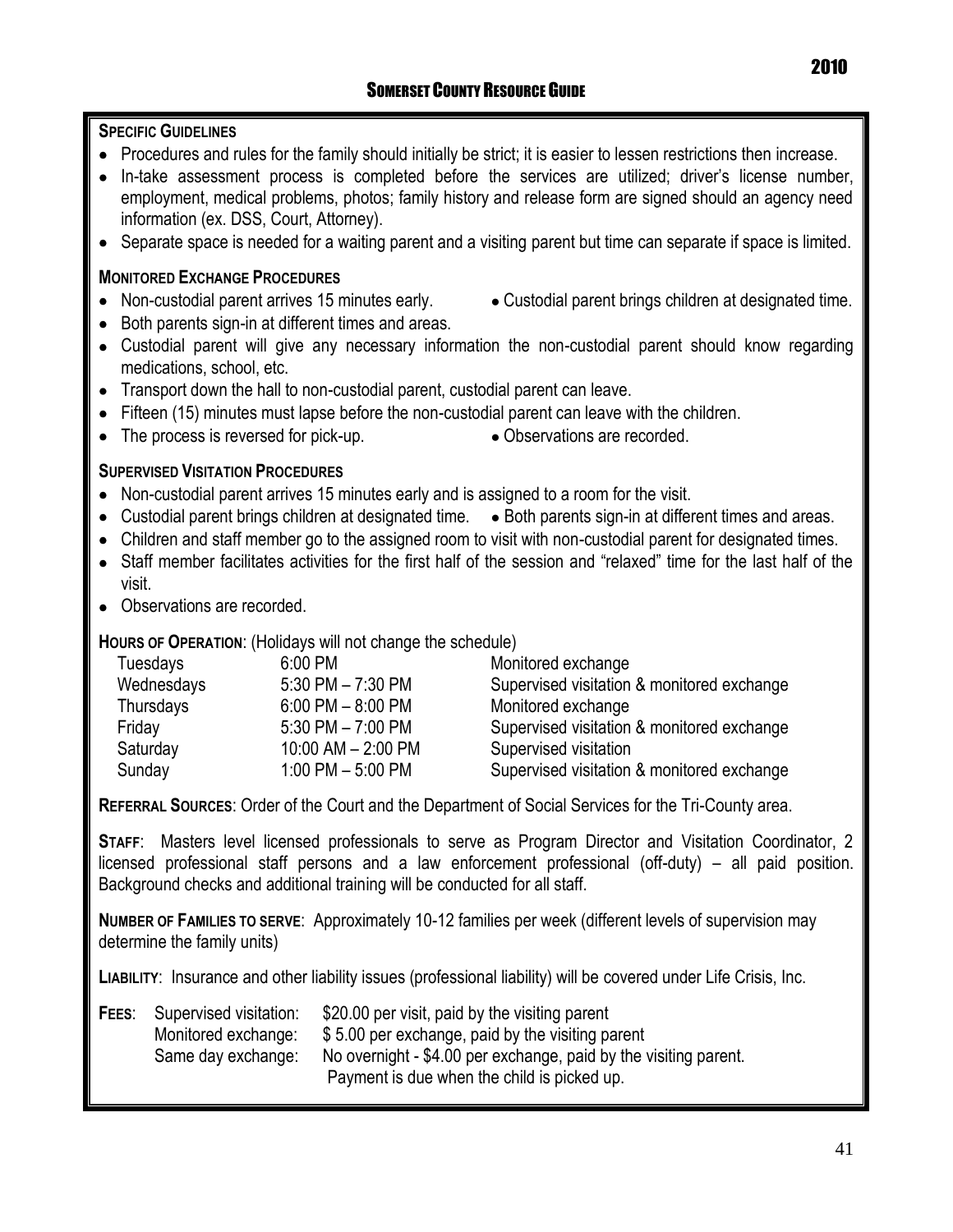**ALL OTHER**: Telephones, toys and supplies will be the responsibility of the Center

### **LOWER SHORE FAMILY CENTER COMMITTEE MEMBERS**:

Michelle Hughes, Executive Director - **LIFE CRISIS CENTER, INC**. Cary Knopp, Assistant Director - **SOMERSET COUNTY DEPARTMENT OF SOCIAL SERVICES** Anne Turner, Family Services Coordinator – **WORCESTER COUNTY CIRCUIT COURT** Karen Brimer, Family Services Coordinator **- SOMERSET COUNTY CIRCUIT COURT** Wendy Williams, Program Director - **LOWER SHORE FAMILY CENTER & STAFF** Lindsay Tayman - **WICOMICO COUNTY CIRCUIT COURT**

### **TERMINATION GUIDELINES**

**○** If any member of the staff suspects drug and/or alcohol use prior to the visit or exchange, the visit will be canceled and notification will be sent to the referring agency. No inappropriate behavior will be tolerated. No further visits will be arranged once visitation has been terminated.

**○** A maximum of **2 hours per visit**, unless otherwise specified by the Program Director. If at any time a Center staff member determines the visit should be stopped, he/she is empowered by the Court to do so.

**○** The Managing Director will be responsible for the staff, scheduling, reporting and general programmatic issues.

**○** There will be **NO** exchange of any material that has not been approved by the Center. For example, no money, candy or notes will be exchanged. Presents are allowed on specific gift giving days only. These gifts must be unwrapped and approved by the Center prior to your visit. Gifts will leave the Center with child.

**○** A staff member will be present at all times and will accompany the child to the bathroom, if necessary.

- **○** Court cases may not be discussed at the visit with the children or any staff member.
- **○** Promises or talk of future visits will not be allowed.

**○** No smoking is allowed in the library or the Visitation Center. No one will be permitted to leave the building to smoke once the supervised visitation is taking place.

**○** It will be the responsibility of the parties to contact the Program Director to find out if the Center is closed due to weather. A doctor's excuse is expected when a visit does not take place.

**○** There will be **NO** provoking, fighting with, swearing at, or physical disciplining the children. If this behavior occurs, the visit will end and the offending person will be asked to leave.

**○** If required for continuity of care, a release of information form will be available.

**○** Contact the Program Director of LSFC, through Life Crisis, Inc. – **410.749.8111** between the hours of 8:30 a.m. to 4:30 p.m., Monday through Friday only. For cancellations only, call **410.749.8101**.

- **○** The Center **WILL NOT** make exceptions to the rules and regulations.
- Interpreters for the hearing impaired will be arranged by the referring agency.
- **○** Please consider your child's feeding schedule before the visit occurs.
- **○** All staff members of the program can submit a written evaluation in lieu of a court appearance.
- **○** Diaper bags will be searched and a list of contents will be made for further reference, if needed.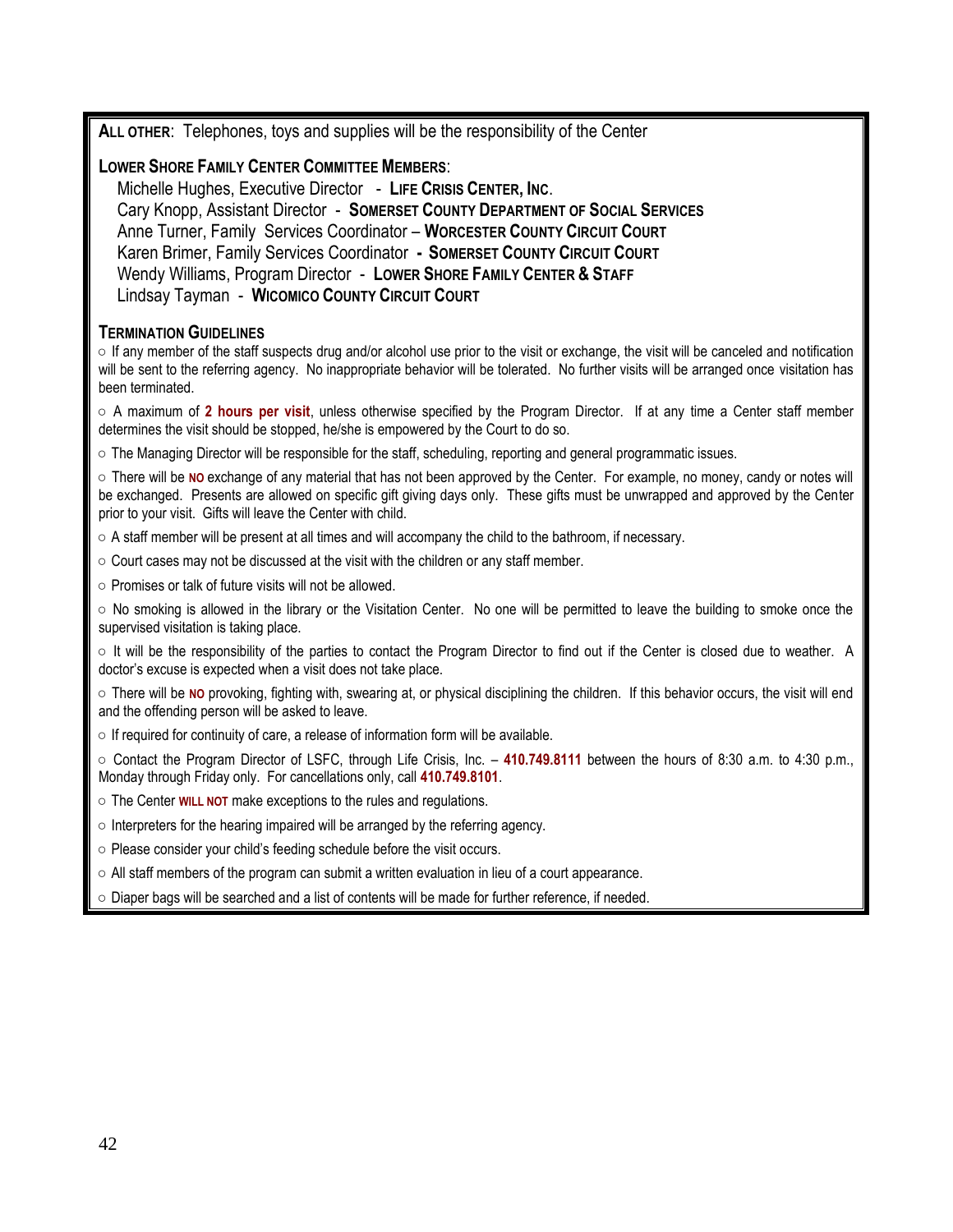### SOMERSET COUNTY RESOURCE GUIDE

## DAY CARE SERVICES AND PROGRAMS

### ADULT DAY CARE PROGRAMS

### **GO GETTERS, INC. 410.651.1547, fax 410.651.4872**

Offers a day program once a week and on special occasions, twice. Program groups include mental health issues, crafts, daily living skills, and many more activities varying each month. Lunch and snacks are provided. NOTE: Go Getters, Inc. is not an Adult Day Care provider, these services are in conjunction with other programs currently offered.

### **DOVE POINTE, INC 410.341.4472 ext. 203, fax 410.341.7137**

Offers a variety of day services for children and adults with developmental disabilities with skilled Nurses, Physical Therapists and Consultants including:

- Adult Medical Day Care services to adults with specialized medical needs with the support of skill Nurses.
- Adult Day Services offers a variety of meaningful activities for adults with disabilities)
- Certified M.O.V.E. Provider a program designed to help non-ambulatory individuals improve their abilities to sit, stand and walk while participating in functional activities.
- Offers consultant services for psychiatric and psychological supports, physical therapy, music therapy, and nutrition.
	-
	- Mentoring  $\bullet$  Residential Support 40 homes and apartments in the local area

### YOUTH DAY CARE PROGRAMS

### **DOVE POINTE, INC 410.341.4472 ext. 213, fax 410.341.7137**

Offers a variety of day services for children and adults with developmental disabilities with skilled Nurses, Physical Therapists and Consultants including:

- Day Care to children with disabilities and non-disabled children ages 5 to 21; before-after school and during school closings. Dove Pointe also offers a summer camp for eligible children.
- Therapeutic Behavioral Services behavioral intervention for children under 21 years of age provided in  $\bullet$ the home or community.
- Certified M.O.V.E. Provider a program designed to help non-ambulatory individuals improve their abilities  $\bullet$ to sit, stand and walk while participating in functional activities.
- Respite Care providing services in the child's home or at the Dover Pointe facilities.

*Private providers can be obtained by contacting the Maryland State Department of Education Office of Child Care at 410.713.3430 or [http://www.marylandpublicschools.org/msde/divisions/child\\_care/child\\_care.htm.](http://www.marylandpublicschools.org/msde/divisions/child_care/child_care.htm)*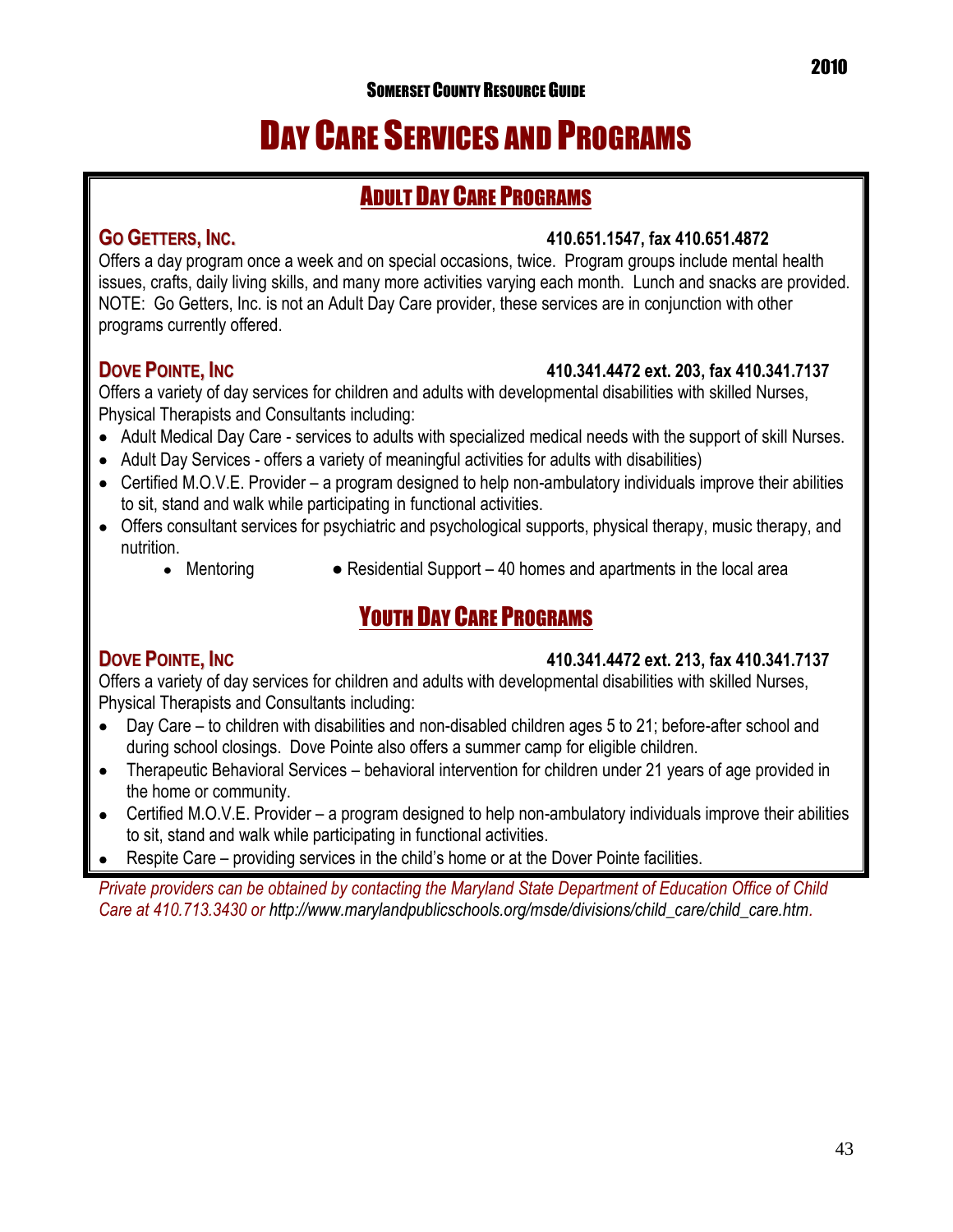## VETERAN SERVICES

### **CAMBRIDGE VETERAN CENTER OUTSTATION 1 & VA OUTPATIENT CLINIC**

830 Chesapeake Drive, Cambridge, MD 21613 **410.228.6305, fax 410.901.4011**

*Outpatient Veteran services provided*

- Routine medical care for common injuries and illnesses Medical screenings
- General outpatient medical care <br>● Preventive health and education
- 

**410.228.6243, 877.864.9611**

● Referrals to specialized programs and services through the VA MD Health Care System

*Hours:* Monday through Friday from 8:00 a.m. to 4:30 p.m. Services after normal work hours and weekends upon request.

### **POCOMOKE CITY VA OUTPATIENT CLINIC**

101B Market Street, Pocomoke City, MD 21851 **410.957.6718, 866.441.0287**

*Veteran services provided:*

- Routine medical care for common injuries and illnesses General outpatient medical care
- Preventive health and education <br>● Medical screenings
- -
- Referrals to specialized programs and services through the VA MD Health Care System

*Hours:* Monday through Friday from 8:00 a.m. to 4:30 p.m.

*For more information on other VA Maryland Health Care System and additional programs and services for Veterans and VA Services for Women Veterans go to www.maryland.va.gov.*

## FAITH BASED & COMMUNITY OUTREACH PROGRAMS

### **ASBURY UNITED METHODIST CHURCH**

3380 Lawsonia Road, Crisfield, MD 21817 **410.968.0540** Pastor Jeffrey K. James, Email: [pastorjkjames@verizon.net](mailto:pastorjkjames@verizon.net) *Community Outreach Program offered:* Clothing Ministry

### **CRISFIELD CHURCH OF GOD**

134 Maryland Avenue, Crisfield, MD 21817 **410.968.0995** Rev. LeBron Palmer, Email: lebronpalmer@mac.com *Community Outreach Program offered:* Crisfield Christian Academy K-12, Food Bank (verify)

### **FAITH FELLOWSHIP ASSEMBLY A/G**

Rev. Alton Hinson, Email: [FaithFellowship@verizon.net](mailto:FaithFellowship@verizon.net) **GREENHILL CHURCH OF THE BRETHREN**

26950 Plantation Road/P O Box 621, Crisfield, MD 21817 **410.968.2069, fax 410.968.3462**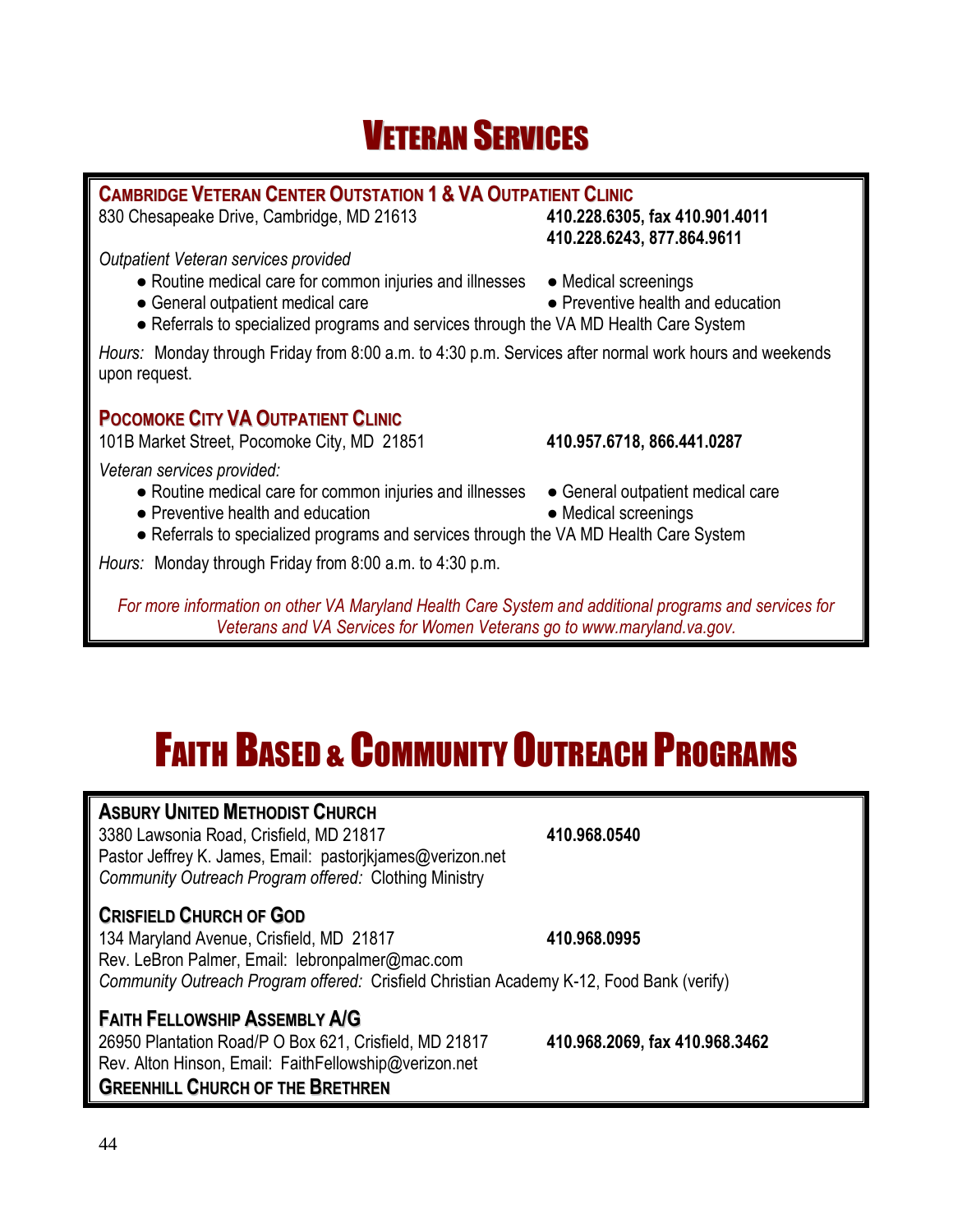| 8585 Greenhill Lane, Westover, MD 21871<br>Pastor Doug Potvin, Email: DOUGPOTVIN@cs.com<br>Community Outreach Program offered: Food Bank                                                                                                                                                                                                                                                                                                                       | 410.957.0640, 443.880.6439                                    |
|----------------------------------------------------------------------------------------------------------------------------------------------------------------------------------------------------------------------------------------------------------------------------------------------------------------------------------------------------------------------------------------------------------------------------------------------------------------|---------------------------------------------------------------|
| <b>IMMANUEL UNITED METHODIST CHURCH</b><br>206 W. Main Street, Crisfield, MD 21817<br>Rev. William Davis, Email: office@CRISFIELDIMMANUEL.org, www.CRISFIELDIMMANUEL.org<br>Community Outreach Program offered: Food Bank                                                                                                                                                                                                                                      | 410.968.2189                                                  |
| <b>MANOKIN PRESBYTERIAN CHURCH</b><br>11892 N. Somerset Ave/PO Box 417, Princess Anne, MD 21853 410.651.0763, fax 410.651.5105<br>Email: manokin@verizon.net<br>Community Outreach Program offered: Emergency Shelter                                                                                                                                                                                                                                          |                                                               |
| <b>MARINERS UNITED METHODIST CHURCH</b><br>26686 Mariners Road, Crisfield, MD 21817<br>Pastor Jeffry K. James, Email: pastorikjames@verizon.net<br>Community Outreach Program offered: Clothing Ministries                                                                                                                                                                                                                                                     | 410.968.0540                                                  |
| <b>MARION BAPTIST CHURCH</b><br>5833 Crisfield Highway, Marion, MD 21838<br>Pastor Joe Barnes<br>Community Outreach Program offered: Christian-based Recovery Program - 12 step                                                                                                                                                                                                                                                                                | 410.623.3306, 410.422.8002                                    |
| <b>SOMERSET FREE METHODIST CHURCH</b><br>4 Maryland Avenue, Crisfield, MD 21817<br>Rev. Sam Horner                                                                                                                                                                                                                                                                                                                                                             | 410.968.2238                                                  |
| <b>SOMERSET UNITED METHODIST CHURCH</b><br>27160 Oriole Road, Dames Quarter, MD 21821<br>Rev. Carol Loy<br>Community Outreach Program offered: Various program(s) based on need and availability                                                                                                                                                                                                                                                               | 410.651.2612                                                  |
| <b>ST. ANDREW'S EPISCOPAL CHURCH</b><br>30513 Washington St., Princess Anne, MD 21853<br>Rev. David Michaud, Email: somersetparish@gmail.com<br>Community Outreach Program offered: Soup Kitchen - Tuesdays - September through April                                                                                                                                                                                                                          | 410,651,2882<br>www.SaintAndresSomersetParish.org             |
| <b>ST. ELIZABETH'S CATHOLIC CHURCH</b><br>8734 Old Westover Road, Westover, MD 21871<br>Rev. William Porter                                                                                                                                                                                                                                                                                                                                                    | 410.957.1215, fax 410.957.1214                                |
| <b>ST. JAMES UNITED METHODIST CHURCH</b><br>8730 Crisfield Highway, Westover, MD 21871<br>Rev. Carroll Fields Email: info@stjamesumc-westover.org<br>Community Outreach Programs offered: Food Bank (daily). Youth Mentoring / Tutorial programs. Mercy<br>Ministry – limited financial assistance for evictions, prescriptions, and disconnected utilities.<br>Mobile Food Pantry - 3rd Saturday of each month. Children of Destiny Child Development Center\ | 410.651.9580, fax 410.651.9581<br>www.stjamesumc-westover.org |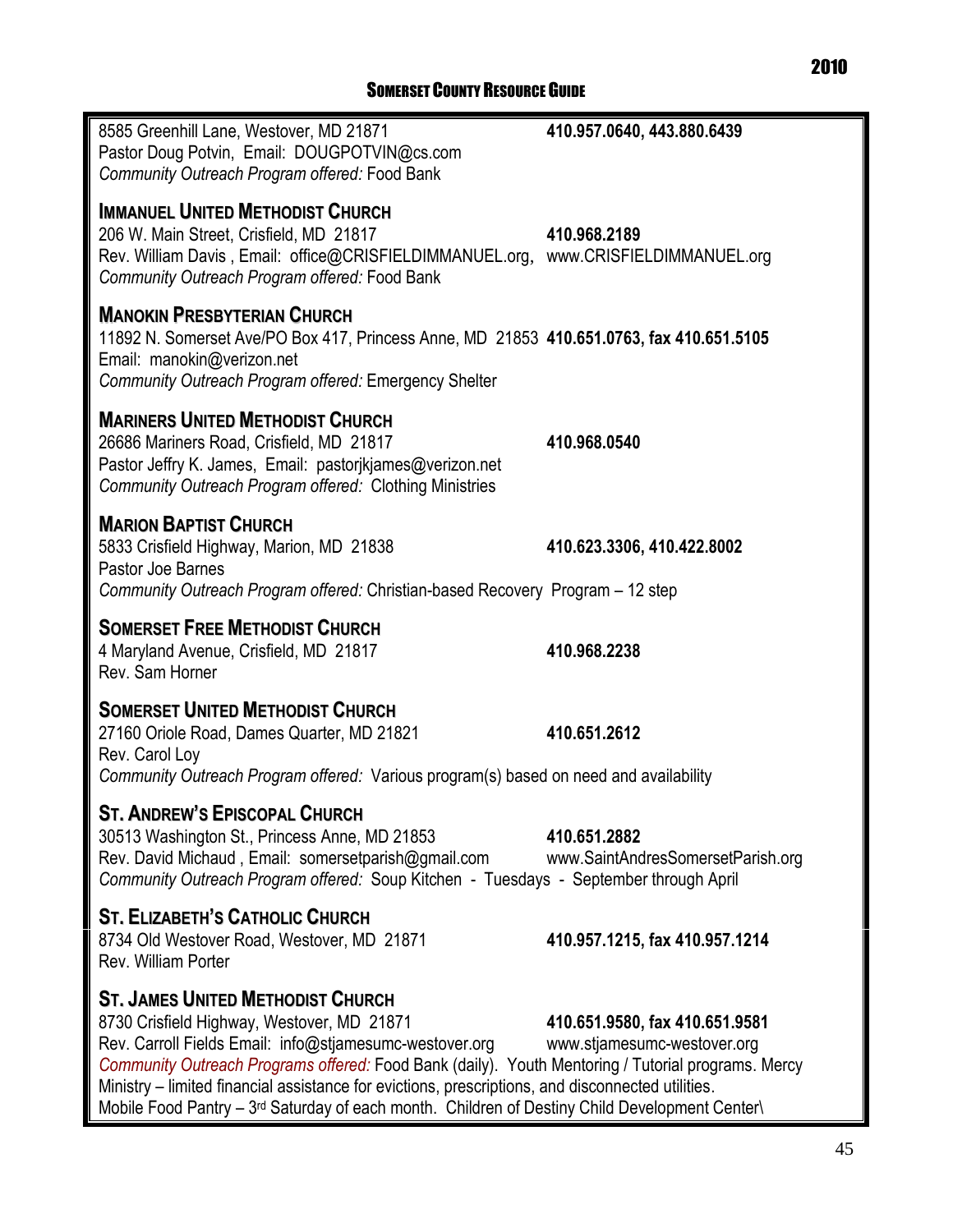### **ST. PETER'S UNITED METHODIST CHURCH** 27160 Oriole Road, Oriole, MD 21848 **410.651.2612** Rev. Carol Loy *Community Outreach Program offered:* Varied program(s) based on need and availability

## SOMERSET COUNTY CHURCHES & FAITH CENTERS IN CRISFIELD

| H ASBURY UNITED METHODIST CHURCH - REV. JEFFREY K. JAMES<br>3380 LAWSONIA ROAD, CRISFIELD, MD 21817                      | 410.968.0540                           |
|--------------------------------------------------------------------------------------------------------------------------|----------------------------------------|
| $\frac{1}{11}$ Charity Holiness Church - Elder G. S. Jackson<br>BROAD STREET, CRISFIELD, MD 21817                        | 410.968.1817                           |
| <sup>1</sup> CRISFIELD CHURCH OF GOD - REV. PHILIP MORRIS, SR.<br>134 MARYLAND AVENUE, CRISFIELD, MD 21817               | 410.968.0995                           |
| <b>E. CRISFIELD WESLEYAN CHURCH - REV. ROBERT DANIELS</b><br>3071 LAWSONIA ROAD, CRISFIELD, MD 21817                     | 410.968.2628                           |
| <sup>1</sup> CRISFIELD EVANGELICAL WESLEYAN CHURCH - REV. TERRY RIGGIN<br>22 EAST CHESAPEAKE AVENUE, CRISFIELD, MD 21817 | 410.968.1641,<br>410.742.0058 (PASTOR) |
| H FAITH FELLOWSHIP ASSEMBLY OF GOD - REV. ALTON HINSON<br>26950 PLANTATION ROAD, P O BOX 621, CRISFIELD, MD 21817        | 410.968.2069                           |
| $#$ First Baptist Church - Rev. Jack Maroon<br>1 SOUTH SOMERSET AVENUE, CRISFIELD, MD 21817                              | 410.968.0409                           |
| H HIGHWAY HOLINESS CHURCH - REV. DOROTHY HOLDEN<br>27127 OLD STATE ROAD, CRISFIELD, MD 21817                             | 410.968.3663<br>410.968.0405 (PASTOR)  |
| H IMMANUEL UNITED METHODIST CHURCH - REV. PATSY DUNN<br>206 WEST MAIN STREET, CRISFIELD, MD 21817                        | 410.968.2189                           |
| ╬<br><b>LIBERTY ROCK PENTECOSTAL CHURCH - REV. NOLAN FORD</b><br>CRISFIELD, MD 21817                                     | 410.968.3318                           |
| $\frac{1}{1}$ Mariners United Methodist Church - Rev. Jeffrey K. James<br>26686 MARINERS ROAD, CRISFIELD, MD 21817       | 410.968.0540<br>410.968.3721 (PASTOR)  |
| H MT. ENON BAPTIST CHURCH - REV. STETSON LANE<br>TYLER STREET, CRISFIELD, MD 21817                                       | 410.968.3112                           |
| H MT. PLEASANT UNITED METHODIST CHURCH - REV. CAROL CARLSON<br>39 WEST MAIN STREET, CRISFIELD, MD 21817                  | 410.623.4005                           |
| $\frac{1}{11}$ St. Paul's A.M.E. Church - Rev. Bess McCallister                                                          | 410.968.0773                           |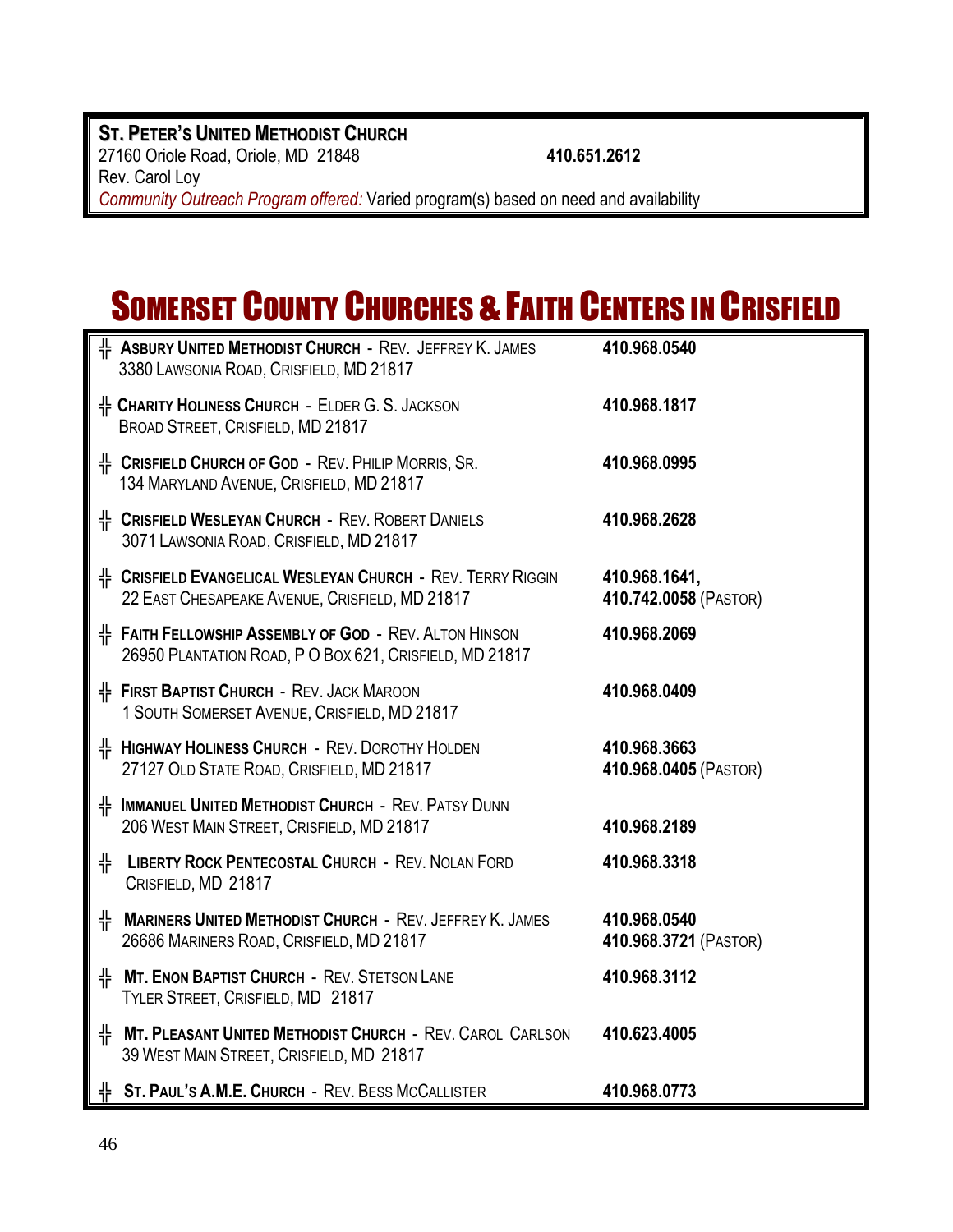|   | 103 N. 4TH & BROADWAY, CRISFIELD, MD 21817                                                                       |              |
|---|------------------------------------------------------------------------------------------------------------------|--------------|
|   | H SHILOH UNITED METHODIST CHURCH - REV. FRANCES FITCHETT<br>NORTH 4TH STREET, CRISFIELD, MD 21817                | 410,968,0181 |
| 쀼 | <b>SOMERSET FREE METHODIST CHURCH - REV. SAM HORNER</b><br>4 MARYLAND AVENUE, CRISFIELD, MD 21817                | 410.968.2238 |
| 쀼 | <b>UNION ASBURY UNITED METHODIST CHURCH - REV. LUCILLE NICHOLS</b><br>3480 FREEDOMTOWN ROAD, CRISFIELD, MD 21817 | 410.968.2342 |

## SOMERSET COUNTY CHURCHES & FAITH CENTERS IN DEAL ISLAND, ORIOLE, & DAMES QUARTER, MD

|    | <sup>+</sup> CHURCH OF GOD OF PROPHECY - PASTOR B. JOHNSON<br>CHANCE, MD 21816                             | 410.784.2536 |
|----|------------------------------------------------------------------------------------------------------------|--------------|
| 带. | JOHN WESLEY UNITED METHODIST CHURCH - REV. LUCILLE NICHOLS<br>3584 DEAL ISLAND ROAD, DEAL ISLAND, MD 21821 | 410.968.2342 |
|    | $\frac{1}{1}$ St. Charles Macedonia - Pastor Silvan Williams<br>RILEY ROBERTS ROAD, DEAL ISLAND, MD 21821  | 410.543.9940 |
|    | $\frac{1}{1}$ St. Charles Methodist - Pastor Silvan Williams<br>MAHLON PRICE ROAD, CHANCE, MD 21816        | 410.543.9940 |
|    | H ST. JOHN'S METHODIST - REV. HENRY ZOLLINHOFER<br>CHANCE, MD 21816                                        | 410.548.1479 |
|    | H ST. PAUL'S METHODIST CHURCH - REV. HENRY ZOLLINHOFER<br>P O BOX 189, WENONA, MD 21870                    | 410.548.1479 |
|    | H ST. PETER'S UNITED METHODIST CHURCH - REV. CAROL LOY<br>27160 ORIOLE ROAD, ORIOLE, MD 21848              | 410.651.2612 |
|    | H SOMERSET UNITED METHODIST CHURCH - REV. CAROL LOY<br>27160 ORIOLE ROAD, DAMES QUARTER, MD 21821          | 410.651.2612 |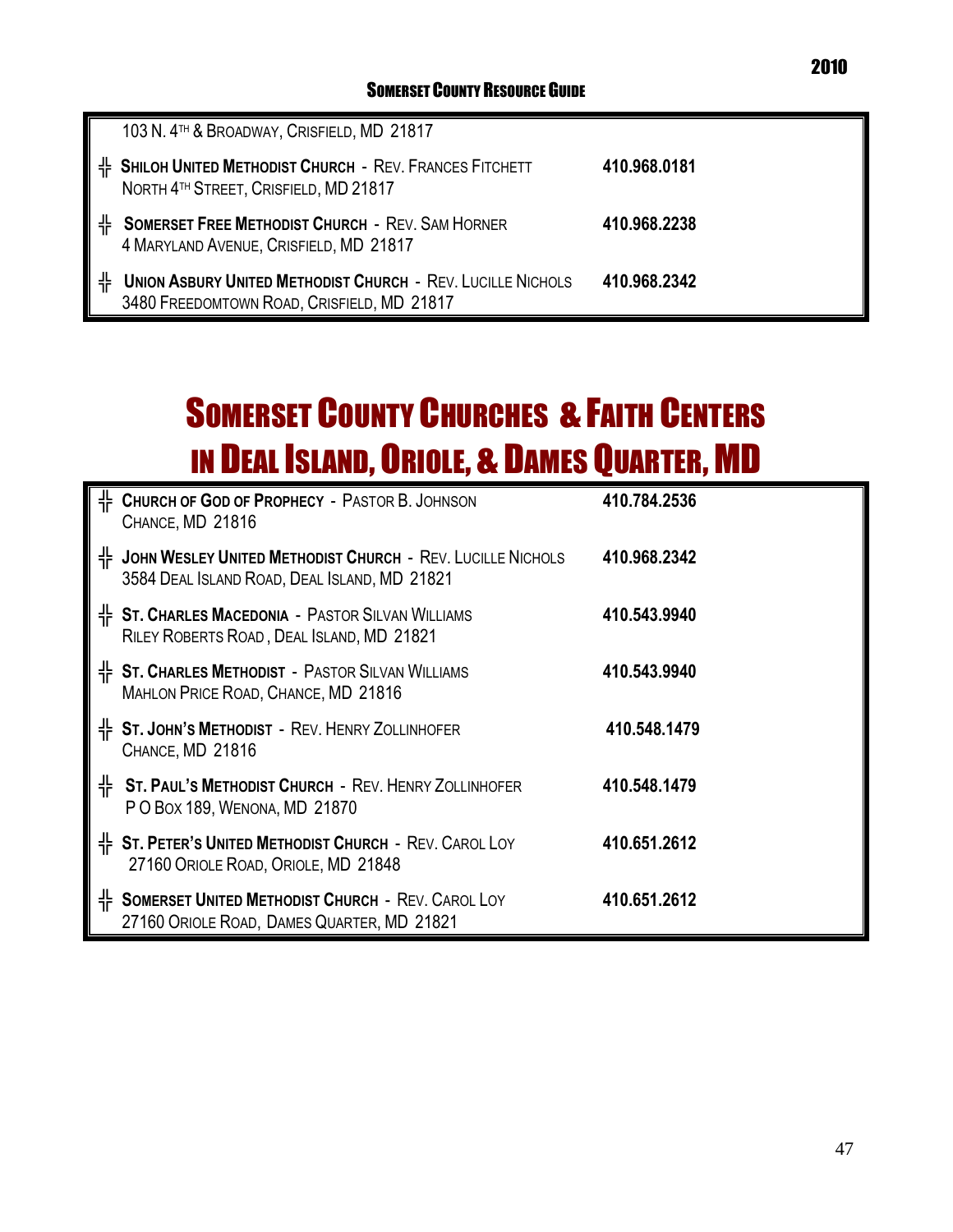## **SOMERSET COUNTY CHURCHES & FAITH CENTERS IN MARION**

|   | H EBENEZER UNITED METHODIST CHURCH - REV. BERNADETTE BECKETT<br>5355 CORNSTACK ROAD, MARION, MD 21838                    | 410.957.4628<br>410.833.3190 (PASTOR) |
|---|--------------------------------------------------------------------------------------------------------------------------|---------------------------------------|
| ╬ | <b>HANDY'S UNITED METHODIST CHURCH - REV. WILLIAMS MILES</b><br>MARION, MD 21838                                         | 410.651.3082                          |
|   | H JOHN WESLEY UNITED METHODIST CHURCH - REV. LUCILLE NICHOLS<br>HOLLAND'S CROSSING ROAD, MARION, MD 21838                | 410.623.3626                          |
|   | H MARION BAPTIST CHURCH - REV. JOE BARNES<br>5833 CRISFIELD HIGHWAY, MARION, MD 21838                                    | 410.623.3306<br>410.422.8002 (PASTOR) |
|   | H- QUINDICQUA UNITED METHODIST CHURCH - REV. CAROL CARLSON<br>WHITTINGTON & LQ POWELL ROAD, MARION, MD 21838             | 410.968.3225                          |
| ╬ | <b>REHOBETH BAPTIST CHURCH</b><br>5772 SHELLTOWN ROAD, MARION, MD 21838                                                  | 410.957.0500                          |
|   | HF ST. PAUL'S EPISCOPAL CHURCH - REV. MIKE LOKEY<br>ST. PAUL'S CHURCH & FARM MARKET ROADS, MARION MD 21838               | 410.968.0401                          |
| 쀼 | <b>TRINITY UNITED METHODIST CHURCH</b><br><b>MARION STATION, MD 21838</b>                                                | 410.835.2443                          |
| ᆥ | <b>WATERS CHAPEL UNITED METHODIST CHURCH - REV. FRANCES FITCHETT 410.968.0401</b><br>29377 LOVERS LANE, MARION, MD 21838 |                                       |
| 쀼 | <b>BROTHERLY LOVE HOUSE OF PRAYER - REV. FAYE CORBIN</b><br>P O Box 227, MARION, MD 21838                                | 410.651.2723                          |

## **SOMERSET COUNTY CHURCHES & FAITH CENTERS** IN MARCUMSEO & REHOBETH, MD

╬ **REHOBETH PRESBYTERIAN CHURCH** - REV. DAVID PARKE **410.957.0949** RT. 1 184, REHOBETH, MD 21857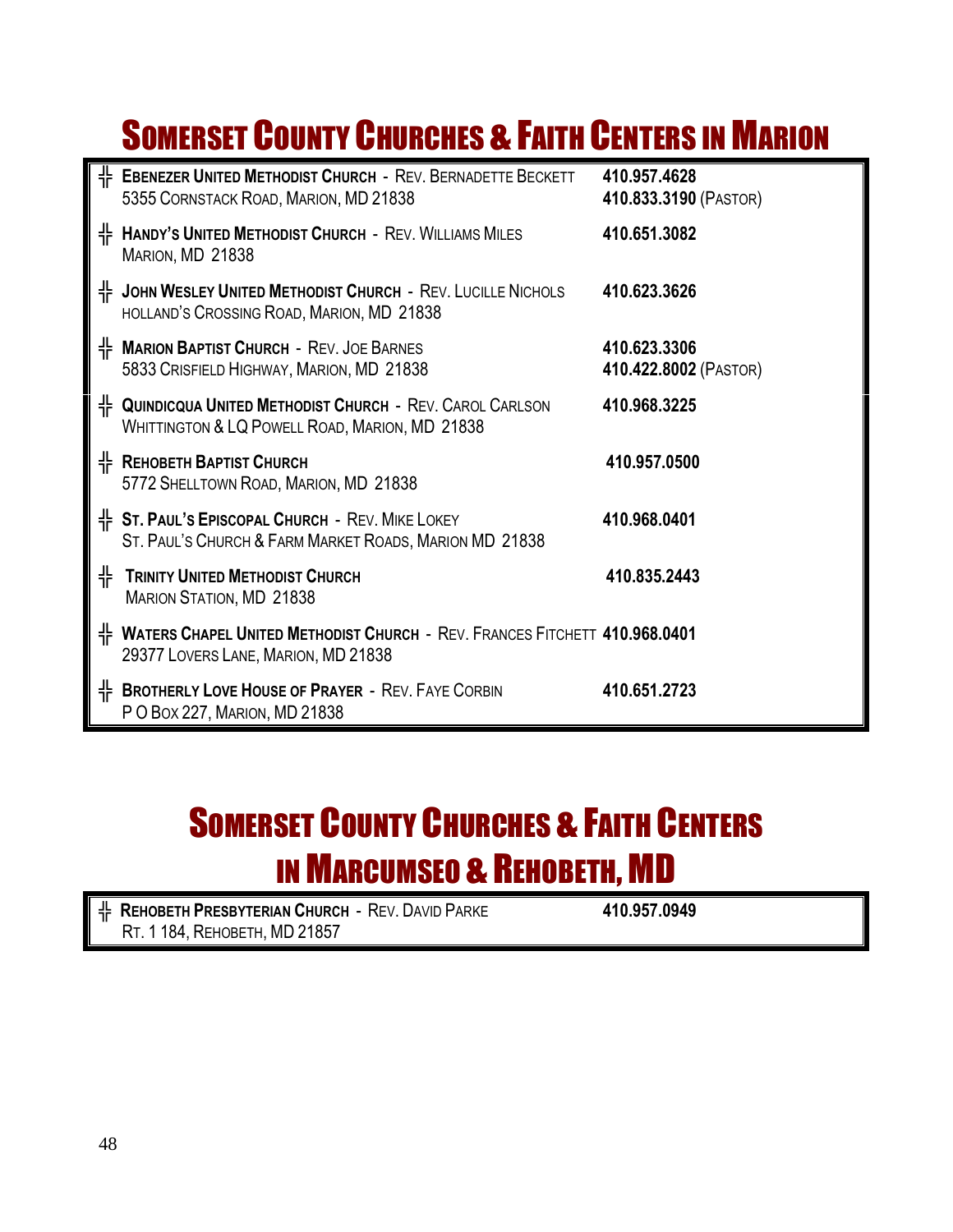## SOMERSET COUNTY CHURCHES & FAITH CENTERS IN PRINCESS ANNE, MD

| $\frac{1}{1}$ Antioch United Methodist Church - Rev. David Herr<br>11656 SOMERSET AVENUE, PRINCESS ANNE, MD 21853                   | 410.651.2192                       |
|-------------------------------------------------------------------------------------------------------------------------------------|------------------------------------|
| $\frac{1}{4}$ Christian Strong Hold Community Church – Pastor Willie Jackson, Jr.<br>11390 SOMERSET AVENUE, PRINCESS ANNE, MD 21853 | 410.651.5300                       |
| H FIRST BAPTIST CHURCH - REV. WILLIAM HORNER<br>PRINCESS ANNE, MD 21853                                                             | 410.651.9581                       |
| + GRACE UNITED METHODIST CHURCH<br>11361 DRAWBRIDGE ROAD, PRINCESS ANNE, MD 21853                                                   |                                    |
| H MANOKIN PRESBYTERIAN CHURCH<br>11892 SOMERSET AVENUE, PRINCESS ANNE, MD 21853                                                     | 410.651.0763<br>410.651.5105 (fax) |
| H METROPOLITAN UNITED METHODIST CHURCH - REV. CINDY MILES<br>3 EAST BROAD STREET, PRINCESS ANNE, MD 21853                           | 410.651.0539                       |
| H MT. CARMEL BAPTIST CHURCH<br>319 HAMPDEN AVENUE, PRINCESS ANNE, MD                                                                | 410.651.3577                       |
| $\frac{1}{11}$ MT. HOPE A.M.E. ZION CHURCH – REV. MARK THOMAS<br>11250 GREENWOOD ROAD, PRINCESS ANNE, MD 21853                      | 410.651.5711                       |
| 作 MT. OLIVE BAPTIST CHURCH<br>PRINCESS ANNE, MD 21853                                                                               | 410.651.2974                       |
| ╬ ST. ANDREW'S EPISCOPAL CHURCH<br>30513 WASHINGTON STREET, PRINCESS ANNE, MD 21853                                                 | 410.651.2882                       |
| $\frac{1}{11}$ St. Mark's United Methodist Church - Rev. Elmer N. Davis, Jr.<br>RT. 2, PERRYHAWKIN ROAD, PRINCESS ANNE, MD 21853    | 410.651.9336                       |
| <sup>I</sup> F ST. MARY'S BAPTIST CHURCH<br>WEST POST OFFICE ROAD, PRINCESS ANNE, MD 21853                                          | 410.651.9417                       |
| $\frac{1}{11}$ St. MICHAEL'S CHURCH OF GOD IN CHRIST<br>GREENWOOD SCHOOL ROAD, PRINCESS ANNE, MD 21853                              | 410.651.0487                       |
| $\frac{1}{1}$ Supreme Council of the House of Jacob<br>13153 LORETTO ROAD, PRINCESS ANNE, MD 21853                                  | 410.651.0042                       |
| ╬ SUPREME COUNCIL FOR THE HOUSE OF JACOB'S CHURCH<br>30715 HAMPDEN AVENUE, PRINCESS ANNE, MD 21853                                  | 410.651.4870                       |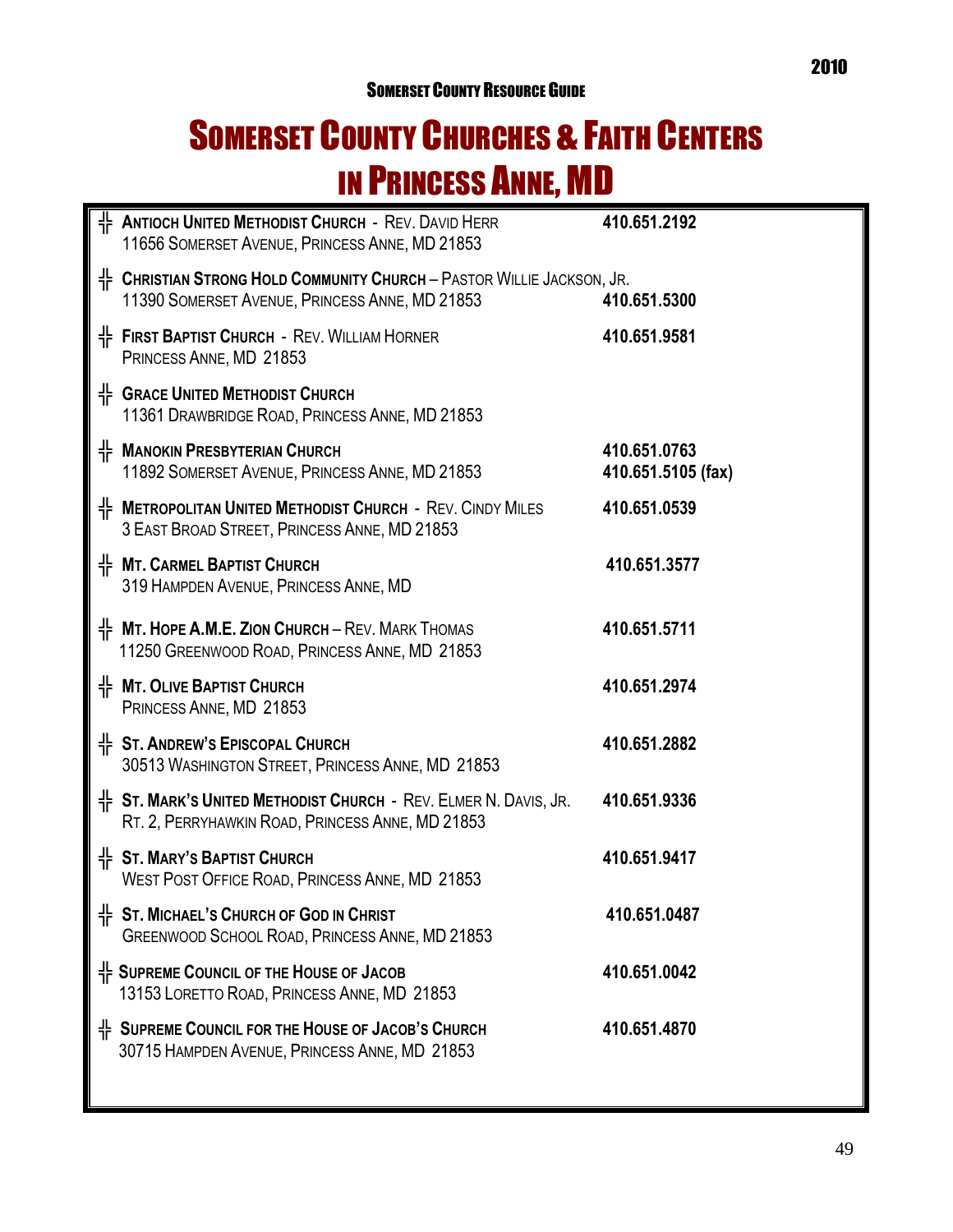| $\frac{1}{2}$ Walker Memorial Church of God - Rev. Tim Shawyer<br>11429 HAYMAN DRIVE, PRINCESS ANNE, MD 21853    | 410,651,9333                 |
|------------------------------------------------------------------------------------------------------------------|------------------------------|
| $\frac{1}{2}$ New Light Christian Center Church<br>P. O. BOX 337, 12083 SOMERSET AVENUE, PRINCESS ANNE, MD 21853 | 410,651,3413<br>410.621.0544 |

## **SOMERSET COUNTY CHURCHES & FAITH CENTERS** IN SMITH ISLAND

| $\frac{1}{2}$ Calvary United Methodist Church - Rev. Rick Edmund<br>PO BOX 52 - RHODES POINT, EWELL, MD 21824 | 410.968.3517 |
|---------------------------------------------------------------------------------------------------------------|--------------|
| H EWELL UNITED METHODIST CHURCH - REV. RICK EDMUND<br><b>EWELL, MD 21824</b>                                  | 410.968.3517 |

## **SOMERSET COUNTY CHURCHES & FAITH CENTERS IN WESTOVER/KINGSTON/UPPER FAIRMONT, MD**

|   | $\frac{1}{1}$ Green Hill Church of the Brethren<br>31474 CURTIS CHAPEL ROAD, WESTOVER, MD 21871                                                                                   | 410.957.0690 |
|---|-----------------------------------------------------------------------------------------------------------------------------------------------------------------------------------|--------------|
| 쀼 | <b>HOLLY GROVE MENNONITE CHURCH - REV. VERIE BRUBAKER</b><br>7333 MENNONITE CHURCH ROAD, WESTOVER, MD 28171                                                                       | 410.957.3463 |
| 쀼 | <b>HOLY NATIVITY BYZANTINE CHURCH - BISHOP PETER</b><br>WESTOVER, MD 21871                                                                                                        | 410.651.1272 |
| 쀼 | JOHN WESLEY UNITED METHODIST CHURCH - REV. GENEVIEVE BROWN<br>31362 CURTIS CHAPEL ROAD, WESTOVER, MD 21871                                                                        | 410.957.1287 |
| 쀼 | <b>KINGDOM HALL OF JEHOVAH'S WITNESS</b><br>US 13 & CURTIS CHAPEL ROAD, WESTOVER, MD 21871                                                                                        | 410.957.0653 |
|   | H ST. ELIZABETH'S CATHOLIC CHURCH - REV. WILLIAM J. PORTER<br>8734 OLD WESTOVER ROAD, WESTOVER, MD 21871, (STREET ADDRESS)<br>P. O. BOX 179, POCOMOKE, MD 21851 (MAILING ADDRESS) | 410.957.1215 |
|   | H ST. JAMES UNITED METHODIST CHURCH - REV. CARROLL FIELDS<br>8730 CRISFIELD HIGHWAY, WESTOVER, MD 21871                                                                           | 410.651.9580 |
|   | <b>TABERNACLE WORSHIP CENTER - REV. GREG COX</b>                                                                                                                                  | 410.651.3583 |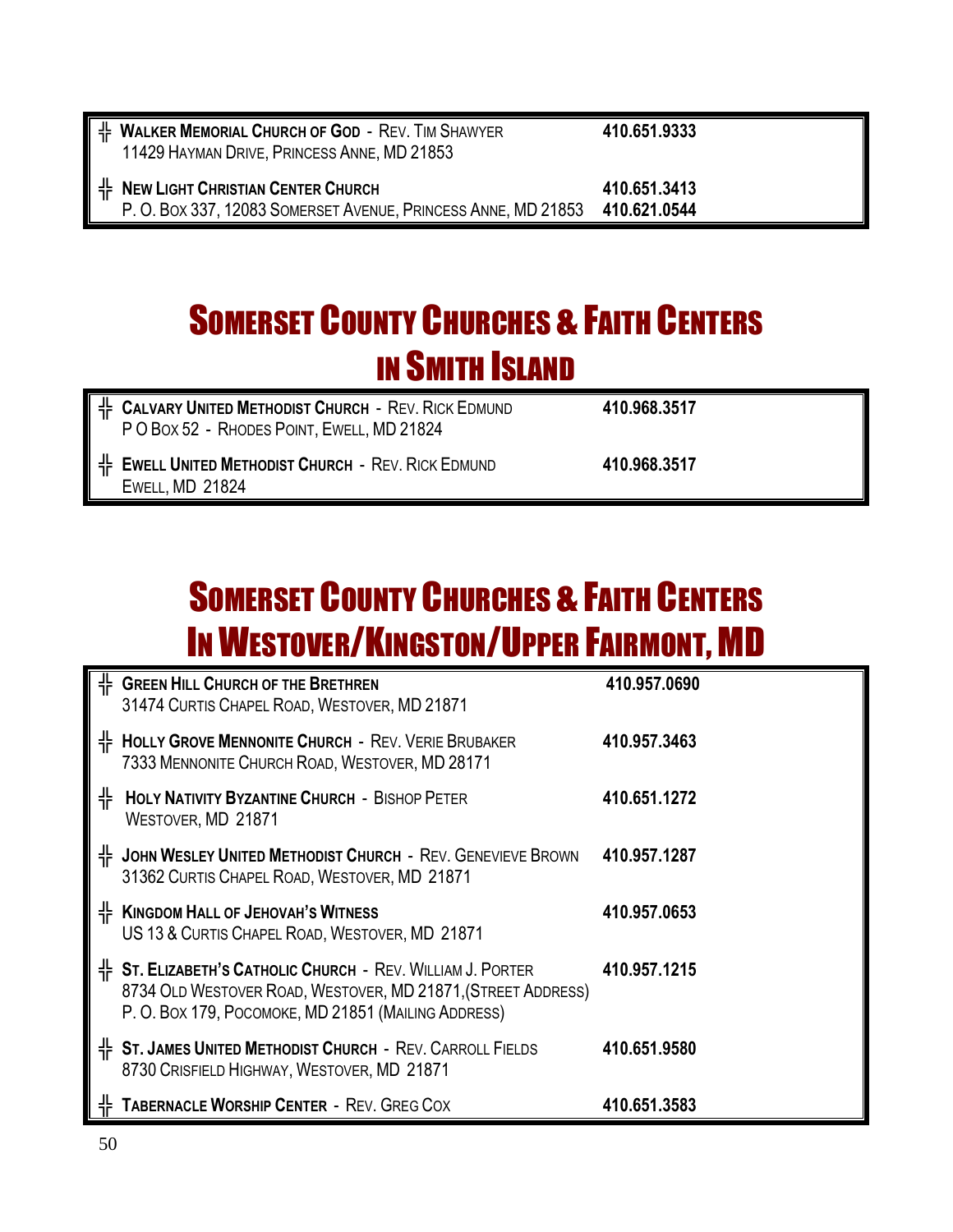30063 FAIRMOUNT ROAD, WESTOVER, MD 21871 **410.968.3843** (PASTOR)

| 쀼<br><b>UNITED CHURCH OF THE LORD JESUS CHRIST (APOSTOLIC)</b><br>WESTOVER, MD 21871                                              | 410.957.4430                                                                                               |  |
|-----------------------------------------------------------------------------------------------------------------------------------|------------------------------------------------------------------------------------------------------------|--|
|                                                                                                                                   | <b>SOMERSET COUNTY PUBLIC SCHOOLS- BOARD OF EDUCATION</b>                                                  |  |
| <b>7982A CRISFIELD HIGHWAY, WESTOVER, MD</b>                                                                                      | 410.651.1616<br>www.somerset.k12.md.us                                                                     |  |
| <b>BOARD MEMBERS</b><br>• Richard Scott, Chairman<br>• Jack Paul, Member<br>• Fulton P. Jeffers, Attorney to the Board            | • William Miles, Vice Chairman<br>• Stan Pruitt, Member<br>• Dr. Karen-Lee N. Brofee, Ed.D, Superintendent |  |
| <b>DEPARTMENTS</b><br>• DEPARTMENT OF STUDENT SERVICES<br>CONTACT: Ms. Vicki Carter, Supervisor of Student Services, Upper School | 410.621.6247                                                                                               |  |

| Ms. Renee McLaughlin, Supervisor of Student Services, Lower School                        | 410.621.6269 |
|-------------------------------------------------------------------------------------------|--------------|
| • DEPARTMENT OF ADULT EDUCATION - External Diploma program, GED, and Pre-GED/ABE classes. |              |
| Marion Sarah Peyton School,                                                               | 410.623.3328 |
| 28573 Hudson Corner Road, Marion, MD 21838                                                | 410.623.4321 |

### **● DEPARTMENT OF SPECIAL EDUCATION SERVICES** CONTACT Ms. Betsy Reich, Supervisor of Special Education **410.621.6239**

## SOMERSET COUNTY PUBLIC SCHOOLS

| <b>Carter G. Woodson Elementary School</b><br>281 Woodson School Road<br>Crisfield, MD 21817<br>410.968.1295<br>Principal: Mrs. Lilly Welch<br><b>Assistant Principal: Cortney Monar</b><br><b>Assistant Principal: Ted Gibson</b> | <b>Crisfield High School &amp; Academy</b><br>210 North Somerset Avenue<br>Crisfield, MD 21817<br>410.968.0150<br>Vice Principal: Mrs. Monique Ward<br>Dean of Students: Mr. Phillip Rayfield<br>Guidance Counselor: Ms. Linda Mitchell<br>Guidance Counselor: Ms. Janice Cottman | <b>Deal Island School</b><br>23275 Lola Wheatley Road,<br>Deal Island, MD 21821<br>410.784.2449<br>Principal: Mrs. Karen Linamen<br><b>Guidance Counselor: Mrs. Horner</b> |
|------------------------------------------------------------------------------------------------------------------------------------------------------------------------------------------------------------------------------------|-----------------------------------------------------------------------------------------------------------------------------------------------------------------------------------------------------------------------------------------------------------------------------------|----------------------------------------------------------------------------------------------------------------------------------------------------------------------------|
| <b>Ewell School</b>                                                                                                                                                                                                                | <b>Greenwood Elementary School</b>                                                                                                                                                                                                                                                | <b>J M Tawes Technology &amp; Career</b>                                                                                                                                   |
| 4005 Smith Island Road                                                                                                                                                                                                             | 11412 Dryden Road                                                                                                                                                                                                                                                                 | <b>Center</b>                                                                                                                                                              |
| Ewell, MD 21824                                                                                                                                                                                                                    | Princess Anne, MD 21853                                                                                                                                                                                                                                                           | 7982 Crisfield Highway                                                                                                                                                     |
| 410.968.0534                                                                                                                                                                                                                       | 410.651.0931                                                                                                                                                                                                                                                                      | Westover, MD 21871                                                                                                                                                         |
| Principal: Ms. Janet Evans                                                                                                                                                                                                         | Dean of Students, Mrs. Harmon                                                                                                                                                                                                                                                     | 410.651.2285                                                                                                                                                               |
| Guidance Counselor: Mrs. Horner                                                                                                                                                                                                    | Guidance Counselor: Mrs. Cottman                                                                                                                                                                                                                                                  | Principal: Mr. James Webster                                                                                                                                               |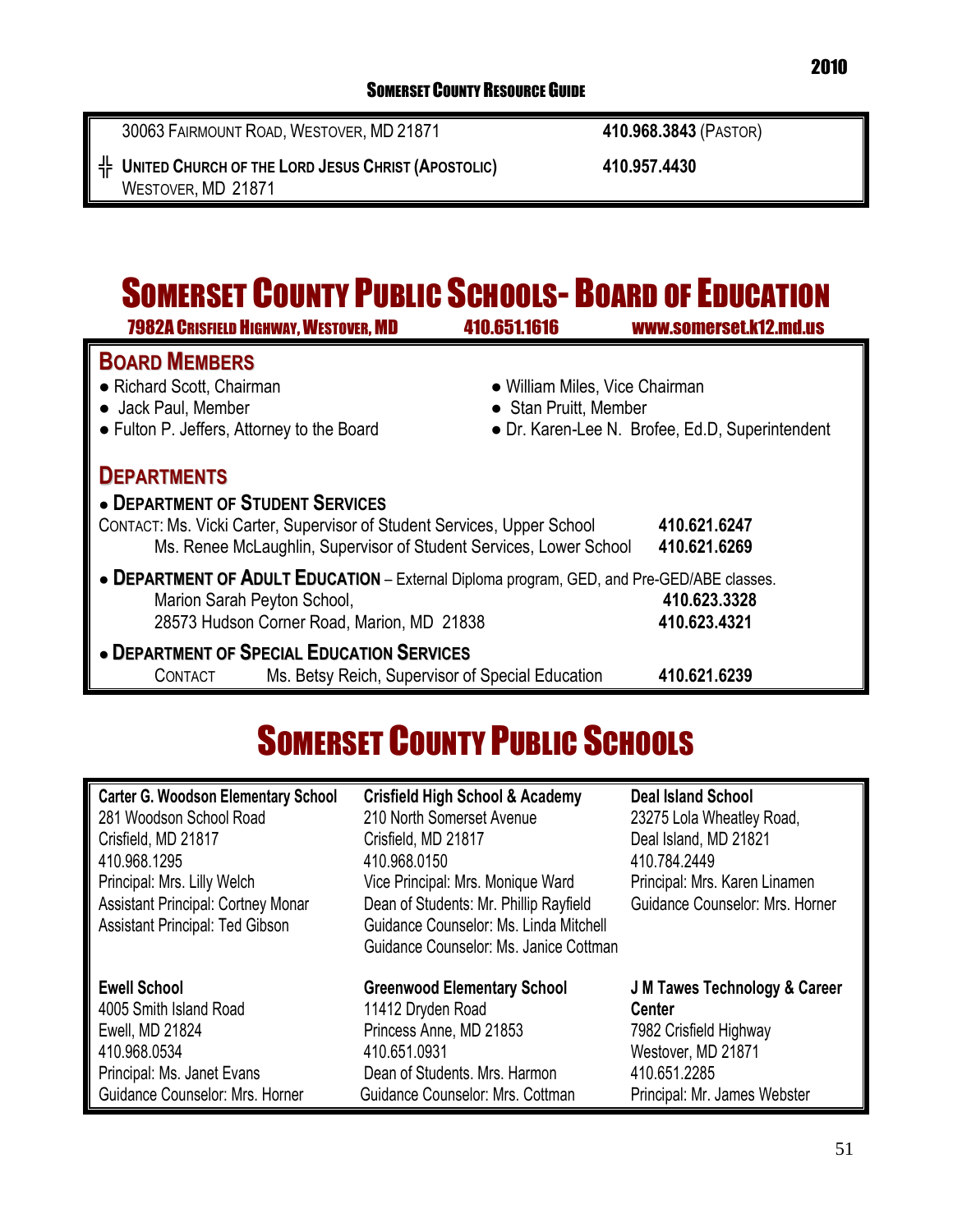### **Princess Anne Elementary School Somerset Intermediate School Washington Academy & High**  11576 Lankford Street, 7970 Crisfield highway **School** Princess Anne, MD 21853 Westover, MD 21871 10902 Old Princess Road 410.651.0481 410.621.0161 Princess Anne, MD 21853 Principal: Mrs. Lynette Johnson Principal: Mrs. Lisa Hopkins 410.651.0480 Dean of Students: Mrs. Chantal Benton Vice Principal: Mr. Todd Principal: Mr. Keith O'Neal Guidance Counselor: Mrs. Kim Bozman Dean of Students: Mr. Holmes Vice Principal: Mrs. Lois Collins

Guidance Counselor: Mr. Thomas

### Coordinator: Mr. Conal Turner Admin.Aide: Ms. Donna Dugan

## LANDLORD LISTING

### **Adkins (Jeff) Realty 410.651.3390**

Rent: \$250 to \$1,000, 1 month Deposit, Mixed Housing, Some Laundry Facilities, Some Utilities Included. Comments: Children; No Furniture; No Pets

### **Baker, Georgia 410.651.2569**

Rent: \$350, \$100 Deposit, House, No Laundry Facilities, No Utilities Included. Comments: 2 Bedrooms/1Bath; Children; Furnished and Unfurnished; No Pets

### **Baker, Willie 410.651.1011**

Rent: \$300 and Up, \$100 Deposit, Apartments, Efficiencies, No Laundry Facilities, No Utilities Included.

### **Barnes, Larry 410.957.3488**

### **Brockett, Margaret 410.651.2253**

Rent: \$200 to \$250, \$150 Deposit, Apartment, No Laundry Facilities, No Utilities Included. Comments: Children; Furniture; Pets; No deposit if student

### **Butler, Kenneth 410.651.9085**

Rent: \$300 to \$400, 1 month Deposit, No Laundry Facilities, No Utilities Included. Comments: 1 to 3 Bedrooms

### **Cannon, Robert 410.749.5179**

**Carter, Rudy 410.543.0152**

**Collins, Livingston 410.651.3729**

### **Corbin, Les 410.968.0031**

Rent: Varies, 1 month Deposit, Apartments, Houses, Some with Laundry Hookups, No Utilities Included.

### **Costen, Bernice 410.957.2577**

Rent: Varies, 1 month Deposit, House, Laundry Facilities Included, Some Utilities Included. Comments: ELDERLY ONLY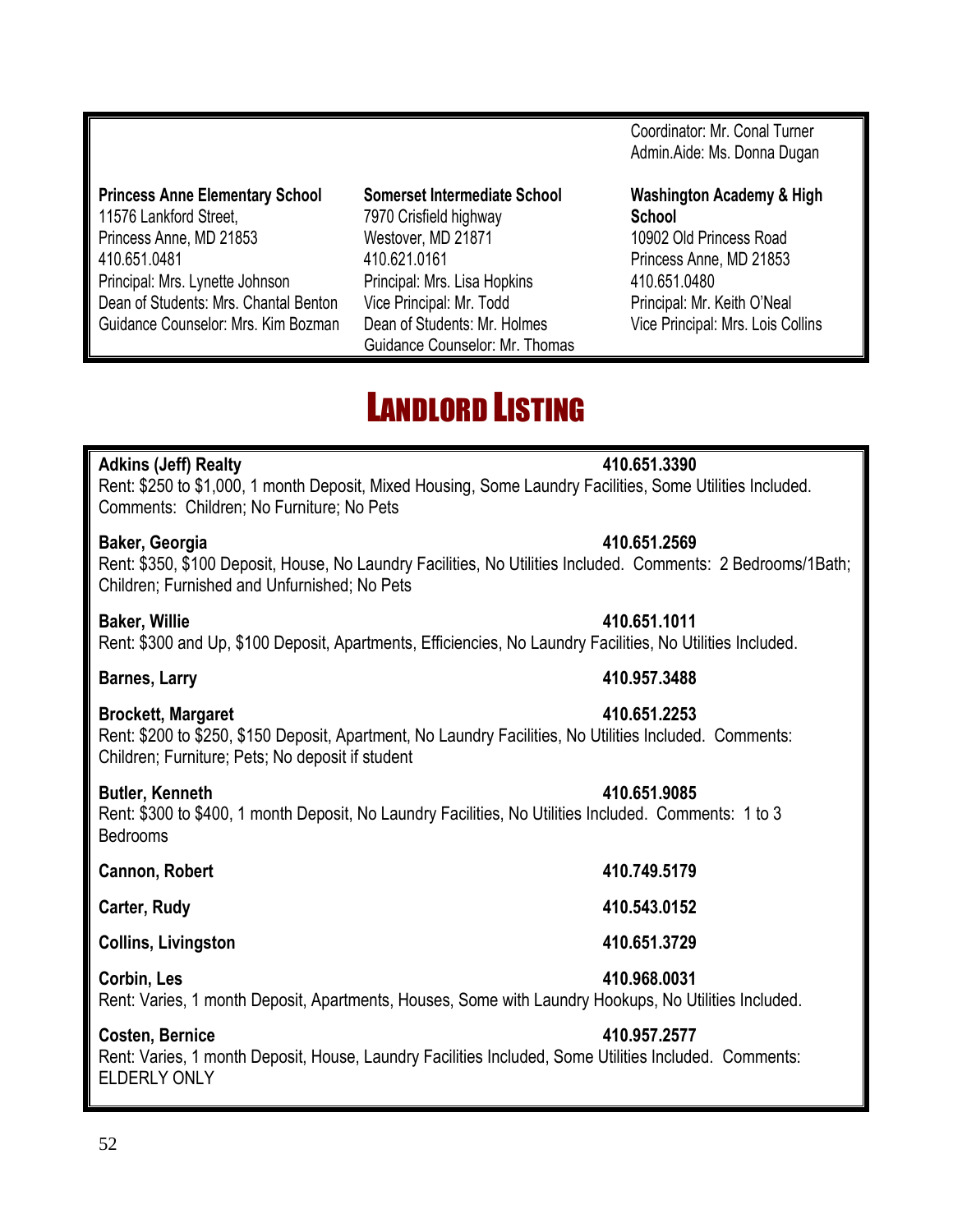### 2010 SOMERSET COUNTY RESOURCE GUIDE

### **Cox, Greg 410.968.3843**

### **Davis Properties (Eric) 410.546.5019**

### **Donohoe, David 410.651.4600**

Rent: \$300 to \$500, 1 month Deposit, Mixed Housing, Some Laundry Facilities Included, Some Utilities Included.

### **Elmore, Marvin 410.651.4643**

### **Frey, Steven 410.957.2868**

Rent: \$275 to \$425, 1 month Deposit, Apartments, Efficiencies, No Laundry Facilities, No Utilities Included. Comments: Water Delivery & Trash Collection; Children; No Furniture; No Pets

### **Gaines, William 410.651.2521**

Rent: \$200 and up, 1 month Deposit, Apartments, No Laundry Facilities, No Utilities Included. Comments: Children; No Furniture

### **Genga Properties 443.614.1490**

### **GNI Properties 410.546.4500**

### **Greenwood Gardens 410.651.2539**

Rent: Subsidized, Income Based Deposit, Laundry Facilities, Water Included if Subsidized. Comments: 1 to 2 Bedrooms; Children; Pets; Utility Allowance

### **Hayman and Sons 410.651.2223**

### **Heritage House 410.651.1171**

Rent: Varies, 1 month Deposit, Mixed Housing, Some Laundry Facilities, No Utilities Included. Comments: 2 Bedroom (\$350 - \$375); 3 Bedroom (\$375 - \$425)

### **Jackson, Everett 410.922.7870**

Rent: \$430, 1 month Deposit, Duplexes, 2 Bedroom, No Laundry Facilities, No Hookups, No Utilities Included. Comments: Alarms installed; Parking; Water Delivery & Trash Pickup

### **JR's Properties 410.546.3671**

### **Loretta Village 410.651.5035**

Rent: Income Based, 1 month Deposit, Apartments, Laundry Facilities, No Utilities Included. Comments: Children; No Furniture; No Pets

### **Loretta Village (Senior) 410.651.5035**

Rent: Income Based, 1 month Deposit, Apartments, Laundry Facilities, No Utilities Included. Comments: No Children; No Furniture; No Pets

### **Murphy, Robert 410.726.5813**

Rent: \$325 to \$500, 1 month Deposit, Mixed Housing, Laundry Facilities with Some Houses, No Utilities Included. Comments: Children allowed in some areas; Some Furniture; No Pets

### **Nelson Realty 410.651.2555**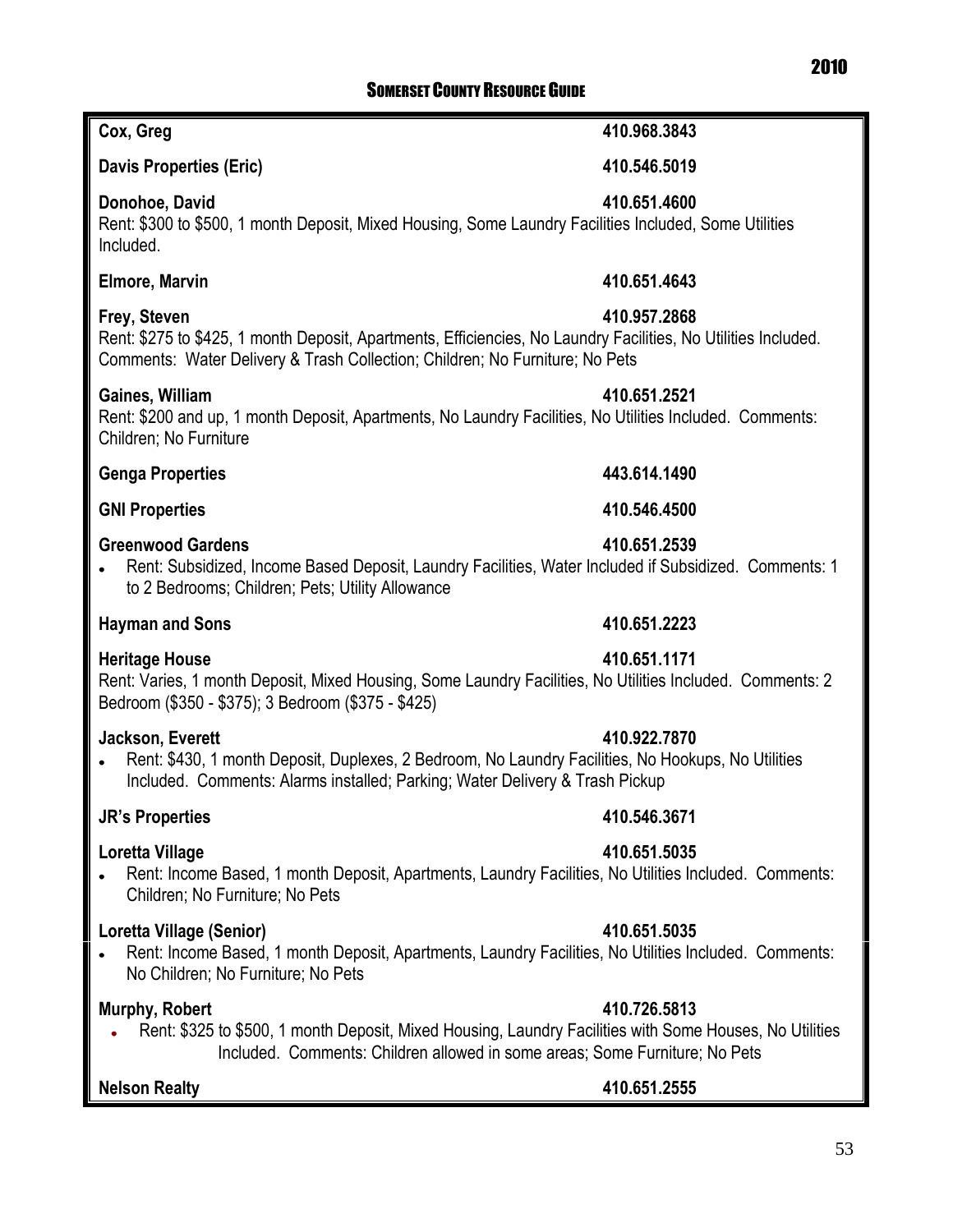### Rent: \$285 to \$750, 1 month Rent, Mixed Housing, No Laundry Facilities, No Utilities Included.

### **New Princess Anne Townhouses 410.651.4800**

### **Pemberton Manor Apartments 410.749.0559**

### **Pepper, Cheryl 410.651.3145**

Rent: \$250 to \$600, 1 month Deposit, Laundry Facilities, Some Utilities Included. Comments: 1 and 2 Bedrooms

### **Princess Anne Apartments 410.651.2373**

Rent: \$308 to \$341, 1 month Deposit, Apartments, Laundry Facilities, No Utilities Included. Comments: Children; No Furniture; No Pets

### **Princess Anne Realty 410.651.1171**

Rent: \$350 to \$525, 1 month Deposit, Mixed Housing, No Laundry Facilities, No Utilities Included.  $\bullet$ Comments: Children; No Furniture; No Pets

### **Princess Anne Townhouses 410.651.1264**

Rent: \$475 to \$493, 1 month Deposit, Townhouses, Laundry Hook ups, Utilities Included. Comments: 1 to 3 Bedrooms; Children; No Furniture; No Pets; 30% of Income or Income Limit; 2 Bedroom \$440; 3 Bedroom \$493

### **Princess Anne Villas 410.651.3241**

Rent: Income Based, \$275 to \$355 Deposit, Apartments, Laundry Facilities, No Utilities Included. Comments: Children; No Pets

### **Sommers Place 410.651.0025**

Rent: \$375 to \$450, 1 month Deposit, Apartments, Laundry Facilities in area, No Utilities Included. Comments: 1 to 3 Bedrooms

### **Somerset Meadows 410.651.9500**

Rent: \$324 to \$337, 1 month Deposit, No Laundry Facilities, Utilities Included. Comments: 1 to 2  $\bullet$ Bedrooms; Children; No Furniture; With Pets + \$250; \$10 Key Deposit

### **Somerset Village Apartments 410.968.3190**

### **Stewart Neck Apartments 410.651.1277**

Rent: \$425 to \$475, 1 month Deposit, Apartments, Efficiencies, Laundry Facilities, Utilities Included.  $\bullet$ Comments: Children; No Furniture; No Pets

### **Stone, Frank 410.651.1300**

Rent: \$450 to \$500, \$500 Deposit, Houses, Single Family, Laundry Facilities, No Utilities Included. Comments: Children; No Furniture; No Pets

### **Thornton, Paul 443.614.3949**

Rent: \$575 and up, 1 Month Deposit, Apartments. Comments: Children; No Pets  $\bullet$ 

### **Value Rentals 410.651.3324**

Rent: \$260 to \$275, 1 month Deposit, Apartments, No Laundry Facilities, Water Included. Comments: Children; Furniture; No Pets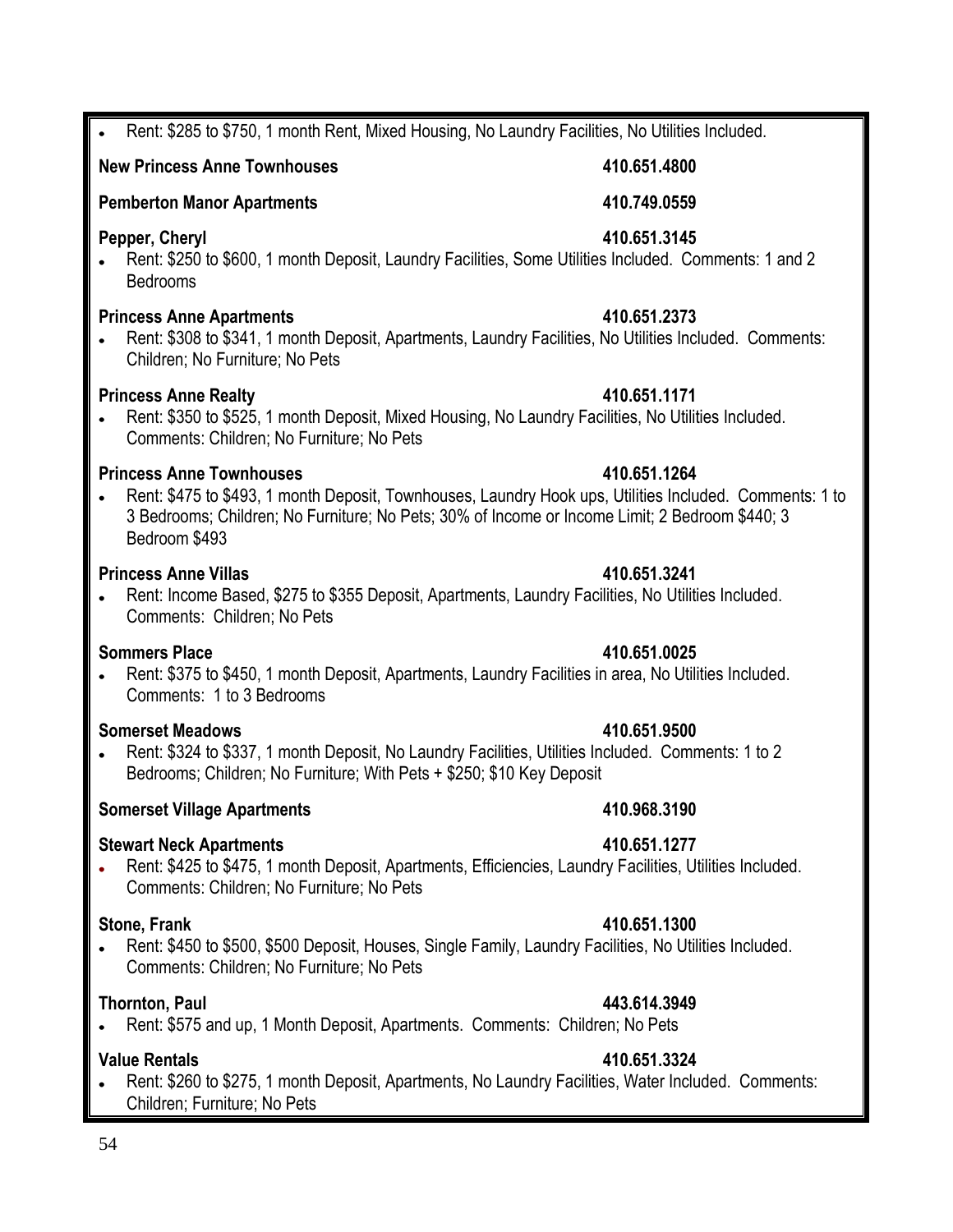### **Warwick, Earl 410.651.1185**

Rent: \$250 and up, 1 month Deposit, Houses, Trailers, No Laundry Facilities, Water Included. Comments:  $\bullet$ 2 to 4 Bedrooms

### **White, Albert 410.651.3948**

### **White, Leroy 410.957.3712**

Rent: \$260 to \$300, 1 month Deposit, No Laundry Facilities, No Utilities Included. Comments: 2 to 3  $\bullet$ Bedrooms

### **Wilson, Fran 410.651.6668, 410-860-9459**

Rent: \$475 to \$500, 1 month Deposit, House, Laundry Facilities in 1 Unit, No Utilities Included. Comments:  $\bullet$ Single family

### **Wilson Landing 410.651.3260**

Rent: \$300 to \$420, 1 month Deposit, Mobile Homes, Some Laundry Facilities, No Utilities Included.  $\bullet$ Comments: Children; No Furniture; No Pets; Water Delivery and Trash Pickup; Grass Cut

### **Wilson Realty 410.968.1882**

### **Wink, Gary 410.651.1861**

Rent: \$350 to \$450, 1 month Deposit, Apartments, Laundry Facilities, No Utilities Included. Comments: 2  $\bullet$ to 3 Bedrooms; Children; No Furniture; No Pets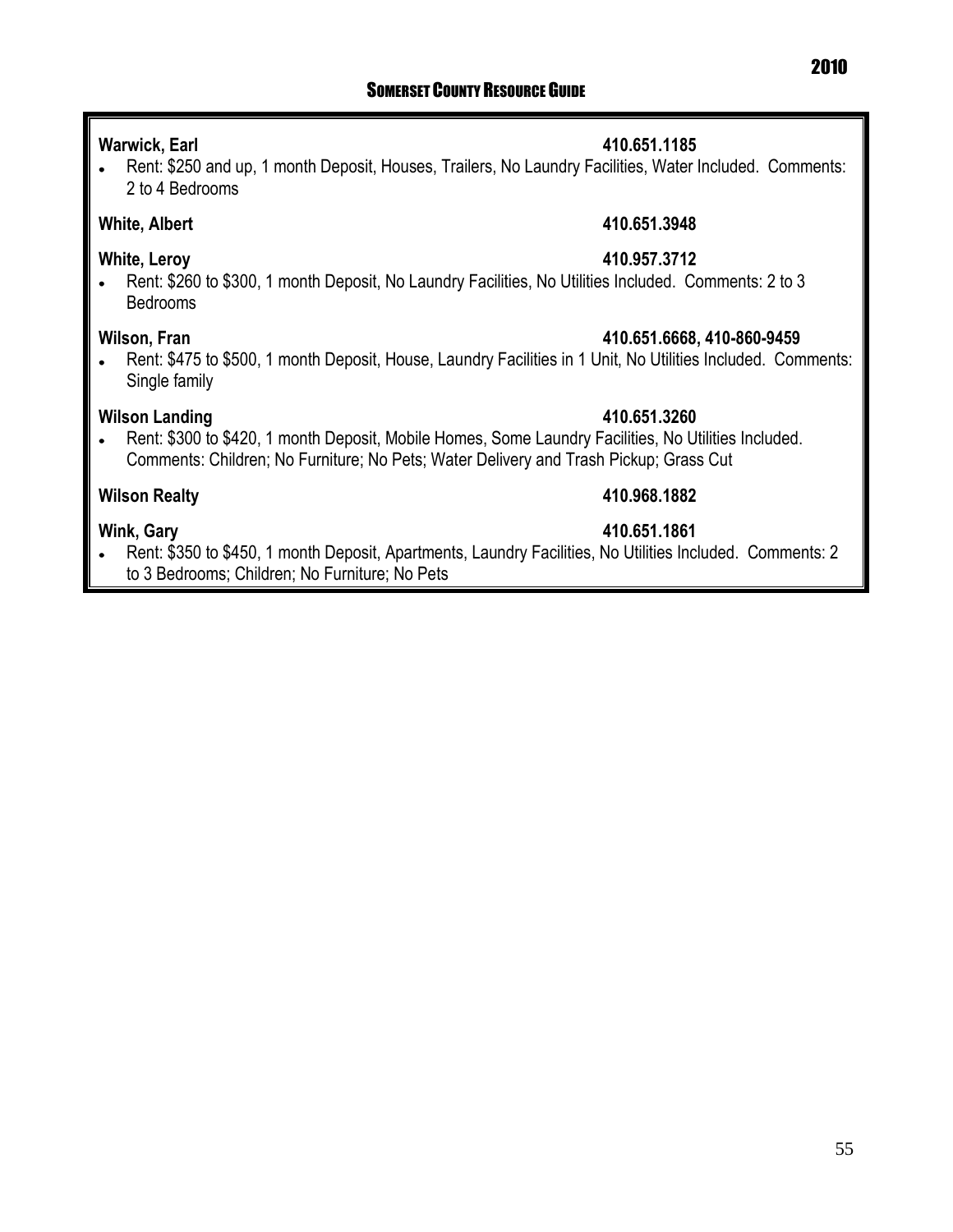## INDEX BY ORGANIZATION NAME

| Adult Evaluation and Review Services (AERS) - Somerset County<br>24<br>27<br>Alice Byrd Tawes Nursing Home<br>39<br>Alternative Directions, Inc.<br>37<br>Appointed Mediators - Somerset County Circuit Court<br>27<br><b>Atlantic General Hospital</b><br>16<br>Atlantic Psychological Practice, P.A.<br>Bar Association Members - Somerset County<br>6<br>BayShore Services, Inc.<br>12<br>12<br>Blind Industries & Services of Maryland<br>Board of Education - Somerset County Public Schools<br>51<br>Cambridge Veteran Center Outstation 1 & Outpatient Clinic<br>44<br>21<br>Center for Clean Start (C4CS)<br>6<br><b>Child Support Division</b><br>6<br><b>Child Support Enforcement Division</b><br>Children's Choice Respite Program<br>16<br>Christian Shelter, Inc.<br>25<br>Churches - Faith Based & Community Outreach<br>44-51<br>Civil Contempt for Non-Support (fees)<br>7<br>Clerk of the Court for Somerset County<br>7<br>Communities Mobilizing for Change on Alcohol (CMCA)<br>32<br>33<br>Community Based After School Program<br>16<br><b>Counseling Associates</b><br>30<br>Co-Parenting Education<br>6<br>Court Appointed Attorneys to Represent Children<br>38<br>Court Staff - Information<br>33<br>Crisfield Youth Center / Targeted Outreach Program<br>43<br>Day Care Services & Programs<br>12<br>Deaf Independent Living Association (DILA)<br>12<br>Delmarva AgrAbility Project<br>16<br>Delmarva Family Resources<br>8<br>Department of Juvenile Services for Somerset County<br>8<br>Department of Recreation and Parks<br>Developmental Disabilities Administration-Somerset County<br>8, 13<br>25<br>Diakonia, Inc.<br>Dial-A-Ride - Statewide Special Transportation for Seniors<br>20<br>Division of Rehabilitation (DORS)-One Stop Job Market<br>13<br>Dorchester General Hospital, Inc.<br>25, 27<br><b>Domestic Relations Mediation Guidelines</b><br>36<br>Domestic Violence Resources for Somerset County<br>34<br>Dove Pointe<br>13, 43<br>Eastern Shore Business Leadership Network (ESBLN)<br>14<br>Eastern Shore Psychological Services (ESPS)<br>$16-17$ | 24 Hour Hotlines                   | 29 |
|------------------------------------------------------------------------------------------------------------------------------------------------------------------------------------------------------------------------------------------------------------------------------------------------------------------------------------------------------------------------------------------------------------------------------------------------------------------------------------------------------------------------------------------------------------------------------------------------------------------------------------------------------------------------------------------------------------------------------------------------------------------------------------------------------------------------------------------------------------------------------------------------------------------------------------------------------------------------------------------------------------------------------------------------------------------------------------------------------------------------------------------------------------------------------------------------------------------------------------------------------------------------------------------------------------------------------------------------------------------------------------------------------------------------------------------------------------------------------------------------------------------------------------------------------------------------------------------------------------------------------------------------------------------------------------------------------------------------------------------------------------------------------------------------------------------------------------------------------------------------------------------------------------------------------------------------------------------------------------------------------------------------------------------------------------------------------------------------------------|------------------------------------|----|
|                                                                                                                                                                                                                                                                                                                                                                                                                                                                                                                                                                                                                                                                                                                                                                                                                                                                                                                                                                                                                                                                                                                                                                                                                                                                                                                                                                                                                                                                                                                                                                                                                                                                                                                                                                                                                                                                                                                                                                                                                                                                                                            |                                    |    |
|                                                                                                                                                                                                                                                                                                                                                                                                                                                                                                                                                                                                                                                                                                                                                                                                                                                                                                                                                                                                                                                                                                                                                                                                                                                                                                                                                                                                                                                                                                                                                                                                                                                                                                                                                                                                                                                                                                                                                                                                                                                                                                            |                                    |    |
|                                                                                                                                                                                                                                                                                                                                                                                                                                                                                                                                                                                                                                                                                                                                                                                                                                                                                                                                                                                                                                                                                                                                                                                                                                                                                                                                                                                                                                                                                                                                                                                                                                                                                                                                                                                                                                                                                                                                                                                                                                                                                                            |                                    |    |
|                                                                                                                                                                                                                                                                                                                                                                                                                                                                                                                                                                                                                                                                                                                                                                                                                                                                                                                                                                                                                                                                                                                                                                                                                                                                                                                                                                                                                                                                                                                                                                                                                                                                                                                                                                                                                                                                                                                                                                                                                                                                                                            |                                    |    |
|                                                                                                                                                                                                                                                                                                                                                                                                                                                                                                                                                                                                                                                                                                                                                                                                                                                                                                                                                                                                                                                                                                                                                                                                                                                                                                                                                                                                                                                                                                                                                                                                                                                                                                                                                                                                                                                                                                                                                                                                                                                                                                            |                                    |    |
|                                                                                                                                                                                                                                                                                                                                                                                                                                                                                                                                                                                                                                                                                                                                                                                                                                                                                                                                                                                                                                                                                                                                                                                                                                                                                                                                                                                                                                                                                                                                                                                                                                                                                                                                                                                                                                                                                                                                                                                                                                                                                                            |                                    |    |
|                                                                                                                                                                                                                                                                                                                                                                                                                                                                                                                                                                                                                                                                                                                                                                                                                                                                                                                                                                                                                                                                                                                                                                                                                                                                                                                                                                                                                                                                                                                                                                                                                                                                                                                                                                                                                                                                                                                                                                                                                                                                                                            |                                    |    |
|                                                                                                                                                                                                                                                                                                                                                                                                                                                                                                                                                                                                                                                                                                                                                                                                                                                                                                                                                                                                                                                                                                                                                                                                                                                                                                                                                                                                                                                                                                                                                                                                                                                                                                                                                                                                                                                                                                                                                                                                                                                                                                            |                                    |    |
|                                                                                                                                                                                                                                                                                                                                                                                                                                                                                                                                                                                                                                                                                                                                                                                                                                                                                                                                                                                                                                                                                                                                                                                                                                                                                                                                                                                                                                                                                                                                                                                                                                                                                                                                                                                                                                                                                                                                                                                                                                                                                                            |                                    |    |
|                                                                                                                                                                                                                                                                                                                                                                                                                                                                                                                                                                                                                                                                                                                                                                                                                                                                                                                                                                                                                                                                                                                                                                                                                                                                                                                                                                                                                                                                                                                                                                                                                                                                                                                                                                                                                                                                                                                                                                                                                                                                                                            |                                    |    |
|                                                                                                                                                                                                                                                                                                                                                                                                                                                                                                                                                                                                                                                                                                                                                                                                                                                                                                                                                                                                                                                                                                                                                                                                                                                                                                                                                                                                                                                                                                                                                                                                                                                                                                                                                                                                                                                                                                                                                                                                                                                                                                            |                                    |    |
|                                                                                                                                                                                                                                                                                                                                                                                                                                                                                                                                                                                                                                                                                                                                                                                                                                                                                                                                                                                                                                                                                                                                                                                                                                                                                                                                                                                                                                                                                                                                                                                                                                                                                                                                                                                                                                                                                                                                                                                                                                                                                                            |                                    |    |
|                                                                                                                                                                                                                                                                                                                                                                                                                                                                                                                                                                                                                                                                                                                                                                                                                                                                                                                                                                                                                                                                                                                                                                                                                                                                                                                                                                                                                                                                                                                                                                                                                                                                                                                                                                                                                                                                                                                                                                                                                                                                                                            |                                    |    |
|                                                                                                                                                                                                                                                                                                                                                                                                                                                                                                                                                                                                                                                                                                                                                                                                                                                                                                                                                                                                                                                                                                                                                                                                                                                                                                                                                                                                                                                                                                                                                                                                                                                                                                                                                                                                                                                                                                                                                                                                                                                                                                            |                                    |    |
|                                                                                                                                                                                                                                                                                                                                                                                                                                                                                                                                                                                                                                                                                                                                                                                                                                                                                                                                                                                                                                                                                                                                                                                                                                                                                                                                                                                                                                                                                                                                                                                                                                                                                                                                                                                                                                                                                                                                                                                                                                                                                                            |                                    |    |
|                                                                                                                                                                                                                                                                                                                                                                                                                                                                                                                                                                                                                                                                                                                                                                                                                                                                                                                                                                                                                                                                                                                                                                                                                                                                                                                                                                                                                                                                                                                                                                                                                                                                                                                                                                                                                                                                                                                                                                                                                                                                                                            |                                    |    |
|                                                                                                                                                                                                                                                                                                                                                                                                                                                                                                                                                                                                                                                                                                                                                                                                                                                                                                                                                                                                                                                                                                                                                                                                                                                                                                                                                                                                                                                                                                                                                                                                                                                                                                                                                                                                                                                                                                                                                                                                                                                                                                            |                                    |    |
|                                                                                                                                                                                                                                                                                                                                                                                                                                                                                                                                                                                                                                                                                                                                                                                                                                                                                                                                                                                                                                                                                                                                                                                                                                                                                                                                                                                                                                                                                                                                                                                                                                                                                                                                                                                                                                                                                                                                                                                                                                                                                                            |                                    |    |
|                                                                                                                                                                                                                                                                                                                                                                                                                                                                                                                                                                                                                                                                                                                                                                                                                                                                                                                                                                                                                                                                                                                                                                                                                                                                                                                                                                                                                                                                                                                                                                                                                                                                                                                                                                                                                                                                                                                                                                                                                                                                                                            |                                    |    |
|                                                                                                                                                                                                                                                                                                                                                                                                                                                                                                                                                                                                                                                                                                                                                                                                                                                                                                                                                                                                                                                                                                                                                                                                                                                                                                                                                                                                                                                                                                                                                                                                                                                                                                                                                                                                                                                                                                                                                                                                                                                                                                            |                                    |    |
|                                                                                                                                                                                                                                                                                                                                                                                                                                                                                                                                                                                                                                                                                                                                                                                                                                                                                                                                                                                                                                                                                                                                                                                                                                                                                                                                                                                                                                                                                                                                                                                                                                                                                                                                                                                                                                                                                                                                                                                                                                                                                                            |                                    |    |
|                                                                                                                                                                                                                                                                                                                                                                                                                                                                                                                                                                                                                                                                                                                                                                                                                                                                                                                                                                                                                                                                                                                                                                                                                                                                                                                                                                                                                                                                                                                                                                                                                                                                                                                                                                                                                                                                                                                                                                                                                                                                                                            |                                    |    |
|                                                                                                                                                                                                                                                                                                                                                                                                                                                                                                                                                                                                                                                                                                                                                                                                                                                                                                                                                                                                                                                                                                                                                                                                                                                                                                                                                                                                                                                                                                                                                                                                                                                                                                                                                                                                                                                                                                                                                                                                                                                                                                            |                                    |    |
|                                                                                                                                                                                                                                                                                                                                                                                                                                                                                                                                                                                                                                                                                                                                                                                                                                                                                                                                                                                                                                                                                                                                                                                                                                                                                                                                                                                                                                                                                                                                                                                                                                                                                                                                                                                                                                                                                                                                                                                                                                                                                                            |                                    |    |
|                                                                                                                                                                                                                                                                                                                                                                                                                                                                                                                                                                                                                                                                                                                                                                                                                                                                                                                                                                                                                                                                                                                                                                                                                                                                                                                                                                                                                                                                                                                                                                                                                                                                                                                                                                                                                                                                                                                                                                                                                                                                                                            |                                    |    |
|                                                                                                                                                                                                                                                                                                                                                                                                                                                                                                                                                                                                                                                                                                                                                                                                                                                                                                                                                                                                                                                                                                                                                                                                                                                                                                                                                                                                                                                                                                                                                                                                                                                                                                                                                                                                                                                                                                                                                                                                                                                                                                            |                                    |    |
|                                                                                                                                                                                                                                                                                                                                                                                                                                                                                                                                                                                                                                                                                                                                                                                                                                                                                                                                                                                                                                                                                                                                                                                                                                                                                                                                                                                                                                                                                                                                                                                                                                                                                                                                                                                                                                                                                                                                                                                                                                                                                                            |                                    |    |
|                                                                                                                                                                                                                                                                                                                                                                                                                                                                                                                                                                                                                                                                                                                                                                                                                                                                                                                                                                                                                                                                                                                                                                                                                                                                                                                                                                                                                                                                                                                                                                                                                                                                                                                                                                                                                                                                                                                                                                                                                                                                                                            |                                    |    |
|                                                                                                                                                                                                                                                                                                                                                                                                                                                                                                                                                                                                                                                                                                                                                                                                                                                                                                                                                                                                                                                                                                                                                                                                                                                                                                                                                                                                                                                                                                                                                                                                                                                                                                                                                                                                                                                                                                                                                                                                                                                                                                            |                                    |    |
|                                                                                                                                                                                                                                                                                                                                                                                                                                                                                                                                                                                                                                                                                                                                                                                                                                                                                                                                                                                                                                                                                                                                                                                                                                                                                                                                                                                                                                                                                                                                                                                                                                                                                                                                                                                                                                                                                                                                                                                                                                                                                                            |                                    |    |
|                                                                                                                                                                                                                                                                                                                                                                                                                                                                                                                                                                                                                                                                                                                                                                                                                                                                                                                                                                                                                                                                                                                                                                                                                                                                                                                                                                                                                                                                                                                                                                                                                                                                                                                                                                                                                                                                                                                                                                                                                                                                                                            |                                    |    |
|                                                                                                                                                                                                                                                                                                                                                                                                                                                                                                                                                                                                                                                                                                                                                                                                                                                                                                                                                                                                                                                                                                                                                                                                                                                                                                                                                                                                                                                                                                                                                                                                                                                                                                                                                                                                                                                                                                                                                                                                                                                                                                            |                                    |    |
|                                                                                                                                                                                                                                                                                                                                                                                                                                                                                                                                                                                                                                                                                                                                                                                                                                                                                                                                                                                                                                                                                                                                                                                                                                                                                                                                                                                                                                                                                                                                                                                                                                                                                                                                                                                                                                                                                                                                                                                                                                                                                                            |                                    |    |
|                                                                                                                                                                                                                                                                                                                                                                                                                                                                                                                                                                                                                                                                                                                                                                                                                                                                                                                                                                                                                                                                                                                                                                                                                                                                                                                                                                                                                                                                                                                                                                                                                                                                                                                                                                                                                                                                                                                                                                                                                                                                                                            |                                    |    |
|                                                                                                                                                                                                                                                                                                                                                                                                                                                                                                                                                                                                                                                                                                                                                                                                                                                                                                                                                                                                                                                                                                                                                                                                                                                                                                                                                                                                                                                                                                                                                                                                                                                                                                                                                                                                                                                                                                                                                                                                                                                                                                            |                                    |    |
|                                                                                                                                                                                                                                                                                                                                                                                                                                                                                                                                                                                                                                                                                                                                                                                                                                                                                                                                                                                                                                                                                                                                                                                                                                                                                                                                                                                                                                                                                                                                                                                                                                                                                                                                                                                                                                                                                                                                                                                                                                                                                                            |                                    |    |
|                                                                                                                                                                                                                                                                                                                                                                                                                                                                                                                                                                                                                                                                                                                                                                                                                                                                                                                                                                                                                                                                                                                                                                                                                                                                                                                                                                                                                                                                                                                                                                                                                                                                                                                                                                                                                                                                                                                                                                                                                                                                                                            |                                    |    |
|                                                                                                                                                                                                                                                                                                                                                                                                                                                                                                                                                                                                                                                                                                                                                                                                                                                                                                                                                                                                                                                                                                                                                                                                                                                                                                                                                                                                                                                                                                                                                                                                                                                                                                                                                                                                                                                                                                                                                                                                                                                                                                            |                                    |    |
|                                                                                                                                                                                                                                                                                                                                                                                                                                                                                                                                                                                                                                                                                                                                                                                                                                                                                                                                                                                                                                                                                                                                                                                                                                                                                                                                                                                                                                                                                                                                                                                                                                                                                                                                                                                                                                                                                                                                                                                                                                                                                                            |                                    |    |
|                                                                                                                                                                                                                                                                                                                                                                                                                                                                                                                                                                                                                                                                                                                                                                                                                                                                                                                                                                                                                                                                                                                                                                                                                                                                                                                                                                                                                                                                                                                                                                                                                                                                                                                                                                                                                                                                                                                                                                                                                                                                                                            |                                    |    |
|                                                                                                                                                                                                                                                                                                                                                                                                                                                                                                                                                                                                                                                                                                                                                                                                                                                                                                                                                                                                                                                                                                                                                                                                                                                                                                                                                                                                                                                                                                                                                                                                                                                                                                                                                                                                                                                                                                                                                                                                                                                                                                            |                                    |    |
|                                                                                                                                                                                                                                                                                                                                                                                                                                                                                                                                                                                                                                                                                                                                                                                                                                                                                                                                                                                                                                                                                                                                                                                                                                                                                                                                                                                                                                                                                                                                                                                                                                                                                                                                                                                                                                                                                                                                                                                                                                                                                                            |                                    |    |
|                                                                                                                                                                                                                                                                                                                                                                                                                                                                                                                                                                                                                                                                                                                                                                                                                                                                                                                                                                                                                                                                                                                                                                                                                                                                                                                                                                                                                                                                                                                                                                                                                                                                                                                                                                                                                                                                                                                                                                                                                                                                                                            | Eastern Shore Respite Care Project | 24 |
| Edward C. McCready Memorial Hospital<br>28                                                                                                                                                                                                                                                                                                                                                                                                                                                                                                                                                                                                                                                                                                                                                                                                                                                                                                                                                                                                                                                                                                                                                                                                                                                                                                                                                                                                                                                                                                                                                                                                                                                                                                                                                                                                                                                                                                                                                                                                                                                                 |                                    |    |
| <b>Eldercare Locator Community Resources</b><br>24                                                                                                                                                                                                                                                                                                                                                                                                                                                                                                                                                                                                                                                                                                                                                                                                                                                                                                                                                                                                                                                                                                                                                                                                                                                                                                                                                                                                                                                                                                                                                                                                                                                                                                                                                                                                                                                                                                                                                                                                                                                         |                                    |    |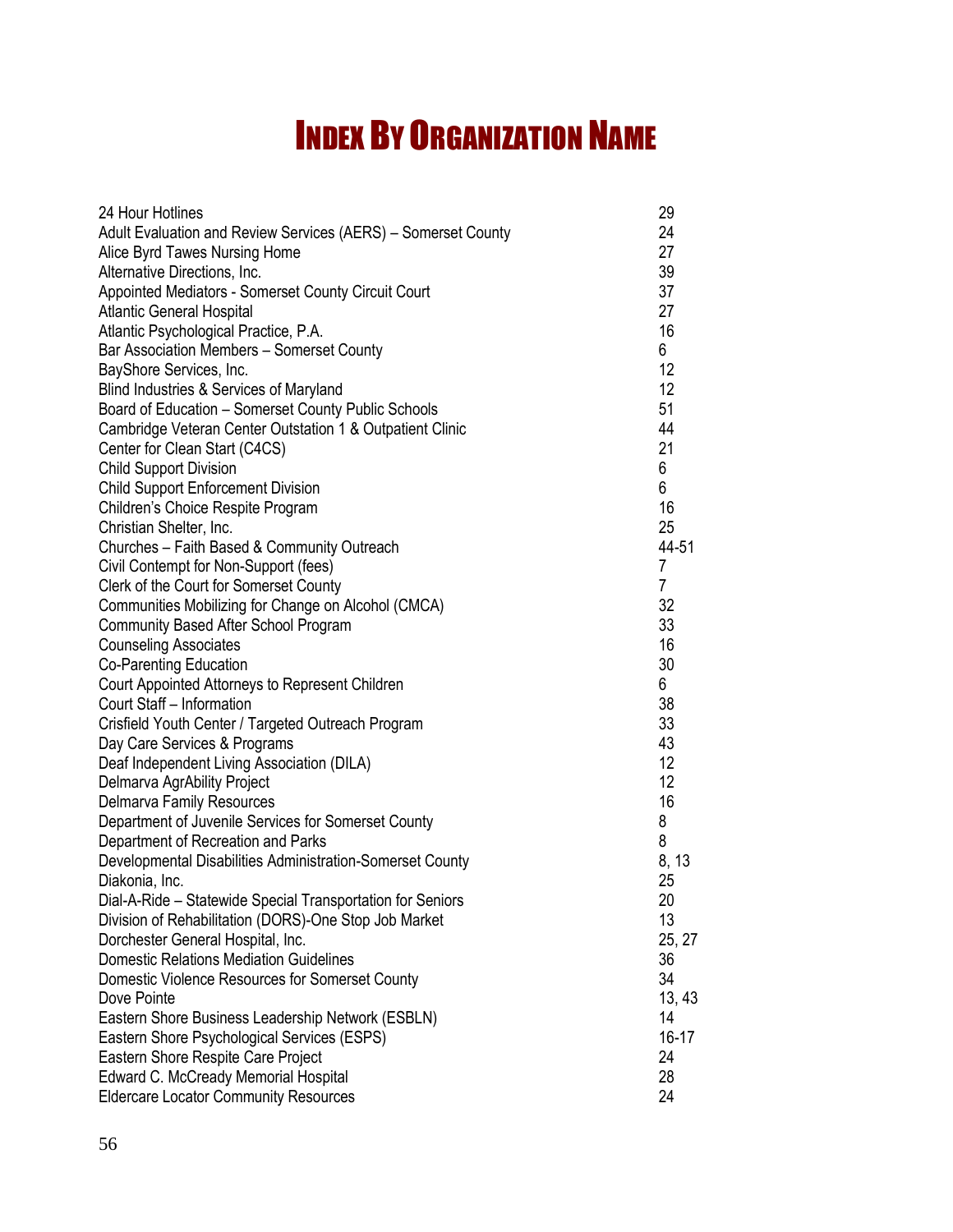### SOMERSET COUNTY RESOURCE GUIDE

| Epilepsy Association of the Eastern Shore (EAES)                            | 14             |
|-----------------------------------------------------------------------------|----------------|
| Family Law Assistance - Somerset County Circuit Court                       | 40             |
| Family Law Assistance - Wicomico County Circuit Court                       | 40             |
| Family Law Assistance - Worcester County Circuit Court                      | 40             |
| Family Services Program for Somerset County Circuit Court                   | 5, 30          |
| Filing Fees - Clerk of the Court for Somerset County                        | 7              |
| Go-Getters, Inc.                                                            | 14, 17, 43     |
| Hartley Hall Nursing Home                                                   | 28             |
| <b>Healthy Families Lower Shore</b>                                         | 30             |
| House of Ruth                                                               | 25             |
| Hudson Health Services, Inc.                                                | 21             |
| Insights Counseling Services at McCready Outpatient                         | 21             |
| Joseph House Crisis Center                                                  | 18             |
| Joseph House Workshop - Little Sisters of Jesus and Mary                    | 14             |
| Kidshare Program                                                            | 30             |
| Legal Aid Bureau, Inc.                                                      | 39             |
| Life Crisis Center, Inc.                                                    | 23, 25, 34, 35 |
|                                                                             | 39             |
| Life Crisis Center, Inc. for Domestic Violence Victims                      |                |
| Lighthouse Counseling & Consulting Services                                 | 22             |
| Lower Shore Clinic                                                          | 17             |
| Lower Shore Enterprises, Inc.                                               | 14             |
| Lower Shore Family Center - Supervised Visitation & Monitored Exchange      | 35, 40         |
| Lower Shore Workforce Alliance                                              | 15             |
| Manokin Manor Nursing & Rehabilitation Center                               | 28             |
| Maple Shade Mental Health Clinic & Psychiatric Rehabilitation               | 17             |
| Maryland Pharmacy Assistance                                                | 18             |
| No Limits Program                                                           | 15             |
| Office of the Public Defender for Somerset County                           | 6              |
| Office of the State's Attorney                                              | 6              |
| Parent's Support Group - Children's Choice Respite Program                  | 31             |
| Pathways Alcohol & Drug Treatment Centers                                   | 22             |
| Peninsula Regional Medical Center                                           | 28             |
| Peninsula Regional Medical Center-Designated Emergency Psychiatric Facility | 25             |
| Planned Parenthood of Maryland                                              | 31             |
| Princess Anne Youth Center / Targeted Outreach                              | 33             |
| Project for Assistance in Transition from Homelessness (PATH)               | 25             |
| <b>Property Mediation Services - Somerset County</b>                        | 36             |
| <b>Public Library</b>                                                       | 9              |
| Quick Telephone Reference Guide-Somerset County                             | 9              |
| Relatives as Parents Program (RAPP) Seton Center-Catholic Charities, Inc.   | 31             |
| Safety & Protection Services (Fire Departments & EMT)                       | 10             |
| Safety & Protection Services (Law Enforcement)                              | 10             |
| Salvation Army                                                              | 18             |
| <b>Samaritan Ministries</b>                                                 | 26             |
| Self-Help Legal Assistance Programs Somerset County Circuit Court           | 39             |
| Seasons 4 Success                                                           | 34             |
| Seton Center                                                                | 18, 29         |
| <b>Shore Transit</b>                                                        | 20             |
| Shore-Up                                                                    | 20             |
| Shore-Up - Maryland Energy Assistance Program                               | 19             |
| Social Security Administration                                              | 24             |